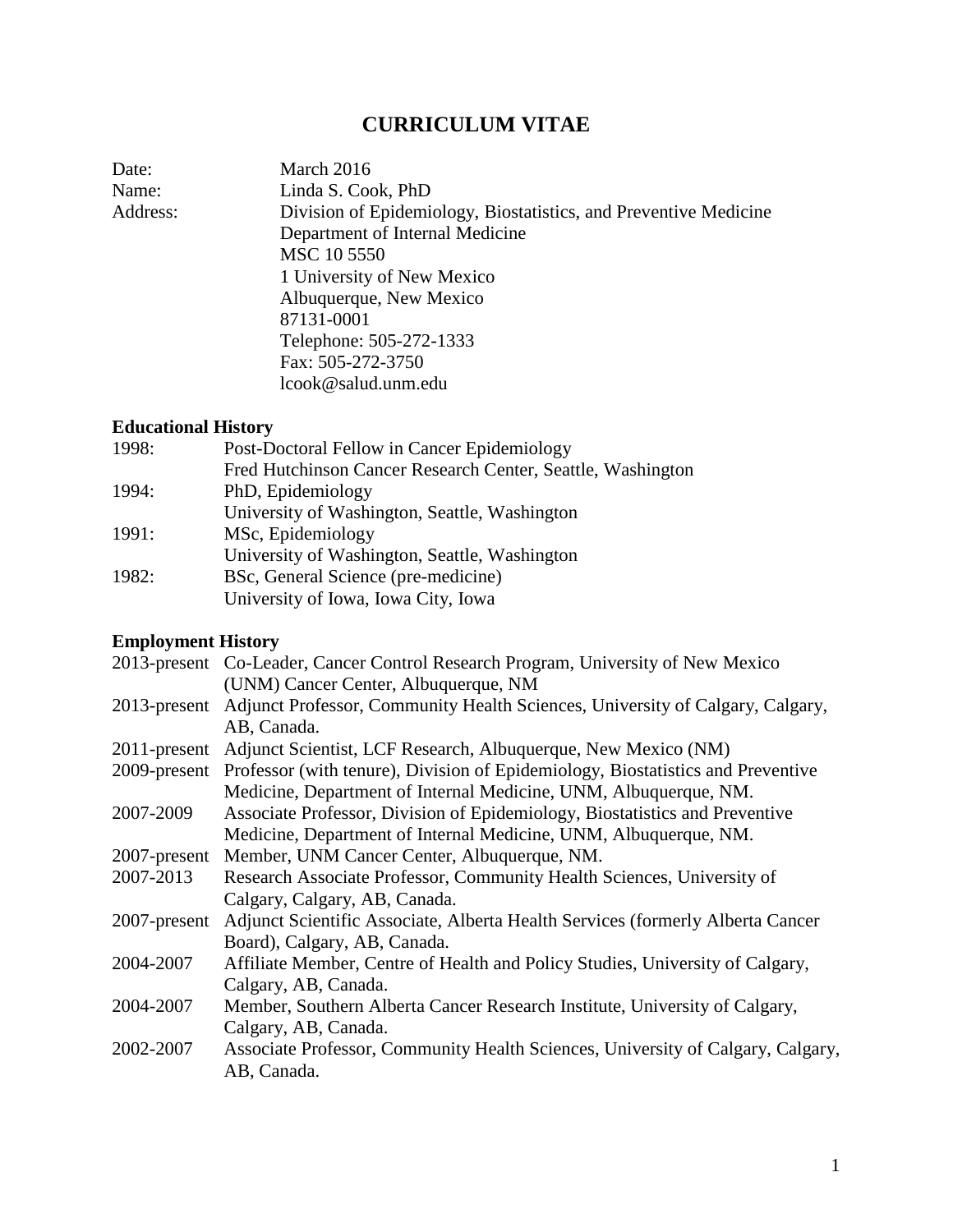| 1998-2007 | Research Scientist, Epidemiology, Prevention & Screening, Alberta Cancer        |  |  |
|-----------|---------------------------------------------------------------------------------|--|--|
|           | Board, Calgary, AB, Canada.                                                     |  |  |
| 1998-2004 | Affiliate Investigator, Fred Hutchinson Cancer Research Center, Seattle, WA.    |  |  |
| 1998-2002 | Assistant Professor, Community Health Sciences, University of Calgary, Calgary, |  |  |
|           | AB, Canada.                                                                     |  |  |
|           |                                                                                 |  |  |

1994-1998 Postdoctoral Fellow, Fred Hutchinson Cancer Research Center, Seattle, WA.

#### **Professional Recognition and Honors**

| 2004      | William E. Rawls Prize (Award of Excellence in Cancer Research), National     |
|-----------|-------------------------------------------------------------------------------|
|           | Cancer Institute of Canada, sponsored by the Canadian Cancer Society.         |
| 2004-2009 | Canada Research Chair in Cancer Epidemiology, Canada Research Chairs          |
|           | Program (terminated in 2007 due to job change).                               |
| 2002-2003 | Student Teaching/Supervisory Award, Department of Community Health            |
|           | Sciences, University of Calgary, Calgary, Alberta.                            |
| 2001-2006 | Population Health Scholar Award, Alberta Heritage Foundation for Medical      |
|           | Research (salary award).                                                      |
| 2000-2005 | Peter Lougheed New Investigator Award, Canadian Institutes of Health Research |
|           | (salary award).                                                               |
| 1998-2001 | Population Health Investigator Award, Alberta Heritage Foundation for Medical |
|           | Research (salary award).                                                      |
| 1990-1993 | National Research Service Award for Training in Cancer Epidemiology and       |
|           | Biostatistics, U.S. National Cancer Institute.                                |

### **Memberships in Professional Societies**

Society for Epidemiologic Research (SER) American Public Health Association (APHA) Canadian Society for Epidemiology and Biostatistics (CSEB) American Association for Cancer Research (AACR)

#### **Other Extramural Professional Activities**

#### Expert Panels<br>2016 Panel Member and Reviewer, F09A-D Fellowships Oncology review meeting, National Cancer Institute, web meeting (March). 2015 Reviewer and Site Visit Team Member, 2 P30 CA022453-34 Cancer Center Support Grant (CCSG), The Barbara Ann Karmanos Cancer Institute, Wayne State University School of Medicine, Detroit, Michigan (May). 2015 Panel Member and Reviewer, Special Emphasis Panel (ZCA1 SRB-J M2 S), R01 and R21 applications, National Cancer Institute, Gaithersburg, Maryland (March). 2014 Member and Site Visit Team Member, Hormonal and Reproductive Epidemiology Branch (intramural program) review, National Cancer Institute, Bethesda, Maryland (October). 2013-present Member, Southwest Mining Health Center of Excellence (SOMHCEX) Mining Advisory Council, Albuquerque and Raton, New Mexico. 2012-present Expert Member, Albuquerque Southwest Tribal Epidemiology Center (AASTEC) Technical Advisory Council, Albuquerque, New Mexico. 2011, 2012 Member, Career Catalyst Research Application, Pre-Application Review, Susan B. Komen for the Cure, Dallas, Texas.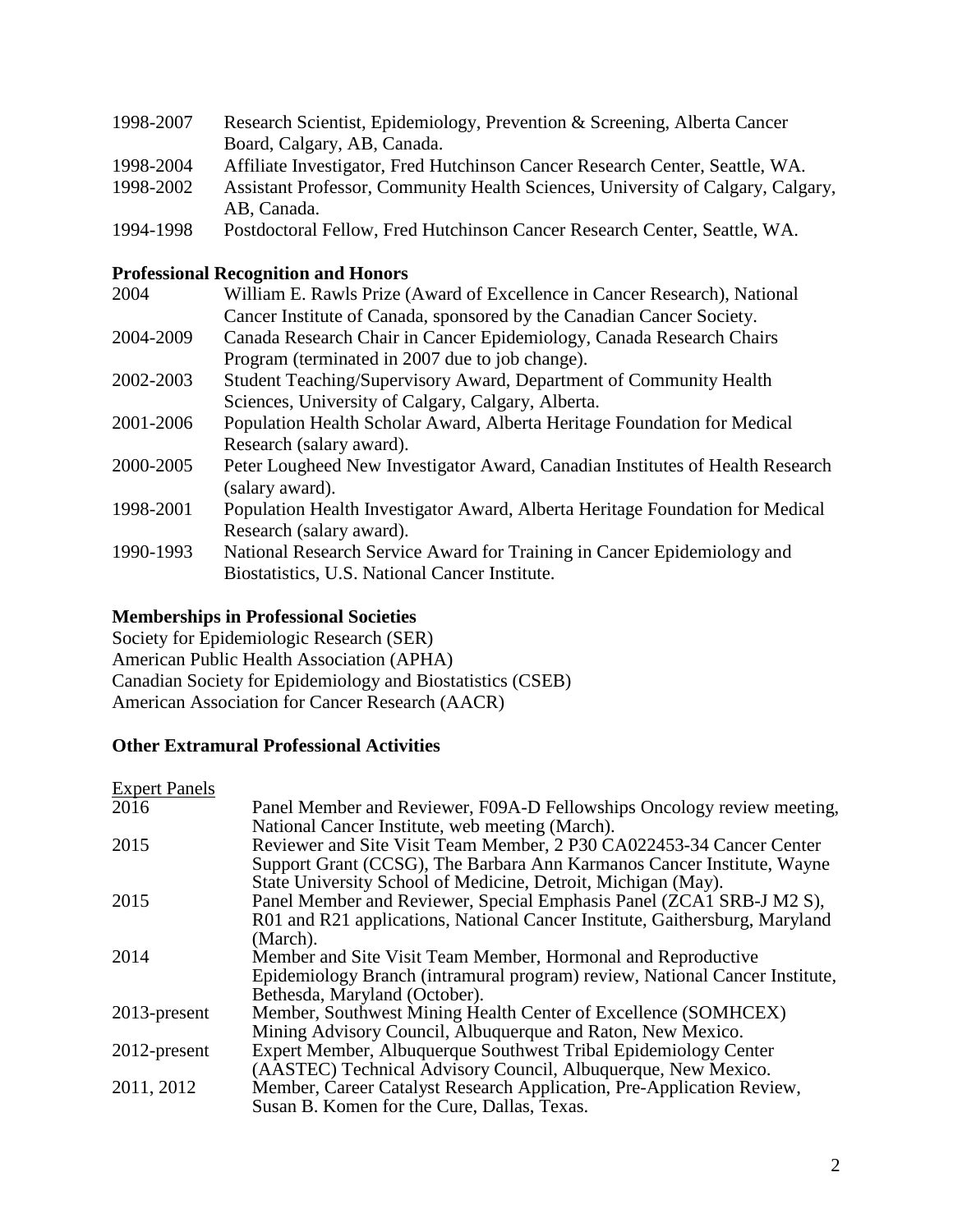| 2010-2011<br>Member, Post-Baccalaureate Training in Disparities Research (PBT-DR)                                                                                                                 |  |
|---------------------------------------------------------------------------------------------------------------------------------------------------------------------------------------------------|--|
| grant review panel, Susan B. Komen for the Cure, Dallas, Texas.<br>2009-2011<br>Member, Internal Advisory Board, Southwestern Skin SPORE, University of<br>New Mexico and University of Colorado. |  |
| 2009-2011<br>Member, External Advisory Committee, K12 Women's Reproductive Health<br>Research (WRHR) Career Development Center (Dr. Kimberly Leslie, PI),                                         |  |
| University of Iowa, Iowa City, Iowa.<br>2009<br>Member, Review Committee, Pilot Projects on Prevention and/or Early<br>Detection of Ovarian Cancer, Ovarian Cancer Canada, Toronto, Canada        |  |
| Ad hoc reviewer, NIH Challenge Grant Review, NIH Center for Scientific<br>2009                                                                                                                    |  |
| Review, NIH, Bethesda, Maryland.<br>2005-2008<br>Scientific Officer, Population Health (A) Grant Review Committee, Canadian<br>Institutes for Health Research, Ottawa, Ontario.                   |  |
| 2005-2006<br>Member, Data Access and Research Advisory Group, Alberta Health and                                                                                                                  |  |
| Wellness, Edmonton, Alberta.<br>2005<br>Member, Ontario Women's Health Council, Career Award Review Panel,<br>Toronto, Ontario                                                                    |  |
| 2004-2006<br>Member, Behavioural/Psychosocial/Cancer Control Research Personnel                                                                                                                   |  |
| Awards Panel, National Cancer Institute of Canada, Toronto, Ontario.                                                                                                                              |  |
| Scientific Officer, Epidemiology Review Committee, National Cancer<br>2001-2002                                                                                                                   |  |
| Institute of Canada, Toronto, Ontario.                                                                                                                                                            |  |
| 2000-2003<br>Member, Public, Community and Population Health Grant Review                                                                                                                         |  |
| Committee, Canadian Institutes of Health Research, Ottawa, Ontario.                                                                                                                               |  |
| 1999-2001, 2005<br>Member, IDEA Grants Review Committee, Canadian Breast Cancer Research                                                                                                          |  |
| Initiative, Toronto, Ontario.                                                                                                                                                                     |  |
| 1998-2000<br>Member, Etiology and Prevention Review Committee, California Breast                                                                                                                  |  |
| Cancer Research Program, University of California, San Francisco, California.                                                                                                                     |  |
| 1998<br>Working Group Member, International Agency for Cancer Research,                                                                                                                           |  |
| Monographs on the Evaluation and Carcinogenic Risks to Humans, Volume                                                                                                                             |  |
| 72; Some Hormones, Hormonal Replacement Therapy and Hormonal                                                                                                                                      |  |
| Contraception, International Agency for Research on Cancer, Lyon, France.                                                                                                                         |  |
| Editorial Advisory Board, Journal of the American Medical Association<br>1997-2003                                                                                                                |  |
| Women's Health web site.                                                                                                                                                                          |  |
| 1996<br>Consultant, Scientific Team, Breast Cancer Core Questionnaire Development                                                                                                                 |  |
| Project, National Action Plan on Breast Cancer, Washington, DC.                                                                                                                                   |  |

## Ad hoc Reviewer

| Journals: | American Journal of Epidemiology               |
|-----------|------------------------------------------------|
|           | Archives of Pediatrics and Adolescent Medicine |
|           | Cancer, Causes and Control                     |
|           | Canadian Journal of Public Health              |
|           | Cancer Epidemiology, Biomarkers and Prevention |
|           | Chronic Diseases in Canada                     |
|           | <b>Canadian Medical Association Journal</b>    |
|           | Epidemiology                                   |
|           | European Journal of Cancer                     |
|           | <b>International Journal of Cancer</b>         |
|           |                                                |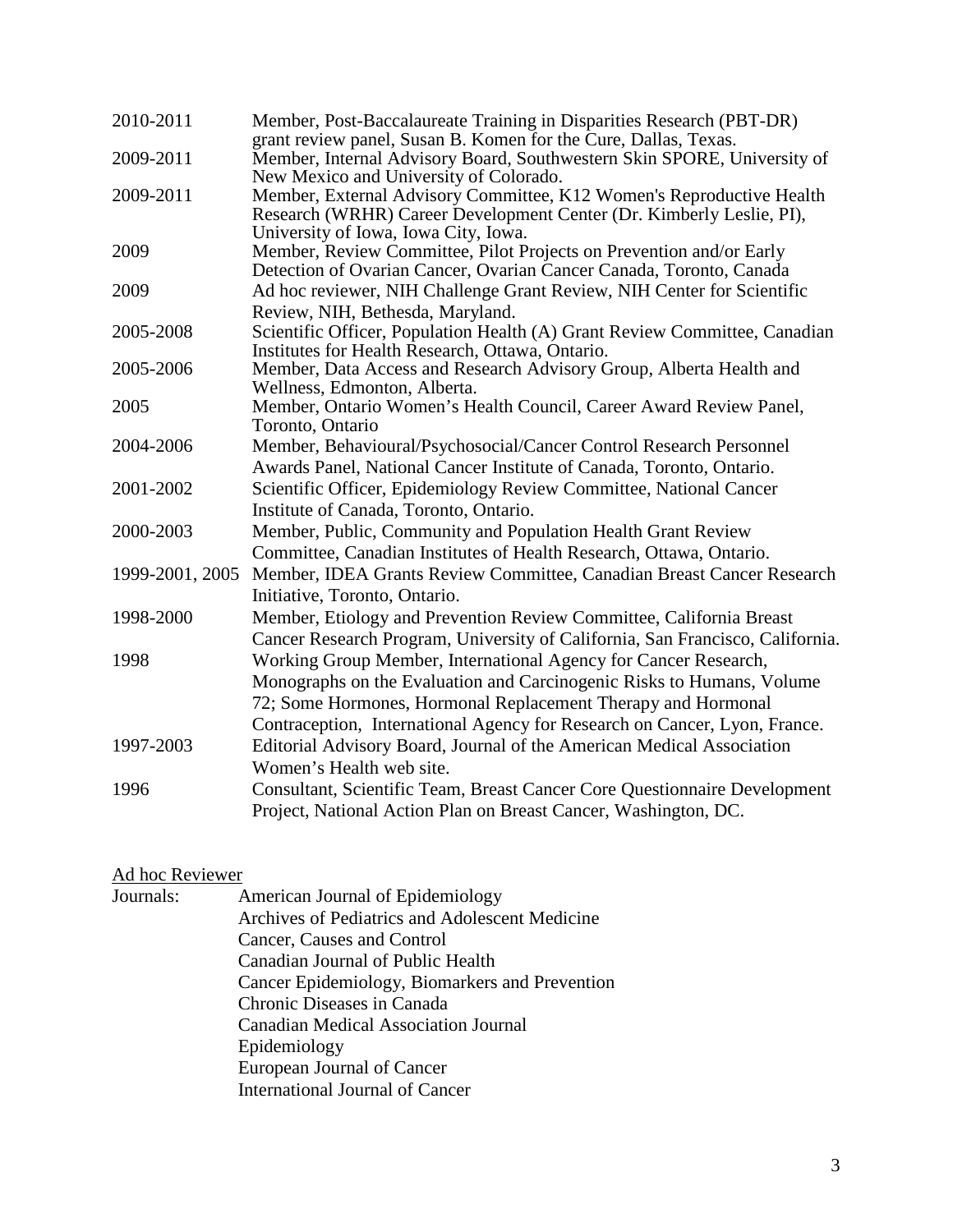| International Journal of Epidemiology                                    |
|--------------------------------------------------------------------------|
| Journal of the American Medical Association (JAMA)                       |
| Journal of the National Cancer Institute                                 |
| Organizations: Alberta Cancer Foundation                                 |
| Canadian Institutes of Health Research (various grant review committees) |
| British Columbia Workers Compensation Board                              |
| British Columbia Health Research Foundation                              |
| Randomized Controlled Trial Review Panel                                 |
| Reader's Digest Health Books                                             |

#### Invited Talks

- 1. **Cook LS**. Investigating Endometrial Cancer Disparities by Hispanic Ethnicity in New Mexico and California. 2016 Annual Meeting SEER Managers and Principal Investigators, Albuquerque, NM, March 16, 2016.
- 2. **Cook LS**. Breast Cancer Heterogeneity: An Epidemiologic Perspective. Pathology Department Grand Rounds, University of New Mexico, Albuquerque, NM, February 25, 2016.
- 3. **Cook LS**. Survival following endometrial cancer using the SEER-Medicare resource. Society of Clinical Research Associates (SOCRA) 2015 Annual Conference, Denver, CO, Sept 19, 2015.
- 4. **Cook LS**. Progress in the Etiology and Prevention of Ovarian Cancer. Southern Alberta Cancer Research Institute (SACRI), University of Calgary, Calgary, Alberta, June 19, 2015.
- 5. **Cook LS.** Investigating Endometrial Cancer Disparities by Hispanic Ethnicity in New Mexico and California. Cancer Epidemiology and Prevention Research, Alberta Health Services, Calgary, Alberta, June 18, 2015.
- 6. **Cook LS.** PCORI and Alpha Foundation Funding for Human Research of Coal Miners: A consortium for prospective research. National Coalition of Black Lung & Respiratory Disease Clinics Conference, Pittsburgh, PA, Sept 13, 2014.
- 7. **Cook LS.** Research using the SEER-Medicare Resource. New Mexico Society of Clinical Research Associates (SoCRA), Gibson Medical Center, Albuquerque, NM, July 10, 2013.
- 8. **Cook LS.** Endometrial cancer and survival: results from SEER-Medicare. Tumor Registrars Association of New Mexico (TRANM) Spring Workshop, Albuquerque, NM, March 7, 2013.
- 9. **Cook LS**. Vitamin D and Cancer: Hype or Hope? 19<sup>th</sup> Annual Health Provider Retreat (New Mexico Health Resources), Taos, NM, May 21, 2011.
- 10. **Cook LS**. Vitamin D and Cancer. 2010 New Mexico Cancer Conference, Albuquerque, NM, November 10, 2010.
- 11. **Cook LS**. Uterine cancer survival disparities, Hispanic ethnicity, and comorbidities. Health Disparities Interest Group Seminar, National Cancer Institute, Bethesda, MD, June 21, 2010.
- 12. **Cook LS**. The Joint Effect of Hormone Contraception and Other Risk Factors on Endometrial Cancer Risk. Department of Population Health Research Seminar, Alberta Health Services, Calgary, Alberta, October 1, 2010.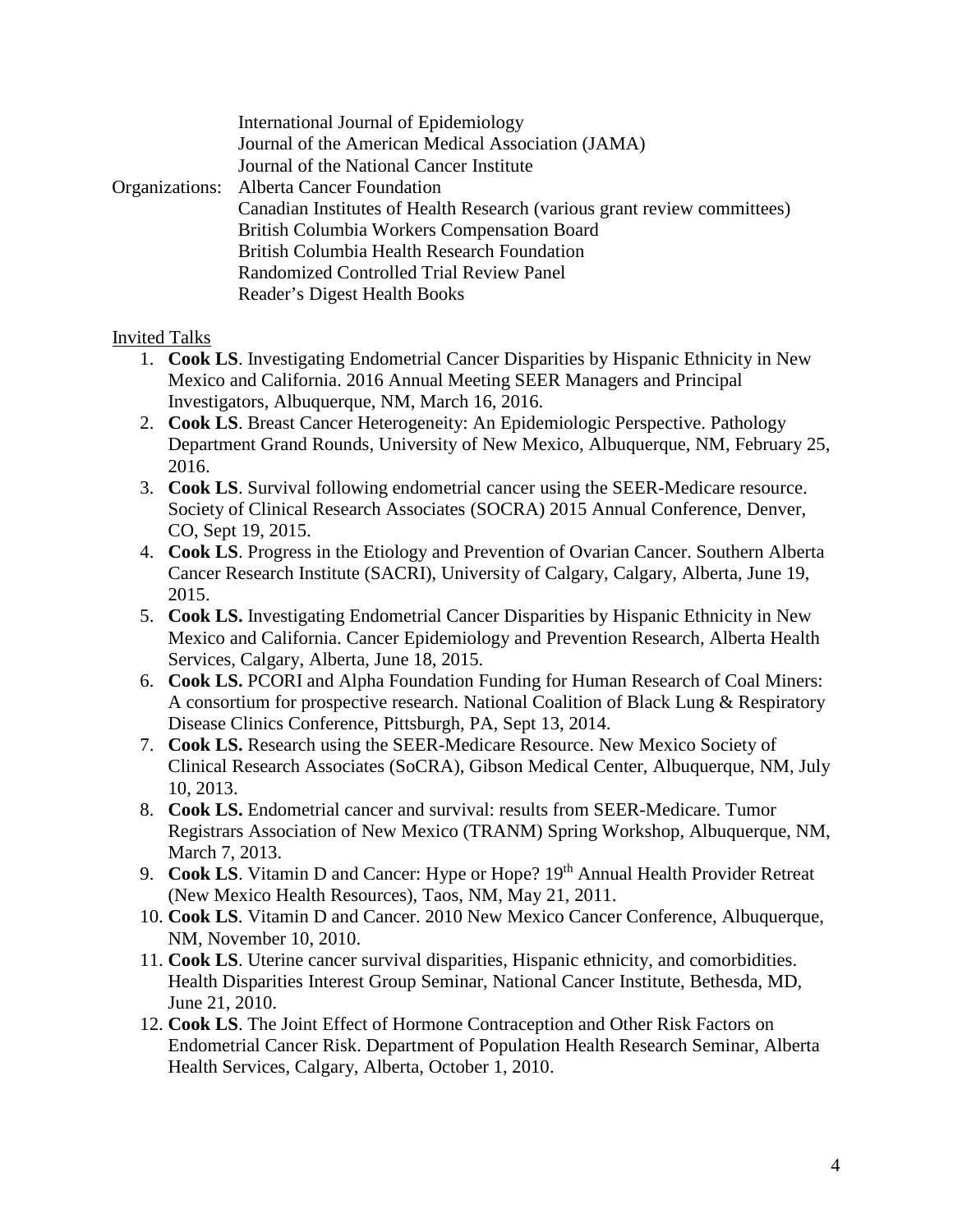- 13. **Cook LS**. Endometrial Cancer and a Family History of Cancer: Preliminary Analysis. Epidemiology seminar, Huntsman Cancer Institute, Salt Lake City, Utah, May 21, 2008.
- 14. **Cook LS.** Good ideas, good science: The Science and Research of Breast Cancer. Nellie McClung Program. Tri-site Workshop (Grade 8 Girls). February 25, 2004, Edmonton, Alberta.
- 15. **Cook LS.** Ovarian cancer: Screening possibilities. 52<sup>nd</sup> Annual Meeting of the Canadian Association of Pathologists, Quebec, City, Canada, June 23-27, 2001.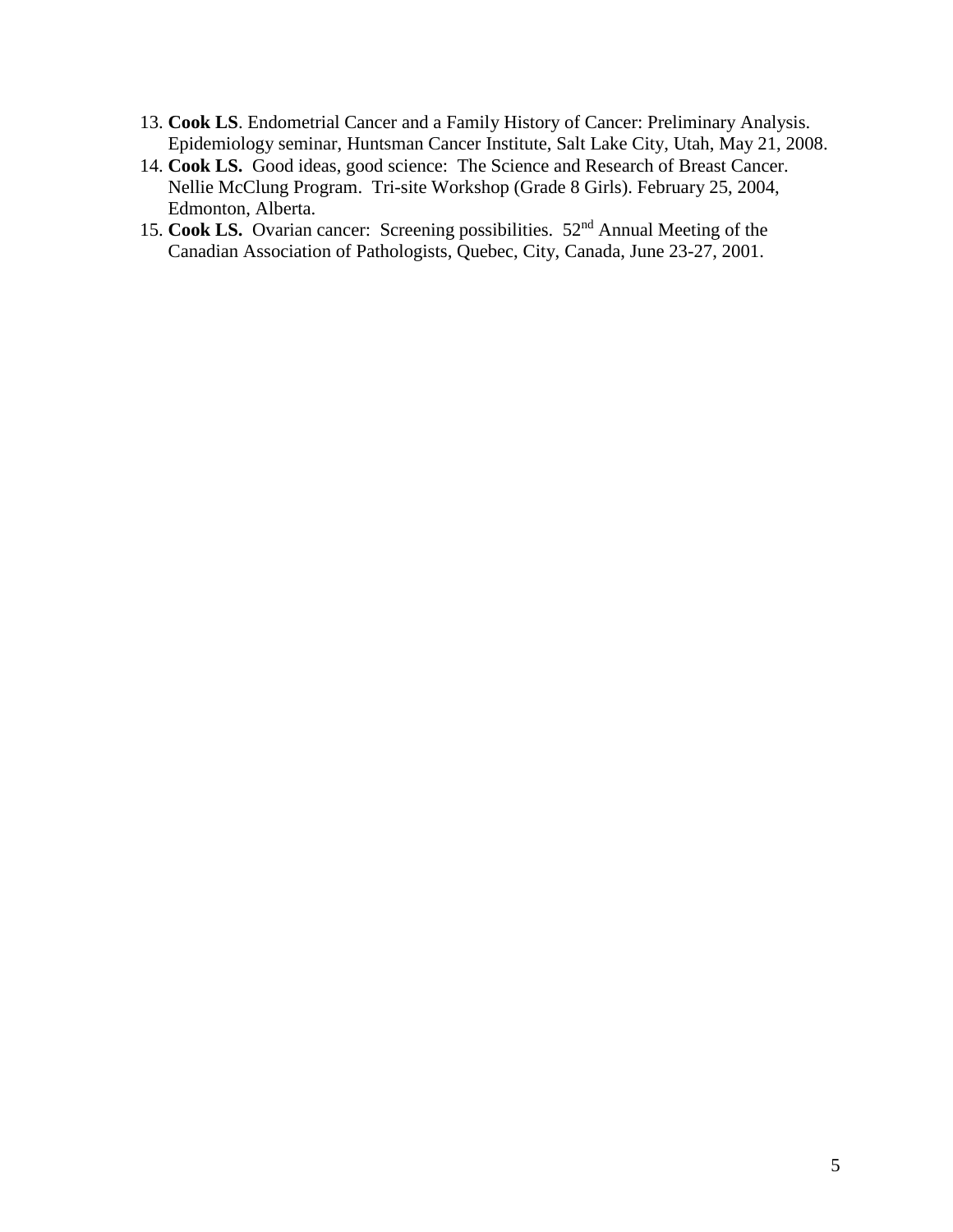## **Other Training**

| 2008      | Problem Based Learning Facilitation Education (Tutor Training), Teacher &       |
|-----------|---------------------------------------------------------------------------------|
|           | Educational Development, University of New Mexico, Albuquerque, NM.             |
| 2006/2007 | Faculty Teaching Certificate, Teaching and Learning Centre, University of       |
|           | Calgary, Calgary, AB.                                                           |
| 2006      | Instructional Skills Workshop Program, Learning Commons, University of          |
|           | Calgary, Calgary, AB (August 22-25).                                            |
| 1993      | Diploma, Integrated Business Administration, University of Washington, Seattle, |
|           | WA.                                                                             |
|           |                                                                                 |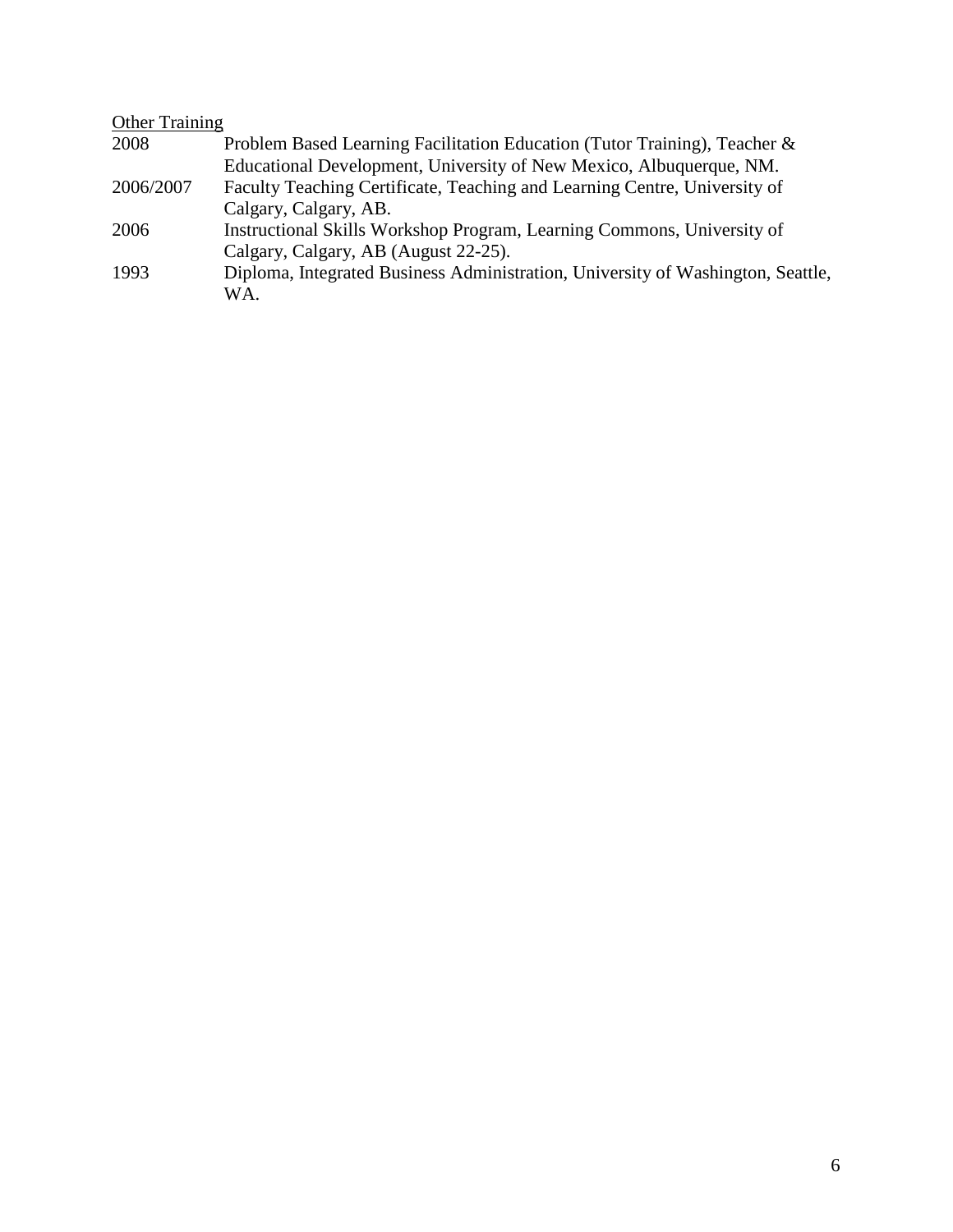#### Research Interests

Molecular epidemiology is my main research area, as this promising field of study can inform both primary prevention and treatment of cancer. I am particularly focused on identifying ways to reduce the occurrence of, and mortality from, ovarian, endometrial, and breast cancer. To achieve this goal, it is critical to identify biomarkers from biologic specimens, such as blood or tissue, to evaluate along with lifestyle, clinical, and hereditary characteristics in carefully designed population studies. By its very nature, molecular cancer epidemiology is a multidisciplinary field that encompasses many fields of health research. I enjoy both the challenges and rewards of working with such diverse research teams.

At the University of New Mexico, I continue work in molecular cancer epidemiology by addressing the etiology, prognosis and survival in endometrial, breast, and ovarian cancer. Of particular interest is the role of ethnicity, particularly Hispanic ethnicity, and molecular subtypes in survival. Additionally, I am particularly interested in the role of vitamin D in the etiology and progression of these cancers.

#### Teaching Philosophy

Teaching is one of the great pleasures in academic life; it is highly rewarding to help students grow in their level of knowledge and thinking. The majority of my teaching has involved health research or scientific writing, and my students often have a great deal of job experience and/or are highly trained professionals. This creates an environment where the principles of adult learning can be fully utilized. I define my teaching role as one who brings resources, structure, and knowledge to a learning experience in which students are active partners. I expect students to critically think about information and to apply their learning to their professional lives.

Consistent with this philosophy, I organize and structure my courses to create an environment where students have the freedom to build on their knowledge and experience to make new cognitive connections, and perhaps alter and expand their view of health research. To this end, I create a learning environment in which students are respected and respectful, where it is a positive experience to bring up new ideas or to comments with out fear of being characterized as wrong, and where students are challenged, but not overwhelmed, by the subject matter.

While I have received excellent teaching reviews throughout my career, I always strive to improve my teaching and to respond to student comments in a constructive and positive way. I am also a firm believer in professional development courses; they have expanded my approaches to teaching and my repertoire of teaching techniques in ways I could never have imagined. Teaching and learning are complex activities that are constantly evolving in my professional life and I have always identified with the following quote; I strive to be successful in bringing new dimensions to my students as well.

#### *"A mind stretched to a new idea never goes back to its original dimension"* Oliver Wendell Holmes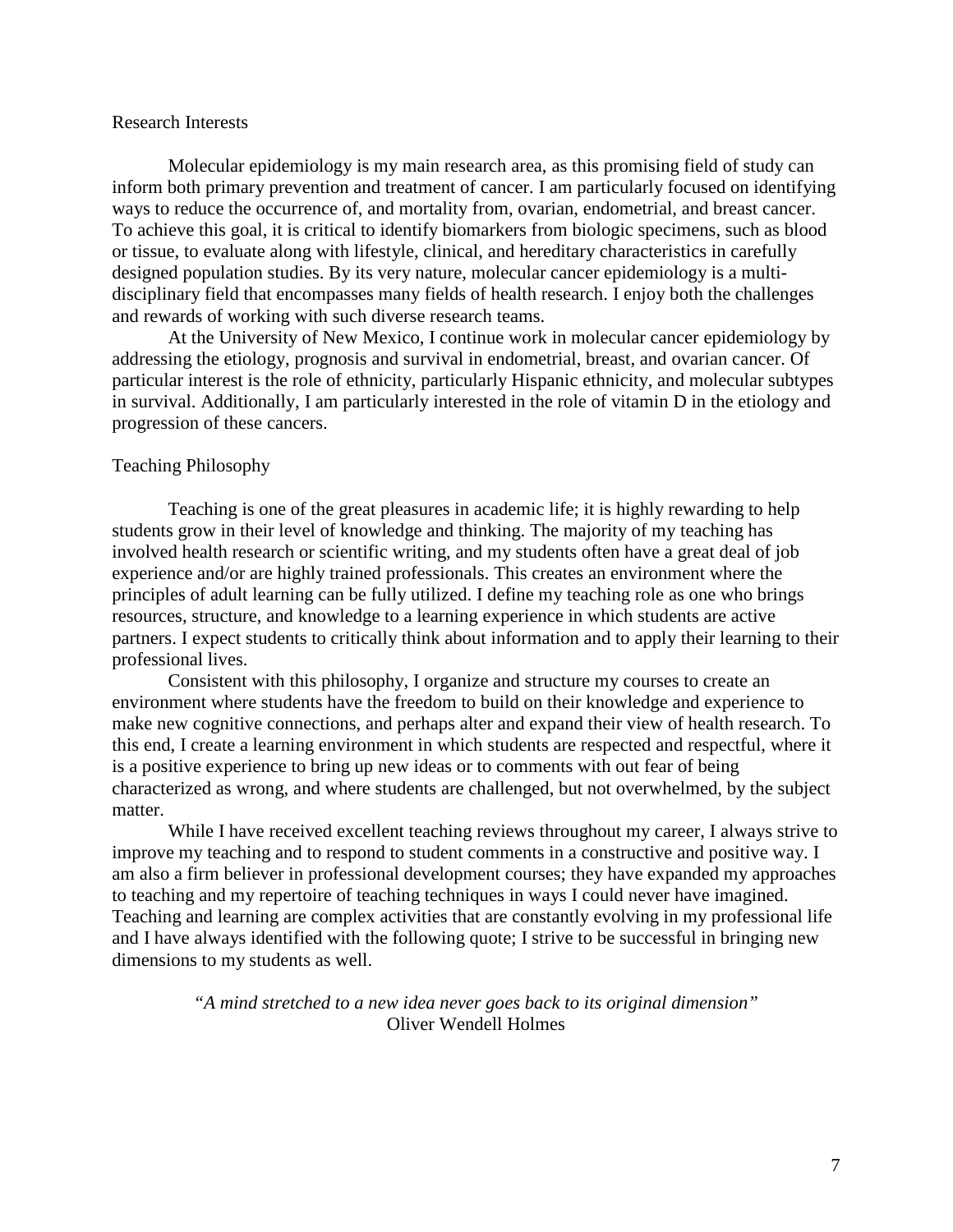#### **Scholarly Achievements**

Refereed Manuscripts (Trainees names are underlined)

- 1. Chen MM, O'Mara TA, Thompson DJ, Painter JN; Australian National Endometrial Cancer Study Group (ANECS), Attia J, Black A, Brinton L, Chanock S, Chen C, Cheng TH, **Cook LS**, Crous-Bou M, Doherty J, Friedenreich CM, Garcia-Closas M, Gaudet MM, Gorman M, Haiman C, Hankinson SE, Hartge P, Henderson BE, Hodgson S, Holliday EG, Horn-Ross PL, Hunter DJ, Le Marchand L, Liang X, Lissowska J, Long J, Lu L, Magliocco AM, Martin L, McEvoy M; National Study of Endometrial Cancer Genetics Group (NSECG), Olson SH, Orlow I, Pooler L, Prescott J, Rastogi R, Rebbeck TR, Risch H, Sacerdote C, Schumacher F, Setiawan VW, Scott RJ, Sheng X, Shu XO, Turman C, Van Den Berg D, Wang Z, Weiss NS, Wentzensen N, Xia L, Xiang YB, Yang HP, Yu H, Zhang W, Pharoah PD, Dunning AM, Tomlinson I, Easton DF, Kraft P, Spurdle AB, De Vivo I. GWAS meta-analysis of 16,852 women identifies new susceptibility locus for endometrial cancer. Hum Mol Genet. 2016 Mar 23. pii: ddw092. [Epub ahead of print]
- 2. Swede H, Sarwar A, Magge A, Braithwaite D, **Cook LS**, Gregorio DI, Jones BA, R Hoag J, Gonsalves L, L Salner A, Zarfos K, Andemariam B, Stevens RG, G Dugan A, Pensa M, A Brockmeyer J. Mortality risk from comorbidities independent of triple-negative breast cancer status: NCI-SEER-based cohort analysis. Cancer Causes Control. 2016 Mar 21. [Epub ahead of print]
- 3. Earp M, Winham SJ, Larson N, Permuth JB, Sicotte H, Chien J, Anton-Culver H, Bandera EV, Berchuck A, **Cook LS**, Cramer D, Doherty JA, Goodman MT, Levine DA, Monteiro AN, Ness RB, Pearce CL, Rossing MA, Tworoger SS, Wentzensen N, Bisogna M, Brinton L, Brooks-Wilson A, Carney ME, Cunningham JM, Edwards RP, Fogarty ZC, Iversen ES, Kraft P, Larson MC, Le ND, Lin HY, Lissowska J, Modugno F, Moysich KB, Olson SH, Pike MC, Poole EM, Rider DN, Terry KL, Thompson PJ, van den Berg D, Vierkant RA, Vitonis AF, Wilkens LR, Wu AH, Yang HP, Ziogas A, Phelan CM, Schildkraut JM, Chen YA, Sellers TA, Fridley BL, Goode EL. A targeted genetic association study of epithelial ovarian cancer susceptibility. Oncotarget. 2016 Feb [Epub ahead of print] PMID: 26848776
- 4. Jim HS, Lin HY, Tyrer JP, Lawrenson K, Dennis J, Chornokur G, Chen Z, Chen AY, Permuth-Wey J, Aben KK, Anton-Culver H, Antonenkova N, Bruinsma F, Bandera EV, Bean YT, Beckmann MW, Bisogna M, Bjorge L, Bogdanova N, Brinton LA, Brooks-Wilson A, Bunker CH, Butzow R, Campbell IG, Carty K, Chang-Claude J, **Cook LS**, Cramer DW, Cunningham JM, Cybulski C, Dansonka-Mieszkowska A, du Bois A, Despierre E, Sieh W, Doherty JA, Dörk T, Dürst M, Easton DF, Eccles DM, Edwards RP, Ekici AB, Fasching PA, Fridley BL, Gao YT, Gentry-Maharaj A, Giles GG, Glasspool R, Goodman MT, Gronwald J, Harter P, Hasmad HN, Hein A, Heitz F, Hildebrandt MA, Hillemanns P, Hogdall CK, Hogdall E, Hosono S, Iversen ES, Jakubowska A, Jensen A, Ji BT, Karlan BY, Kellar M, Kiemeney LA, Krakstad C, Kjaer SK, Kupryjanczyk J, Vierkant RA, Lambrechts D, Lambrechts S, Le ND, Lee AW, Lele S, Leminen A, Lester J, Levine DA, Liang D, Lim BK, Lissowska J, Lu K, Lubinski J, Lundvall L, Massuger LF, Matsuo K, McGuire V, McLaughlin JR, McNeish I, Menon U, Milne RL, Modugno F, Thomsen L, Moysich KB, Ness RB, Nevanlinna H, Eilber U, Odunsi K, Olson SH, Orlow I, Orsulic S, Palmieri Weber R, Paul J, Pearce CL, Pejovic T, Pelttari LM, Pike MC, Poole EM, Schernhammer E, Risch HA, Rosen B, Rossing MA, Rothstein JH, Rudolph A, Runnebaum IB, Rzepecka IK, Salvesen HB, Schwaab I, Shu XO, Shvetsov YB, Siddiqui N, Song H, Southey MC, Spiewankiewicz B, Sucheston-Campbell L, Teo SH, Terry KL, Thompson PJ, Tangen IL, Tworoger SS, van Altena AM, Vergote I, Walsh CS, Wang-Gohrke S, Wentzensen N, Whittemore AS, Wicklund KG, Wilkens LR, Wu AH, Wu X, Woo YL, Yang H, Zheng W, Ziogas A, Amankwah E, Berchuck A; Georgia Chenevix-Trench on behalf of the AOCS management group, Schildkraut JM, Kelemen LE, Ramus SJ, Monteiro AN, Goode EL, Narod SA, Gayther SA, Pharoah PD, Sellers TA, Phelan CM. Common Genetic Variation in Circadian Rhythm Genes and Risk of Epithelial Ovarian Cancer (EOC). J Genet Genome Res. 2015;2(2). pii: 017. Epub 2015 Sep 15.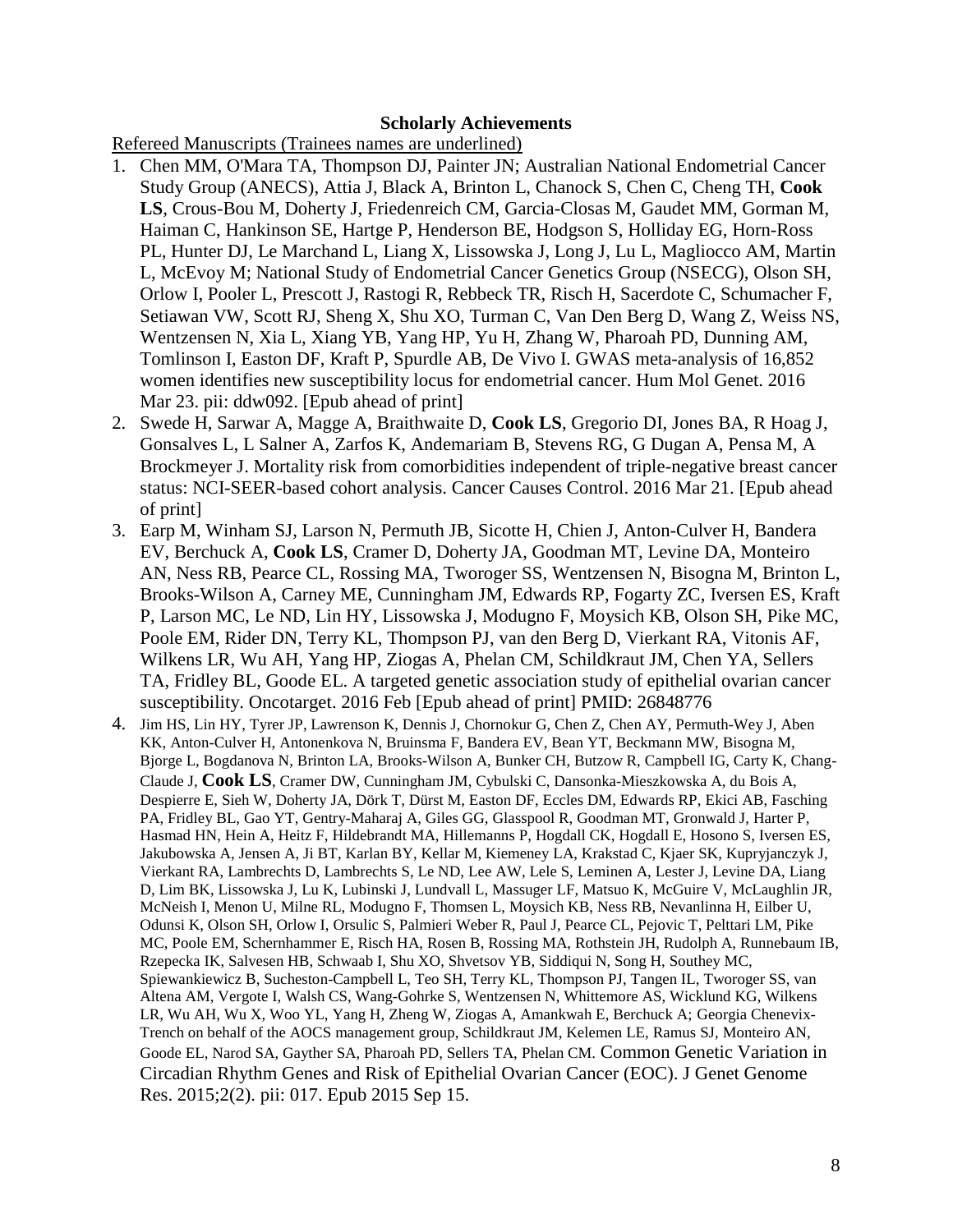- 5. **Cook LS,** Leung AC, Swenerton K, Gallagher RP, Magliocco A, Steed H, Koebel M, Nation J, Eshragh S, Brooks-Wilson A, Le ND. Adult lifetime alcohol consumption and invasive epithelial ovarian cancer risk in a population-based case-control study. Gynecol Oncol. 2016 Feb;140(2):277-84. PMID: 26691218
- 6. Prescott J, Setiawan VW, Wentzensen N, Schumacher F, Yu H, Delahanty R, Bernstein L, Chanock SJ, Chen C, **Cook LS**, Friedenreich C, Garcia-Closas M, Haiman CA, Le Marchand L, Liang X, Lissowska J, Lu L, Magliocco AM, Olson SH, Risch HA, Shu XO, Ursin G, Yang HP, Kraft P, De Vivo I. Body Mass Index Genetic Risk Score and Endometrial Cancer Risk. PLoS One 2015;10(11):e0143256. PMID: 26606540
- 7. Meeks HD, Song H, Michailidou K, Bolla MK, Dennis J, Wang Q, Barrowdale D, Frost D; EMBRACE, McGuffog L, Ellis S, Feng B, Buys SS, Hopper JL, Southey MC, Tesoriero A; kConFab Investigators, James PA, Bruinsma F, Campbell IG; Australia Ovarian Cancer Study Group, Broeks A, Schmidt MK, Hogervorst FB; HEBON, Beckman MW, Fasching PA, Fletcher O, Johnson N, Sawyer EJ, Riboli E, Banerjee S, Menon U, Tomlinson I, Burwinkel B, Hamann U, Marme F, Rudolph A, Janavicius R, Tihomirova L, Tung N, Garber J, Cramer D, Terry KL, Poole EM, Tworoger SS, Dorfling CM, van Rensburg EJ, Godwin AK, Guénel P, Truong T; GEMO Study Collaborators, Stoppa-Lyonnet D, Damiola F, Mazoyer S, Sinilnikova OM, Isaacs C, Maugard C, Bojesen SE, Flyger H, Gerdes AM, Hansen TV, Jensen A, Kjaer SK, Hogdall C, Hogdall E, Pedersen IS, Thomassen M, Benitez J, González-Neira A, Osorio A, Hoya Mde L, Segura PP, Diez O, Lazaro C, Brunet J, Anton-Culver H, Eunjung L, John EM, Neuhausen SL, Ding YC, Castillo D, Weitzel JN, Ganz PA, Nussbaum RL, Chan SB, Karlan BY, Lester J, Wu A, Gayther S, Ramus SJ, Sieh W, Whittermore AS, Monteiro AN, Phelan CM, Terry MB, Piedmonte M, Offit K, Robson M, Levine D, Moysich KB, Cannioto R, Olson SH, Daly MB, Nathanson KL, Domchek SM, Lu KH, Liang D, Hildebrant MA, Ness R, Modugno F, Pearce L, Goodman MT, Thompson PJ, Brenner H, Butterbach K, Meindl A, Hahnen E, Wappenschmidt B, Brauch H, Brüning T, Blomqvist C, Khan S, Nevanlinna H, Pelttari LM, Aittomäki K, Butzow R, Bogdanova NV, Dörk T, Lindblom A, Margolin S, Rantala J, Kosma VM, Mannermaa A, Lambrechts D, Neven P, Claes KB, Maerken TV, Chang-Claude J, Flesch-Janys D, Heitz F, Varon-Mateeva R, Peterlongo P, Radice P, Viel A, Barile M, Peissel B, Manoukian S, Montagna M, Oliani C, Peixoto A, Teixeira MR, Collavoli A, Hallberg E, Olson JE, Goode EL, Hart SN, Shimelis H, Cunningham JM, Giles GG, Milne RL, Healey S, Tucker K, Haiman CA, Henderson BE, Goldberg MS, Tischkowitz M, Simard J, Soucy P, Eccles DM, Le N, Borresen-Dale AL, Kristensen V, Salvesen HB, Bjorge L, Bandera EV, Risch H, Zheng W, Beeghly-Fadiel A, Cai H, Pylkäs K, Tollenaar RA, Ouweland AM, Andrulis IL, Knight JA; OCGN, Narod S, Devilee P, Winqvist R, Figueroa J, Greene MH, Mai PL, Loud JT, García-Closas M, Schoemaker MJ, Czene K, Darabi H, McNeish I, Siddiquil N, Glasspool R, Kwong A, Park SK, Teo SH, Yoon SY, Matsuo K, Hosono S, Woo YL, Gao YT, Foretova L, Singer CF, Rappaport-Feurhauser C, Friedman E, Laitman Y, Rennert G, Imyanitov EN, Hulick PJ, Olopade OI, Senter L, Olah E, Doherty JA, Schildkraut J, Koppert LB, Kiemeney LA, Massuger LF, **Cook LS**, Pejovic T, Li J, Borg A, Öfverholm A, Rossing MA, Wentzensen N, Henriksson K, Cox A, Cross SS, Pasini BJ, Shah M, Kabisch M, Torres D, Jakubowska A, Lubinski J, Gronwald J, Agnarsson BA, Kupryjanczyk J, Moes-Sosnowska J, Fostira F, Konstantopoulou I, Slager S, Jones M; PRostate cancer AssoCiation group To Investigate Cancer Associated aLterations in the genome, Antoniou AC, Berchuck A, Swerdlow A, Chenevix-Trench G, Dunning AM, Pharoah PD, Hall P, Easton DF, Couch FJ, Spurdle AB, Goldgar DE. BRCA2 Polymorphic Stop Codon K3326X and the Risk of Breast, Prostate, and Ovarian Cancers. J Natl Cancer Inst. 2015 Nov doi: 10.1093/jnci/djv315. PMID: 26586665
- 8. Lee AW, Templeman C, Stram DA, Beesley J, Tyrer J, Berchuck A, Pharoah PP, Chenevix-Trench G, Pearce CL; Ovarian Cancer Association Consortium (Ness RB, Dansonka-Mieszkowska A, Gentry-Maharaj A, Hein A, Whittemore AS, Jensen A, du Bois A, Brooks-Wilson A, Rudolph A, Jakubowska A, Wu AH, Ziogas A, Ekici AB, Leminen A, Rosen B, Spiewankiewicz B, Karlan BY, Trabert B, Fridley BL, Gilks CB, Krakstad C, Phelan CM, Cybulski C, Walsh C, Hogdall C, Cramer DW, Huntsman DG, Eccles D, Lambrechts D, Liang D, Levine DA, Iversen ES, Bandera EV, Poole EM, Goode EL, Van Nieuwenhuysen E, Hogdall E, Bruinsma F, Heitz F, Modugno F, Giles GG, Risch HA, Baker H, Salvesen HB, Nevanlinna H, Anton-Culver H, Song H, McNeish I, Campbell IG, Vergote I, Runnebaum IB, Tangen IL, Schwaab I, Gronwald J, Paul J, Lubinski J, Doherty JA, Chang-Claude J, Lester J, Schildkraut JM, McLaughlin JR, Lissowska J, Kupryjanczyk J, Tyrer J, Kelley JL, Rothstein JH, Cunningham JM, Lu K, Carty K, Terry KL, Aben KK, Moysich KB, Wicklund KG, Odunsi K, Kiemeney LA, Sucheston-Campbell L, Lundvall L, Massuger LF, Pelttari LM, Kelemen LE, **Cook**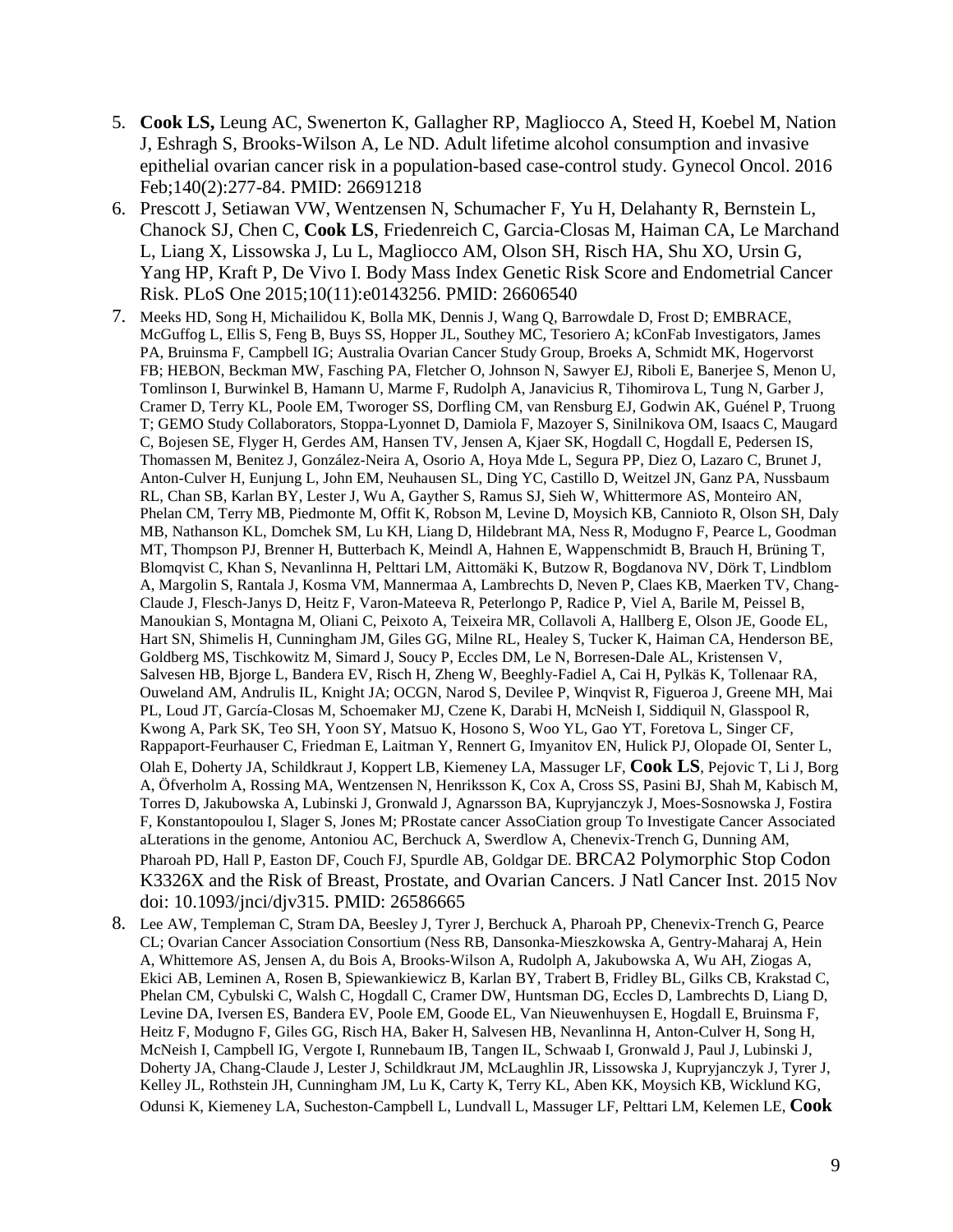**LS**, Bjorge L, Nedergaard L, Brinton LA, Wilkens LR, Pike MC, Goodman MT, Bisogna M, Rossing MA, Beckmann MW, Dürst M, Southey MC, Kellar M, Hildebrandt MA, Siddiqui N, Antonenkova N, Bogdanova N, Le ND, Wentzensen N, Thompson PJ, Harrington P, Webb PM, Fasching PA, Hillemanns P, Harter P, Sobiczewski P, Weber RP, Butzow R, Edwards RP, Vierkant RA, Glasspool R, Orsulic S, Lambrechts S, Olson SH, Wang-Gohrke S, Lele S, Tworoger SS, Gayther SA, Missmer SA, Narod SA, Ramus SJ, Kjaer SK, Pejovic T, Dörk T, Eilber U, Menon U, McGuire V, Sieh W, Wu X, Bean Y, Shvetsov YB. Evidence of a genetic link between endometriosis and ovarian cancer. Fertil Steril Oct 2015; [Epub ahead of print]. PMID: 26477498

- 9. Lawrenson K, Iversen ES, Tyrer J, Weber RP, Concannon P, Hazelett DJ, Li Q, Marks JR, Berchuck A, Lee JM, Aben KK, Anton-Culver H, Antonenkova N; Australian Cancer Study (Ovarian Cancer); Australian Ovarian Cancer Study Group, Bandera EV, Bean Y, Beckmann MW, Bisogna M, Bjorge L, Bogdanova N, Brinton LA, Brooks-Wilson A, Bruinsma F, Butzow R, Campbell IG, Carty K, Chang-Claude J, Chenevix-Trench G, Chen A, Chen Z, **Cook LS**, Cramer DW, Cunningham JM, Cybulski C, Plisiecka-Halasa J, Dennis J, Dicks E, Doherty JA, Dörk T, du Bois A, Eccles D, Easton DT, Edwards RP, Eilber U, Ekici AB, Fasching PA, Fridley BL, Gao YT, Gentry-Maharaj A, Giles GG, Glasspool R, Goode EL, Goodman MT, Gronwald J, Harter P, Hasmad HN, Hein A, Heitz F, Hildebrandt MA, Hillemanns P, Hogdall E, Hogdall C, Hosono S, Jakubowska A, Paul J, Jensen A, Karlan BY, Kjaer SK, Kelemen LE, Kellar M, Kelley JL, Kiemeney LA, Krakstad C, Lambrechts D, Lambrechts S, Le ND, Lee AW, Cannioto R, Leminen A, Lester J, Levine DA, Liang D, Lissowska J, Lu K, Lubinski J, Lundvall L, Massuger LF, Matsuo K, McGuire V, McLaughlin JR, Nevanlinna H, McNeish I, Menon U, Modugno F, Moysich KB, Narod SA, Nedergaard L, Ness RB, Noor Azmi MA, Odunsi K, Olson SH, Orlow I, Orsulic S, Pearce CL, Pejovic T, Pelttari LM, Permuth-Wey J, Phelan CM, Pike MC, Poole EM, Ramus SJ, Risch HA, Rosen B, Rossing MA, Rothstein JH, Rudolph A, Runnebaum IB, Rzepecka IK, Salvesen HB, Budzilowska A, Sellers TA, Shu XO, Shvetsov YB, Siddiqui N, Sieh W, Song H, Southey MC, Sucheston L, Tangen IL, Teo SH, Terry KL, Thompson PJ, Timorek A, Tworoger SS, Van Nieuwenhuysen E, Vergote I, Vierkant RA, Wang-Gohrke S, Walsh C, Wentzensen N, Whittemore AS, Wicklund KG, Wilkens LR, Woo YL, Wu X, Wu AH, Yang H, Zheng W, Ziogas A, Coetzee GA, Freedman ML, Monteiro AN, Moes-Sosnowska J, Kupryjanczyk J, Pharoah PD, Gayther SA, Schildkraut JM. Common Variants at the CHEK2 Gene Locus and Risk of Epithelial Ovarian Cancer. Carcinogenesis 2015 Sep 29. [Epub ahead of print] PMID: 26424751
- 10. Amankwah EK, Lin HY, Tyrer JP, Lawrenson K, Dennis J, Chornokur G, Aben KK, Anton-Culver H, Antonenkova N, Bruinsma F, Bandera EV, Bean YT, Beckmann MW, Bisogna M, Bjorge L, Bogdanova N, Brinton LA, Brooks-Wilson A, Bunker CH, Butzow R, Campbell IG, Carty K, Chen Z, Chen YA, Chang-Claude J, **Cook LS**, Cramer DW, Cunningham JM, Cybulski C, Dansonka-Mieszkowska A, du Bois A, Despierre E, Dicks E, Doherty JA, Dörk T, Dürst M, Easton DF, Eccles DM, Edwards RP, Ekici AB, Fasching PA, Fridley BL, Gao YT, Gentry-Maharaj A, Giles GG, Glasspool R, Goodman MT, Gronwald J, Harrington P, Harter P, Hasmad HN, Hein A, Heitz F, Hildebrandt MA, Hillemanns P, Hogdall CK, Hogdall E, Hosono S, Iversen ES, Jakubowska A, Jensen A, Ji BT, Karlan BY, Jim H, Kellar M, Kiemeney LA, Krakstad C, Kjaer SK, Kupryjanczyk J, Lambrechts D, Lambrechts S, Le ND, Lee AW, Lele S, Leminen A, Lester J, Levine DA, Liang D, Lim BK, Lissowska J, Lu K, Lubinski J, Lundvall L, Massuger LF, Matsuo K, McGuire V, McLaughlin JR, McNeish I, Menon U, Milne RL, Modugno F, Moysich KB, Ness RB, Nevanlinna H, Eilber U, Odunsi K, Olson SH, Orlow I, Orsulic S, Weber RP, Paul J, Pearce CL, Pejovic T, Pelttari LM, Permuth-Wey J, Pike MC, Poole EM, Risch HA, Rosen B, Rossing MA, Rothstein JH, Rudolph A, Runnebaum IB, Rzepecka IK, Salvesen HB, Schernhammer E, Schwaab I, Shu XO, Shvetsov YB, Siddiqui N, Sieh W, Song H, Southey MC, Spiewankiewicz B, Sucheston-Campbell L, Teo SH, Terry KL, Thompson PJ, Thomsen L, Tangen IL, Tworoger SS, van Altena AM, Vierkant RA, Vergote I, Walsh CS, Wang-Gohrke S, Wentzensen N, Whittemore AS, Wicklund KG, Wilkens LR, Wu AH, Wu X, Woo YL, Yang H, Zheng W, Ziogas A, Kelemen LE, Berchuck A; Georgia Chenevix-Trench on behalf of the AOCS management group, Schildkraut JM, Ramus SJ, Goode EL, Monteiro AN, Gayther SA, Narod SA, Pharoah PD, Sellers TA, Phelan CM. Epithelial-Mesenchymal Transition (EMT) Gene Variants and Epithelial Ovarian Cancer (EOC) Risk. Genet Epidemiol 2015; Sept 24, epub ahead of publication, PMID: 26399219.
- 11. Lawrenson K, Li Q, Kar S, Seo JH, Tyrer J, Spindler TJ, Lee J, Chen Y, Karst A, Drapkin R, Aben KK, Anton-Culver H, Antonenkova N; Australian Ovarian Cancer Study Group, Baker H, Bandera EV, Bean Y, Beckmann MW, Berchuck A, Bisogna M, Bjorge L, Bogdanova N, Brinton LA, Brooks-Wilson A, Bruinsma F, Butzow R,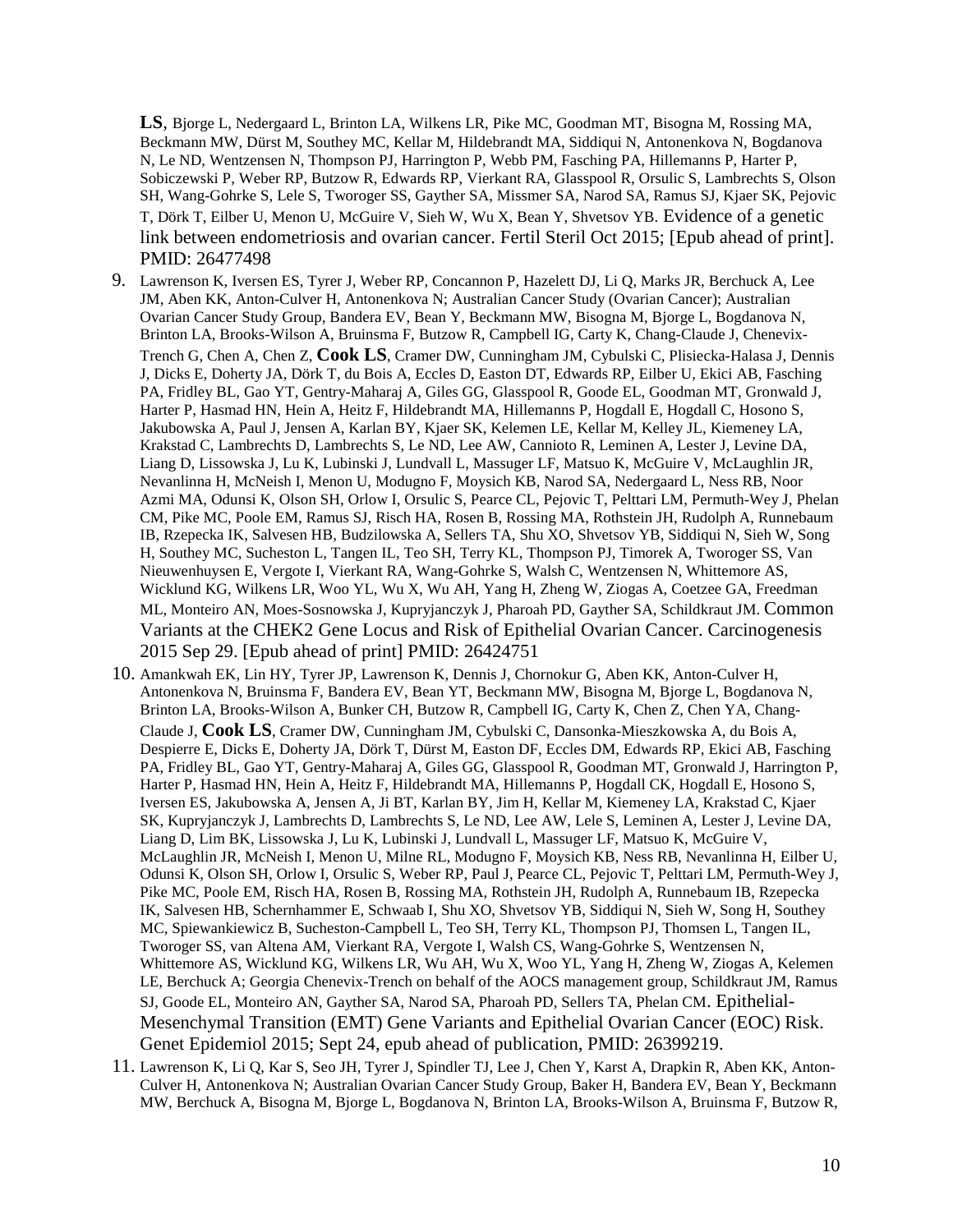Campbell IG, Carty K, Chang-Claude J, Chenevix-Trench G, Chen A, Chen Z, **Cook LS**, Cramer DW, Cunningham JM, Cybulski C, Dansonka-Mieszkowska A, Dennis J, Dicks E, Doherty JA, Dörk T, du Bois A, Dürst M, Eccles D, Easton DT, Edwards RP, Eilber U, Ekici AB, Fasching PA, Fridley BL, Gao YT, Gentry-Maharaj A, Giles GG, Glasspool R, Goode EL, Goodman MT, Grownwald J, Harrington P, Harter P, Hasmad HN, Hein A, Heitz F, Hildebrandt MA, Hillemanns P, Hogdall E, Hogdall C, Hosono S, Iversen ES, Jakubowska A, James P, Jensen A, Ji BT, Karlan BY, Kruger Kjaer S, Kelemen LE, Kellar M, Kelley JL, Kiemeney LA, Krakstad C, Kupryjanczyk J, Lambrechts D, Lambrechts S, Le ND, Lee AW, Lele S, Leminen A, Lester J, Levine DA, Liang D, Lissowska J, Lu K, Lubinski J, Lundvall L, Massuger LF, Matsuo K, McGuire V, McLaughlin JR, Nevanlinna H, McNeish I, Menon U, Modugno F, Moysich KB, Narod SA, Nedergaard L, Ness RB, Azmi MA, Odunsi K, Olson SH, Orlow I, Orsulic S, Weber RP, Pearce CL, Pejovic T, Pelttari LM, Permuth-Wey J, Phelan CM, Pike MC, Poole EM, Ramus SJ, Risch HA, Rosen B, Rossing MA, Rothstein JH, Rudolph A, Runnebaum IB, Rzepecka IK, Salvesen HB, Schildkraut JM, Schwaab I, Sellers TA, Shu XO, Shvetsov YB, Siddiqui N, Sieh W, Song H, Southey MC, Sucheston L, Tangen IL, Teo SH, Terry KL, Thompson PJ, Timorek A, Tsai YY, Tworoger SS, van Altena AM, Van Nieuwenhuysen E, Vergote I, Vierkant RA, Wang-Gohrke S, Walsh C, Wentzensen N, Whittemore AS, Wicklund KG, Wilkens LR, Woo YL, Wu X, Wu AH, Yang H, Zheng W, Ziogas A, Monteiro A, Pharoah PD, Gayther SA, Freedman ML. Cis-eQTL analysis and functional validation of candidate susceptibility genes for high-grade serous ovarian cancer. Nat Commun 2015; Sept 22, epub ahead of publication, PMID: 26391404

- 12. Lu Y, Cuellar G, Painter JN, Nyholt D; Australian Ovarian Cancer Study; International Endogene Consortium (IEC), Morris AP, Fasching PA, Hein A, Burghaus S, Beckmann MW, Lambrechts D, Van Nieuwenhuysen E, Vergote I, Vanderstichele A, Doherty JA, Rossing MA, Wicklund KG, Chang-Claude J, Eilber U, Rudolph A, Wang-Gohrke S, Goodman MT, Bogdanova N, Dörk T, Dürst M, Hillemanns P, Runnebaum IB, Antonenkova N, Butzow R, Leminen A, Nevanlinna H, Pelttari LM, Edwards RP, Kelley JL, Modugno F, Moysich KB, Ness RB, Cannioto R, Høgdall E, Jensen A, Giles GG, Bruinsma F, Kjaer SK, Hildebrandt MA, Liang D, Lu KH, Wu X, Bisogna M, Dao F, Levine DA, Cramer DW, Terry KL, Tworoger SS, Missmer S, Bjorge L, Salvesen HB, Kopperud RK, Bischof K, Aben KK, Kiemeney LA, Massuger LF, Brooks-Wilson A, Olson SH, McGuire V, Rothstein JH, Sieh W, Whittemore AS, **Cook LS**, Le ND, Gilks CB, Gronwald J, Jakubowska A, Lubiński J, Gawełko J, Song H, Tyrer JP, Wentzensen N, Brinton L, Trabert B, Lissowska J, McLaughlin JR, Narod SA, Phelan C, Anton-Culver H, Ziogas A, Eccles D, Gayther SA, Gentry-Maharaj A, Menon U, Ramus SJ, Wu AH, Dansonka-Mieszkowska A, Kupryjanczyk J, Timorek A, Szafron L, Cunningham JM, Fridley BL, Winham SJ, Bandera EV, Poole EM, Morgan TK, Risch HA, Goode EL, Schildkraut JM, Webb PM, Pearce CL, Berchuck A, Pharoah PD, Montgomery GW, Zondervan KT, Chenevix-Trench G, Macgregor S. Shared genetics underlying epidemiological association between endometriosis and ovarian cancer. Hum Mil Genet 2015 July 30 [Epub ahead of print] PMID: 26231222.
- 13. Kar SP, Tyrer JP, Li Q, Lawrenson K, Aben KK, Anton-Culver H, Antonenkova N, Chenevix-Trench G, Baker H, Bandera E, Bean YT, Beckmann MW, Berchuck A, Bisogna M, Bjørge L, Bogdanova N, Brinton LA, Brooks-Wilson A, Bützow R, Campbell I, Carty K, Chang-Claude J, Chen YA, Chen Z, **Cook LS**, Cramer D, Cunningham J, Cybulski C, Dansonka-Mieszkowska A, Dennis J, Dicks E, Doherty JA, Dork T, du Bois A, Durst M, Eccles D, Easton DF, Edwards RP, Ekici AB, Fasching PA, Fridley BL, Gao YT, Gentry-Maharaj A, Giles GG, Glasspool R, Goode EL, Goodman MT, Grownwald J, Harrington P, Harter P, Hein A, Heitz F, Hildebrandt MA, Hillemanns P, Hogdall E, Hogdall CK, Hosono S, Iversen ES, Jakubowska A, Paul J, Jensen A, Ji BT, Karlan BY, Kjaer SK, Kelemen LE, Kellar M, Kelley J, Kiemeney LA, Krakstad C, Kupryjanczyk J, Lambrechts D, Lambrechts S, Le ND, Lee AW, Lele S, Leminen A, Lester J, Levine DA, Liang D, Lissowska J, Lu K, Lubinski J, Lundvall L, Massuger L, Matsuo K, McGuire V, McLaughlin JR, McNeish IA, Menon U, Modugno F, Moysich KB, Narod SA, Nedergaard L, Ness RB, Nevanlinna H, Odunsi K, Olson SH, Orlow I, Orsulic S, Weber RP, Pearce CL, Pejovic T, Pelttari LM, Permuth-Wey J, Phelan CM, Pike MC, Poole EM, Ramus SJ, Risch HA, Rosen B, Rossing MA, Rothstein JH, Rudolph A, Runnebaum IB, Rzepecka IK, Salvesen HB, Schildkraut JM, Schwaab I, Shu XO, Shvetsov YB, Siddiqui N, Sieh W, Song H, Southey MC, Sucheston-Campbell LE, Tangen IL, Teo SH, Terry KL, Thompson PJ, Timorek A, Tsai YY, Tworoger SS, van Altena AM, Nieuwenhuysen EV, Vergote I, Vierkant RA, Wang-Gohrke S, Walsh C, Wentzensen N, Whittemore AS, Wicklund KG, Wilkens LR, Woo YL, Wu X, Wu A, Yang H, Zheng W, Ziogas A, Sellers TA, Monteiro AN, Freedman ML, Gayther SA, Pharoah PD. Network-based integration of GWAS and gene expression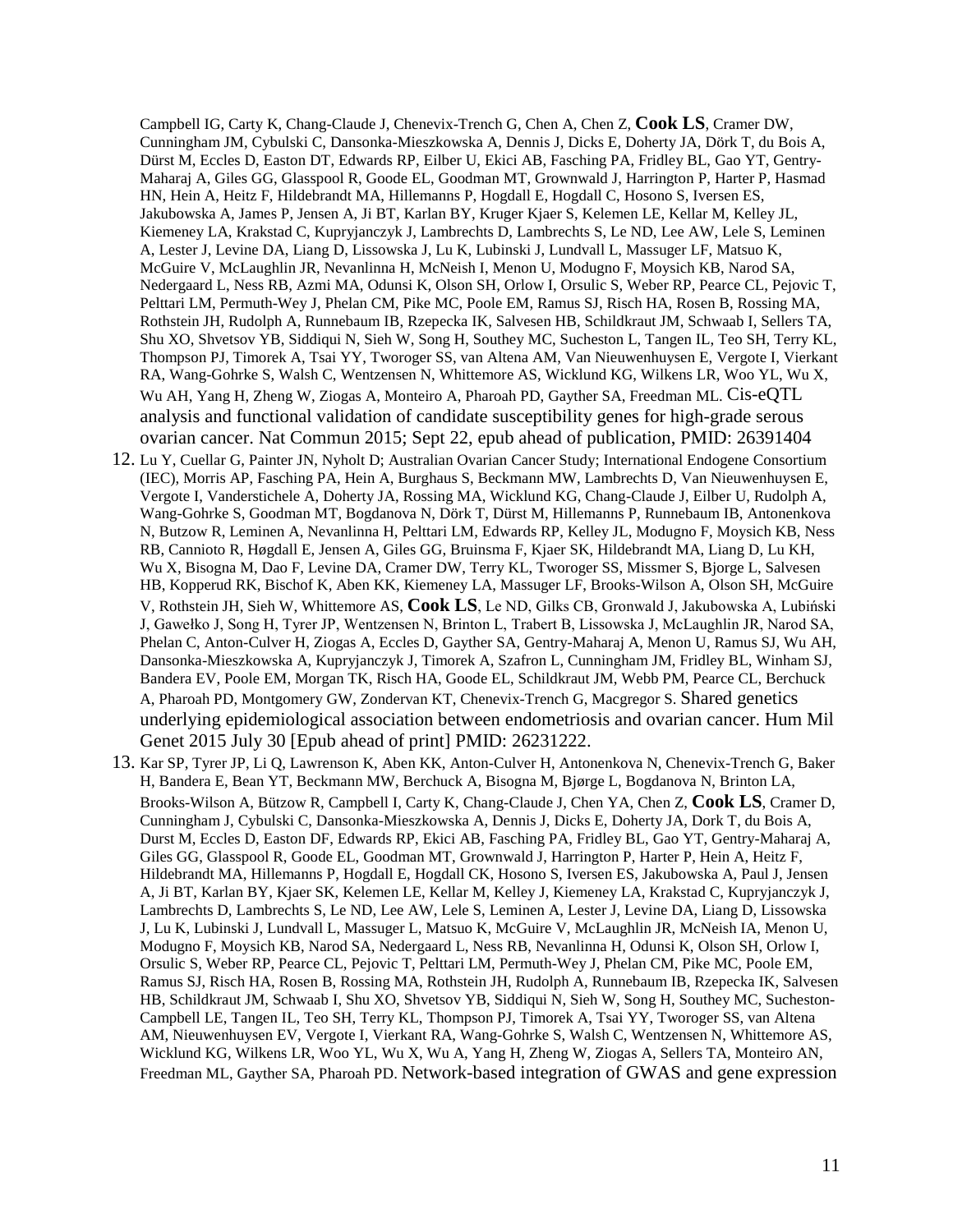identifies a HOX-centric network assocaited with serous ovarian cancer risk. Cnacer Spidemiol Biomarkers Prev 2015 July 24 [Epub ahead of print] PMID: 26209509

- 14. Brockton NT, Gill SJ, Laborge SL, Paterson AH, **Cook LS**, Vogel HJ, Shemanko CS, Hanley DA, Magliocco AM, Friedenreich CM. The Breast Cancer to Bone (B2B) Metastases Research Program: a multi-disciplinary investigation of bone metastases from breast cancer. BMC Cancer 2015;15:512. doi: 10.1186/s12885-015-1528-y. PMID: 26156521
- 15. Böhm S, Faruqi A, Said I, Lockley M, Brockbank E, Jeyarajah A, Fitzpatrick A, Ennis D, Dowe T, Santos JL, **Cook LS**, Tinker AV, Le ND, Gilks CB, Singh N. Chemotherapy Response Score: Development and validation of a system to quantify histopathologic response to neoadjuvant chemotherapy in tubo-ovarian high grade sreous carcinoma. J Clinc Oncol. 2015 Jun 29 [Epub ahead of print] PMID: 26124480
- 16. Mackenzie R, Talhouk A, Eshragh S, Lau S, Cheung D, Chow C, Le N, **Cook LS**, Wilkinson N, McDermott J, Singh N, Kommoss F, Pfisterer J, Huntsman DG, Köbel M, Kommoss S, Gilks CB, Anglesio MS. Morphologic and Molecular Characteristics of Mixed Epithelial Ovarian Cancers. Am J Surg Pathol 2015 [Epub ahead of print] PMID: 26099008.
- 17. Chornokur G, Lin HY, Tyrer JP, Lawrenson K, Dennis J, Amankwah EK, Qu X, Tsai YY, Jim HS, Chen Z, Chen AY, Permuth-Wey J, Aben KK, Anton-Culver H, Antonenkova N, Bruinsma F, Bandera EV, Bean YT, Beckmann MW, Bisogna M, Bjorge L, Bogdanova N, Brinton LA, Brooks-Wilson A, Bunker CH, Butzow R, Campbell IG, Carty K, Chang-Claude J, **Cook LS**, Cramer DW, Cunningham JM, Cybulski C, Dansonka-Mieszkowska A, du Bois A, Despierre E, Dicks E, Doherty JA, Dörk T, Dürst M, Easton DF, Eccles DM, Edwards RP, Ekici AB, Fasching PA, Fridley BL, Gao YT, Gentry-Maharaj A, Giles GG, Glasspool R, Goodman MT, Gronwald J, Harrington P, Harter P, Hein A, Heitz F, Hildebrandt MA, Hillemanns P, Hogdall CK, Hogdall E, Hosono S, Jakubowska A, Jensen A, Ji BT, Karlan BY, Kelemen LE, Kellar M, Kiemeney LA, Krakstad C, Kjaer SK, Kupryjanczyk J, Lambrechts D, Lambrechts S, Le ND, Lee AW, Lele S, Leminen A, Lester J, Levine DA, Liang D, Lim BK, Lissowska J, Lu K, Lubinski J, Lundvall L, Massuger LF, Matsuo K, McGuire V, McLaughlin JR, McNeish I, Menon U, Milne RL, Modugno F, Moysich KB, Ness RB, Nevanlinna H, Eilber U, Odunsi K, Olson SH, Orlow I, Orsulic S, Weber RP, Paul J, Pearce CL, Pejovic T, Pelttari LM, Pike MC, Poole EM, Risch HA, Rosen B, Rossing MA, Rothstein JH, Rudolph A, Runnebaum IB, Rzepecka IK, Salvesen HB, Schernhammer E, Schwaab I, Shu XO, Shvetsov YB, Siddiqui N, Sieh W, Song H, Southey MC, Spiewankiewicz B, Sucheston L, Teo SH, Terry KL, Thompson PJ, Thomsen L, Tangen IL, Tworoger SS, van Altena AM, Vierkant RA, Vergote I, Walsh CS, Wang-Gohrke S, Wentzensen N, Whittemore AS, Wicklund KG, Wilkens LR, Wu AH, Wu X, Woo YL, Yang H, Zheng W, Ziogas A, Hasmad HN, Berchuck A; Georgia Chenevix-Trench on behalf of the AOCS management group, Iversen ES, Schildkraut JM, Ramus SJ, Goode EL, Monteiro AN, Gayther SA, Narod SA, Pharoah PD, Sellers TA, Phelan CM. Common Genetic Variation in Cellular Transport Genes and Epithelial Ovarain Cancer (EOC) Risk. PLoS One. 2015 Jun 19;10(6):e0128106. doi: 10.1371. PMID:26091520.
- 18. Guo Y, Kenney SR Jr, **Cook LS**, Adams SF, Rutledge T, Romero E, Oprea T, Sklar LA, Bedrick E, Wiggins CL, Kang H, Lomo L, Muller CY, Wandinger-Ness A, Hudson LG. A Novel Pharmacologic activity of ketorolac for therapeutic benefit in ovarian cancer patients. Clin Cancer Res 2015 21:5064-5072. PMID:26071482
- 19. Kelemen LE, Lawrenson K, Tyrer J, Li Q, Lee JM, Seo J-H, Phelan CM, Beesley J, Chen X, Spindler TJ, Aben KKH, Anton-Culver H, Antonenkova N, Australian Cancer Study, Australian Ovarian Cancer Study Group, Baker H, Bandera EV, Bean Y, Beckmann MW, Bisogna M, Bjorge L, Bogdanova N, Brinton LA, Brooks-Wilson A, Bruinsma F, Butzow R, Campbell IG, Carty K, Chang-Claude J, Chen YA, Chen Z, **Cook LS**, Cramer DW, Cunningham JM, Cybulski C, Dansonka-Mieszkowska A, Dennis J, Dicks E, Doherty JA, Dörk T, du Bois A, Dürst M, Eccles D, Easton DT, Edwards RP, Eilber U, Ekici AB, Engelholm SA, Fasching PA, Fridley BL, Gao YT, Gentry-Maharaj A, Giles GG, Glasspool R, Goode EL, Goodman MT, Grownwald J, Harrington P, Harter P, Hasmad HN, Hein A, Heitz F, Hildebrandt MA, Hillemanns P, Hogdall E, Hogdall C, Hosono S, Iversen ES, Jakubowska A, Jensen A, Ji BT, Karlan BY, Kellar M, Kelley JL, Kiemeney LA, Krakstad C, Kjaer SK, Kupryjanczyk J, Lambrechts D, Lambrechts S, Le ND, Lee AW, Lele S, Leminen A, Lester J, Levine DA, Liang D, Lissowska J, Lu K, Lubinski J, Lundvall L, Massuger LF, Matsuo K, McGuire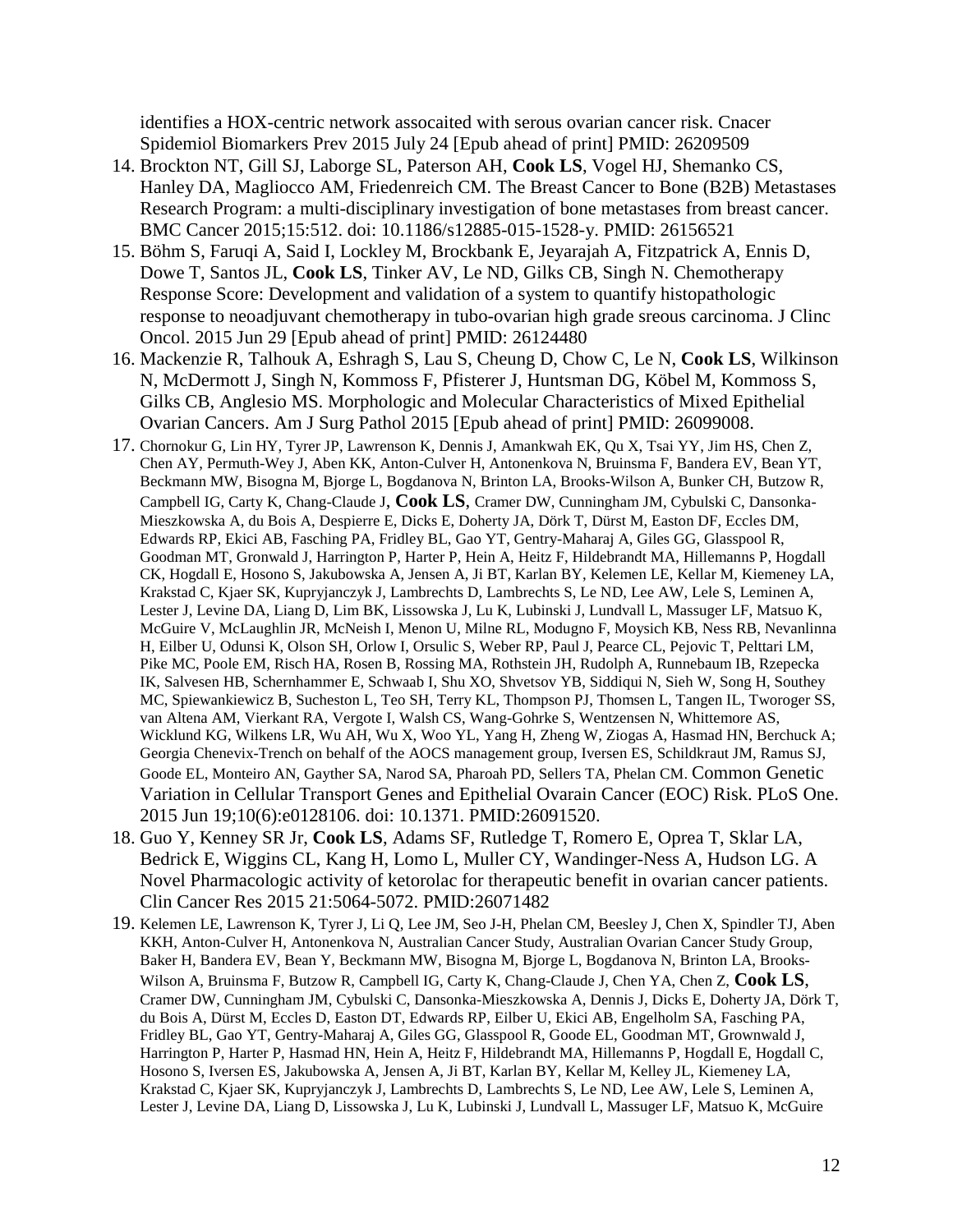V, McLaughlin JR, McNeish I, Menon U, Modugno F, Moes-Sosnowska J, Moysich KB, Narod SA, Nedergaard L, Ness RB, Nevanlinna H, Azmi MA, Odunsi K, Olson SH, Orlow I, Orsulic S, Weber RP, Paul J, Pearce CL, Pejovic T, Pelttari LM, Permuth-Wey J, Pike MC, Poole EM, Ramus SJ, Risch HA, Rosen B, Rossing MA, Rothstein JH, Rudolph A, Runnebaum IB, Rzepecka IK, Salvesen HB, Schildkraut JM, Schwaab I, Shu XO, Shvetsov YB, Siddiqui N, Sieh W, Song H, Southey MC, Sucheston L, Tangen IL, Teo SH, Terry KL, Thompson PJ, Tworoger SS, van Altena AM, Van Nieuwenhuysen E, Vergote I, Vierkant RA, Wang-Gohrke S, Walsh C, Wentzensen N, Whittemore AS, Wicklund KG, Wilkens LR, Wlodzimierz S, Woo YL, Wu X, Wu AH, Yang H, Zheng W, Ziogas A, Sellers TA, Freedman ML, Chenevix-Trench G, Pharoah PD, Gayther SA, Berchuck A. Genome-wide significant risk associations for mucinous ovarian carcinoma. Nat Genet. 2015 Nat Genet 2015;47(8):888-97 PMID: 26075790.

20. Ovarian Cancer Association Consortium, Breast Cancer Association Consortium, and Consortium of Modifiers of BRCA1 and BRCA2, Hollestelle A, van der Baan FH, Berchuck A, Johnatty SE, Aben KK, Agnarsson BA, Aittomäki K, Alducci E, Andrulis IL, Anton-Culver H, Antonenkova NN, Antoniou AC, Apicella C, Arndt V, Arnold N, Arun BK, Arver B, Ashworth A; Australian Ovarian Cancer Study Group, Baglietto L, Balleine R, Bandera EV, Barrowdale D, Bean YT, Beckmann L, Beckmann MW, Benitez J, Berger A, Berger R, Beuselinck B, Bisogna M, Bjorge L, Blomqvist C, Bogdanova NV, Bojesen A, Bojesen SE, Bolla MK, Bonanni B, Brand JS, Brauch H; Breast Cancer Family Register, Brenner H, Brinton L, Brooks-Wilson A, Bruinsma F, Brunet J, Brüning T, Budzilowska A, Bunker CH, Burwinkel B, Butzow R, Buys SS, Caligo MA, Campbell I, Carter J, Chang-Claude J, Chanock SJ, Claes KB, Collée JM, **Cook LS**, Couch FJ, Cox A, Cramer D, Cross SS, Cunningham JM, Cybulski C, Czene K, Damiola F, Dansonka-Mieszkowska A, Darabi H, de la Hoya M, deFazio A, Dennis J, Devilee P, Dicks EM, Diez O, Doherty JA, Domchek SM, Dorfling CM, Dörk T, Silva ID, du Bois A, Dumont M, Dunning AM, Duran M, Easton DF, Eccles D, Edwards RP, Ehrencrona H, Ejlertsen B, Ekici AB, Ellis SD; EMBRACE, Engel C, Eriksson M, Fasching PA, Feliubadalo L, Figueroa J, Flesch-Janys D, Fletcher O, Fontaine A, Fortuzzi S, Fostira F, Fridley BL, Friebel T, Friedman E, Friel G, Frost D, Garber J, García-Closas M, Gayther SA; GEMO Study Collaborators; GENICA Network, Gentry-Maharaj A, Gerdes AM, Giles GG, Glasspool R, Glendon G, Godwin AK, Goodman MT, Gore M, Greene MH, Grip M, Gronwald J, Gschwantler Kaulich D, Guénel P, Guzman SR, Haeberle L, Haiman CA, Hall P, Halverson SL, Hamann U, Hansen TV, Harter P, Hartikainen JM, Healey S; HEBON, Hein A, Heitz F, Henderson BE, Herzog J, T Hildebrandt MA, Høgdall CK, Høgdall E, Hogervorst FB, Hopper JL, Humphreys K, Huzarski T, Imyanitov EN, Isaacs C, Jakubowska A, Janavicius R, Jaworska K, Jensen A, Jensen UB, Johnson N, Jukkola-Vuorinen A, Kabisch M, Karlan BY, Kataja V, Kauff N; KConFab Investigators, Kelemen LE, Kerin MJ, Kiemeney LA, Kjaer SK, Knight JA, Knol-Bout JP, Konstantopoulou I, Kosma VM, Krakstad C, Kristensen V, Kuchenbaecker KB, Kupryjanczyk J, Laitman Y, Lambrechts D, Lambrechts S, Larson MC, Lasa A, Laurent-Puig P, Lazaro C, Le ND, Le Marchand L, Leminen A, Lester J, Levine DA, Li J, Liang D, Lindblom A, Lindor N, Lissowska J, Long J, Lu KH, Lubinski J, Lundvall L, Lurie G, Mai PL, Mannermaa A, Margolin S, Mariette F, Marme F, Martens JW, Massuger LF, Maugard C, Mazoyer S, McGuffog L, McGuire V, McLean C, McNeish I, Meindl A, Menegaux F, Menéndez P, Menkiszak J, Menon U, Mensenkamp AR, Miller N, Milne RL, Modugno F, Montagna M, Moysich KB, Müller H, Mulligan AM, Muranen TA, Narod SA, Nathanson KL, Ness RB, Neuhausen SL, Nevanlinna H, Neven P, Nielsen FC, Nielsen SF, Nordestgaard BG, Nussbaum RL, Odunsi K, Offit K, Olah E, Olopade OI, Olson JE, Olson SH, Oosterwijk JC, Orlow I, Orr N, Orsulic S, Osorio A, Ottini L, Paul J, Pearce CL, Pedersen IS, Peissel B, Pejovic T, Pelttari LM, Perkins J, Permuth-Wey J, Peterlongo P, Peto J, Phelan CM, Phillips KA, Piedmonte M, Pike MC, Platte R, Plisiecka-Halasa J, Poole EM, Poppe B, Pylkäs K, Radice P, Ramus SJ, Rebbeck TR, Reed MW, Rennert G, Risch HA, Robson M, Rodriguez GC, Romero A, Rossing MA, Rothstein JH, Rudolph A, Runnebaum I, Salani R, Salvesen HB, Sawyer EJ, Schildkraut JM, Schmidt MK, Schmutzler RK, Schneeweiss A, Schoemaker MJ, Schrauder MG, Schumacher F, Schwaab I, Scuvera G, Sellers TA, Severi G, Seynaeve CM, Shah M, Shrubsole M, Siddiqui N, Sieh W, Simard J, Singer CF, Sinilnikova OM, Smeets D, Sohn C, Soller M, Song H, Soucy P, Southey MC, Stegmaier C, Stoppa-Lyonnet D, Sucheston L; SWE-BRCA, Swerdlow A, Tangen IL, Tea MK, Teixeira MR, Terry KL, Terry MB, Thomassen M, Thompson PJ, Tihomirova L, Tischkowitz M, Toland AE, Tollenaar RA, Tomlinson I, Torres D, Truong T, Tsimiklis H, Tung N, Tworoger SS, Tyrer JP, Vachon CM, Van 't Veer LJ, van Altena AM, Van Asperen CJ, van den Berg D, van den Ouweland AM, van Doorn HC, Van Nieuwenhuysen E, van Rensburg EJ, Vergote I, Verhoef S, Vierkant RA, Vijai J, Vitonis AF, von Wachenfeldt A, Walsh C, Wang Q, Wang-Gohrke S, Wappenschmidt B, Weischer M, Weitzel JN, Weltens C, Wentzensen N, Whittemore AS, Wilkens LR, Winqvist R, Wu AH, Wu X, Yang HP, Zaffaroni D, Pilar Zamora M, Zheng W, Ziogas A, Chenevix-Trench G, Pharoah PD, Rookus MA, Hooning MJ, Goode EL. No clinical utility of KRAS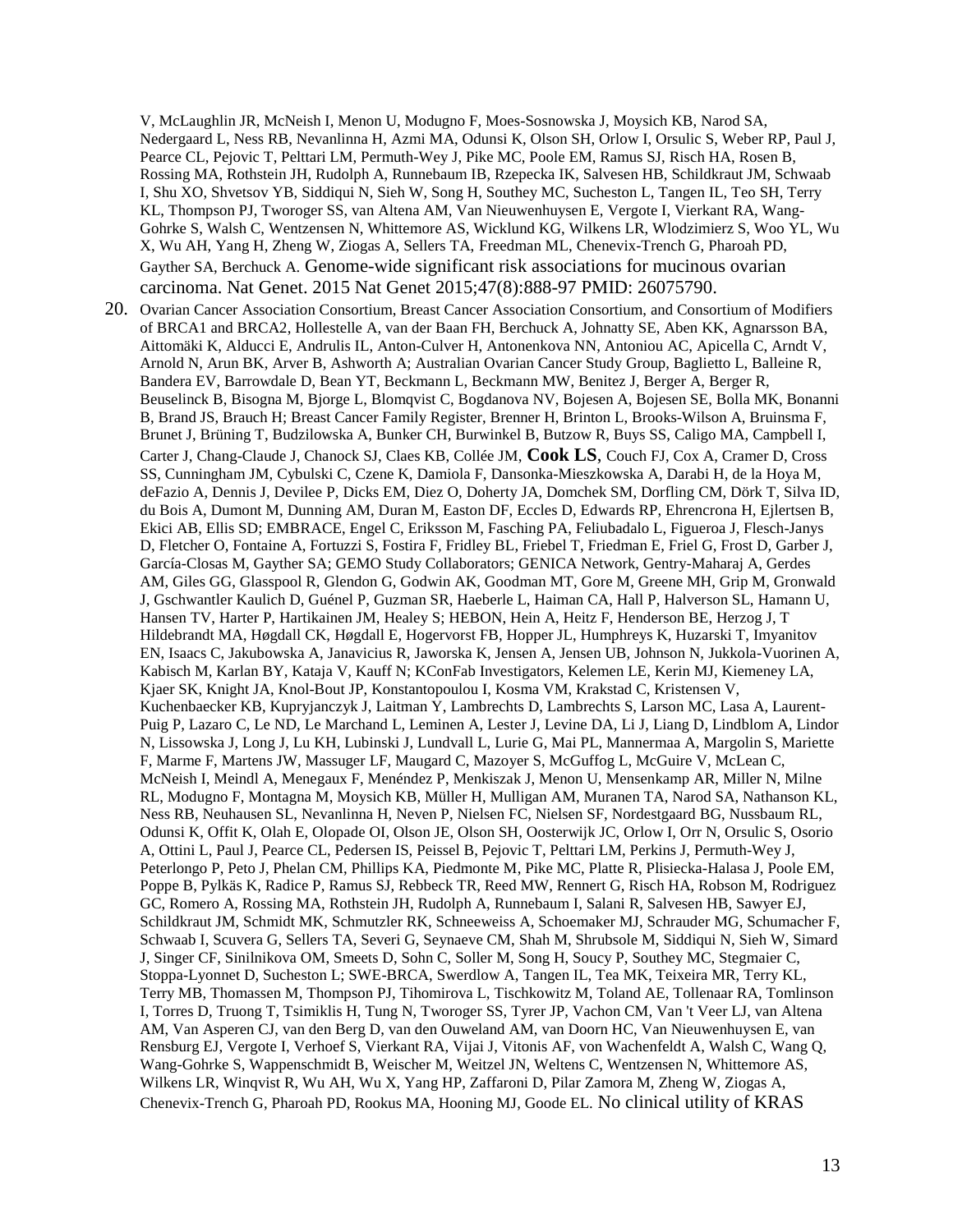variant rs61764370 for ovarian or breast cancer. Gynecol Oncol 2015, May 2. [Epub ahead of print]. PMID: 25940428

- 21. Machiela MJ, Zhou W, Sampson JN, Dean MC, Jacobs KB, Black A, Brinton LA, Chang IS, Chen C, Chen C, Chen K, **Cook LS**, Crous Bou M, De Vivo I, Doherty J, Friedenreich CM, Gaudet MM, Haiman CA, Hankinson SE, Hartge P, Henderson BE, Hong YC, Hosgood HD 3rd, Hsiung CA, Hu W, Hunter DJ, Jessop L, Kim HN, Kim YH, Kim YT, Klein R, Kraft P, Lan Q, Lin D, Liu J, Le Marchand L, Liang X, Lissowska J, Lu L, Magliocco AM, Matsuo K, Olson SH, Orlow I, Park JY, Pooler L, Prescott J, Rastogi R, Risch HA, Schumacher F, Seow A, Setiawan VW, Shen H, Sheng X, Shin MH, Shu XO, VanDen Berg D, Wang JC, Wentzensen N, Wong MP, Wu C, Wu T, Wu YL, Xia L, Yang HP, Yang PC, Zheng W, Zhou B, Abnet CC, Albanes D, Aldrich MC, Amos C, Amundadottir LT, Berndt SI, Blot WJ, Bock CH, Bracci PM, Burdett L, Buring JE, Butler MA, Carreón T, Chatterjee N, Chung CC, Cook MB, Cullen M, Davis FG, Ding T, Duell EJ, Epstein CG, Fan JH, Figueroa JD, Fraumeni JF Jr, Freedman ND, Fuchs CS, Gao YT, Gapstur SM, Patiño-Garcia A, Garcia-Closas M, Gaziano JM, Giles GG, Gillanders EM, Giovannucci EL, Goldin L, Goldstein AM, Greene MH, Hallmans G, Harris CC, Henriksson R, Holly EA, Hoover RN, Hu N, Hutchinson A, Jenab M, Johansen C, Khaw KT, Koh WP, Kolonel LN, Kooperberg C, Krogh V, Kurtz RC, LaCroix A, Landgren A, Landi MT, Li D, Liao LM, Malats N, McGlynn KA, McNeill LH, McWilliams RR, Melin BS, Mirabello L, Peplonska B, Peters U, Petersen GM, Prokunina-Olsson L, Purdue M, Qiao YL, Rabe KG, Rajaraman P, Real FX, Riboli E, Rodríguez-Santiago B, Rothman N, Ruder AM, Savage SA, Schwartz AG, Schwartz KL, Sesso HD, Severi G, Silverman DT, Spitz MR, Stevens VL, Stolzenberg-Solomon R, Stram D, Tang ZZ, Taylor PR, Teras LR, Tobias GS, Viswanathan K, Wacholder S, Wang Z, Weinstein SJ, Wheeler W, White E, Wiencke JK, Wolpin BM, Wu X, Wunder JS, Yu K, Zanetti KA, Zeleniuch-Jacquotte A, Ziegler RG, de Andrade M, Barnes KC, Beaty TH, Bierut LJ, Desch KC, Doheny KF, Feenstra B, Ginsburg D, Heit JA, Kang JH, Laurie CA, Li JZ, Lowe WL, Marazita ML, Melbye M, Mirel DB, Murray JC, Nelson SC, Pasquale LR, Rice K, Wiggs JL, Wise A, Tucker M, Pérez-Jurado LA, Laurie CC, Caporaso NE, Yeager M, Chanock SJ. Characterization of large structural genetic mosaicism in human autosomes. Am J Hum Genet 2015;96(3):487- 97. PMID: 25748358
- 22. Yang HP, **Cook LS**, Weiderpass E, Adami HO, Anderson KE, Cai H, Cerhan JR, Clendenen TV, Felix AS, Friedenreich CM, Garcia-Closas M, Goodman MT, Liang X, Lissowska J, Lu L, Magliocco AM, McCann SE, Moysich KB, Olson SH, Petruzella S, Pike MC, Polidoro S, Ricceri F, Risch HA, Sacerdote C, Setiawan VW, Shu XO, Spurdle AB, Trabert B, Webb PM, Wentzensen N, Xiang YB, Xu Y, Yu H, Zeleniuch-Jacquotte A, Brinton LA. Infertility and incident endometrial cancer risk: a pooled analysis from the epidemiology aof endometrial cancer consortium (E2C2). Br J Cancer. 2015;112(5):925-33 PMID: 25688738
- 23. Brenner DR, Speidel T, Csizmadi I, Biel RK, **Cook LS**, Courneya KS, Friedenreich CM. Glycemic load and endometrial cancer risk in a case-control study of Canadian women. Cancer Epidemiology 2015;39(2):170-3. doi: 10.1016/j.canep.2015.01.002.2015. PMID: 25649355
- 24. Kuchenbaecker KB, Ramus SJ, Tyrer J, Lee A, Shen HC, Beesley J, Lawrenson K, McGuffog L, Healey S, Lee JM, Spindler TJ, Lin YG, Pejovic T, Bean Y, Li Q, Coetzee S, Hazelett D, Miron A, Southey M, Terry MB, Goldgar DE, Buys SS, Janavicius R, Dorfling CM, van Rensburg EJ, Neuhausen SL, Ding YC, Hansen TV, Jønson L, Gerdes AM, Ejlertsen B, Barrowdale D, Dennis J, Benitez J, Osorio A, Garcia MJ, Komenaka I, Weitzel JN, Ganschow P, Peterlongo P, Bernard L, Viel A, Bonanni B, Peissel B, Manoukian S, Radice P, Papi L, Ottini L, Fostira F, Konstantopoulou I, Garber J, Frost D, Perkins J, Platte R, Ellis S; EMBRACE, Godwin AK, Schmutzler RK, Meindl A, Engel C, Sutter C, Sinilnikova OM; GEMO Study Collaborators, Damiola F, Mazoyer S, Stoppa-Lyonnet D, Claes K, De Leeneer K, Kirk J, Rodriguez GC, Piedmonte M, O'Malley DM, de la Hoya M, Caldes T, Aittomäki K, Nevanlinna H, Collée JM, Rookus MA, Oosterwijk JC; Breast Cancer Family Registry, Tihomirova L, Tung N, Hamann U, Isaccs C, Tischkowitz M, Imyanitov EN, Caligo MA, Campbell IG, Hogervorst FB; HEBON, Olah E, Diez O, Blanco I, Brunet J, Lazaro C, Pujana MA, Jakubowska A, Gronwald J, Lubinski J, Sukiennicki G, Barkardottir RB, Plante M, Simard J, Soucy P, Montagna M, Tognazzo S, Teixeira MR; KConFab Investigators, Pankratz VS, Wang X, Lindor N, Szabo CI, Kauff N, Vijai J, Aghajanian CA, Pfeiler G, Berger A, Singer CF, Tea MK, Phelan CM, Greene MH, Mai PL, Rennert G, Mulligan AM, Tchatchou S, Andrulis IL, Glendon G, Toland AE, Jensen UB, Kruse TA, Thomassen M,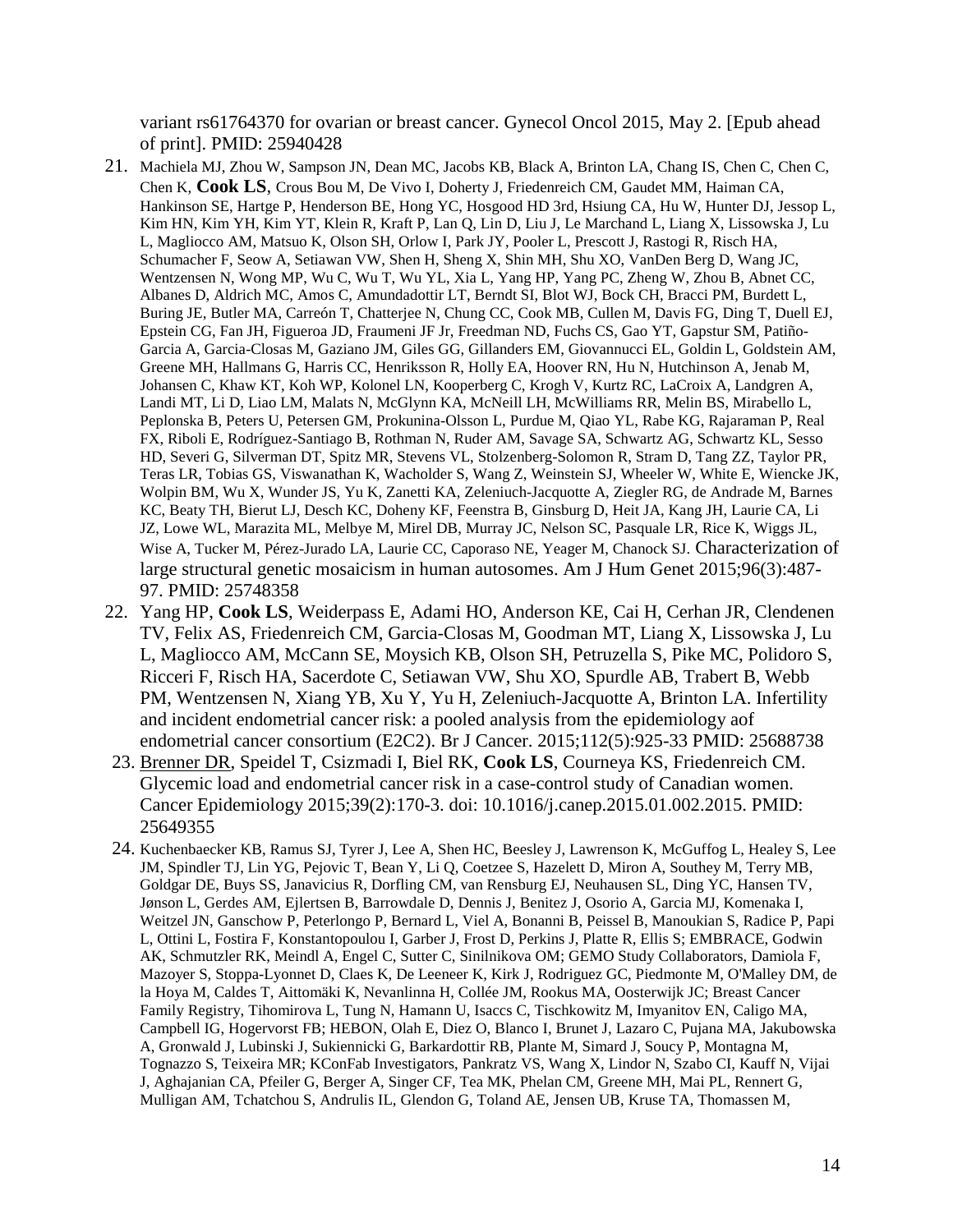Bojesen A, Zidan J, Friedman E, Laitman Y, Soller M, Liljegren A, Arver B, Einbeigi Z, Stenmark-Askmalm M, Olopade OI, Nussbaum RL, Rebbeck TR, Nathanson KL, Domchek SM, Lu KH, Karlan BY, Walsh C, Lester J; Australian Cancer Study (Ovarian Cancer Investigators); Australian Ovarian Cancer Study Group, Hein A, Ekici AB, Beckmann MW, Fasching PA, Lambrechts D, Van Nieuwenhuysen E, Vergote I, Lambrechts S, Dicks E, Doherty JA, Wicklund KG, Rossing MA, Rudolph A, Chang-Claude J, Wang-Gohrke S, Eilber U, Moysich KB, Odunsi K, Sucheston L, Lele S, Wilkens LR, Goodman MT, Thompson PJ, Shvetsov YB, Runnebaum IB, Dürst M, Hillemanns P, Dörk T, Antonenkova N, Bogdanova N, Leminen A, Pelttari LM, Butzow R, Modugno F, Kelley JL, Edwards RP, Ness RB, du Bois A, Heitz F, Schwaab I, Harter P, Matsuo K, Hosono S, Orsulic S, Jensen A, Kjaer SK, Hogdall E, Hasmad HN, Azmi MA, Teo SH, Woo YL, Fridley BL, Goode EL, Cunningham JM, Vierkant RA, Bruinsma F, Giles GG, Liang D, Hildebrandt MA, Wu X, Levine DA, Bisogna M, Berchuck A, Iversen ES, Schildkraut JM, Concannon P, Weber RP, Cramer DW, Terry KL, Poole EM, Tworoger SS, Bandera EV, Orlow I, Olson SH, Krakstad C, Salvesen HB, Tangen IL, Bjorge L, van Altena AM, Aben KK, Kiemeney LA, Massuger LF, Kellar M, Brooks-Wilson A, Kelemen LE, **Cook LS**, Le ND, Cybulski C, Yang H, Lissowska J, Brinton LA, Wentzensen N, Hogdall C, Lundvall L, Nedergaard L, Baker H, Song H, Eccles D, McNeish I, Paul J, Carty K, Siddiqui N, Glasspool R, Whittemore AS, Rothstein JH, McGuire V, Sieh W, Ji BT, Zheng W, Shu XO, Gao YT, Rosen B, Risch HA, McLaughlin JR, Narod SA, Monteiro AN, Chen A, Lin HY, Permuth-Wey J, Sellers TA, Tsai YY, Chen Z, Ziogas A, Anton-Culver H, Gentry-Maharaj A, Menon U, Harrington P, Lee AW, Wu AH, Pearce CL, Coetzee G, Pike MC, Dansonka-Mieszkowska A, Timorek A, Rzepecka IK, Kupryjanczyk J, Freedman M, Noushmehr H, Easton DF, Offit K, Couch FJ, Gayther S, Pharoah PP, Antoniou AC, Chenevix-Trench G; the Consortium of Investigators of Modifiers of BRCA1 and BRCA2. Identification of six new susceptibility loci for invasive epithelial ovarian cancer. Nat Genet. 2015 Jan 12. [Epub ahead of print], PMID: 25581431.

- 25. Lee AW, Tyrer JP, Doherty JA, Stram DA, Kupryjanczyk J, Dansonka-Mieszkowska A, Plisiecka-Halasa J, Spiewankiewicz B, Myers EJ; Australian Cancer Study (Ovarian Cancer); Australian Ovarian Cancer Study Group, Chenevix-Trench G, Fasching PA, Beckmann MW, Ekici AB, Hein A, Vergote I, Van Nieuwenhuysen E, Lambrechts D, Wicklund KG, Eilber U, Wang-Gohrke S, Chang-Claude J, Rudolph A, Sucheston L, Odunsi K, Moysich KB, Shvetsov YB, Thompson PJ, Goodman MT, Wilkens LR, Dörk T, Hillemanns P, Dürst M, Runnebaum IB, Bogdanova N, Pelttari LM, Nevanlinna H, Leminen A, Edwards RP, Kelley JL, Harter P, Schwaab I, Heitz F, du Bois A, Orsulic S, Lester J, Walsh C, Karlan BY, Hogdall E, Kjaer SK, Jensen A, Vierkant RA, Cunningham JM, Goode EL, Fridley BL, Southey MC, Giles GG, Bruinsma F, Wu X, Hildebrandt MA, Lu K, Liang D, Bisogna M, Levine DA, Weber RP, Schildkraut JM, Iversen ES, Berchuck A, Terry KL, Cramer DW, Tworoger SS, Poole EM, Olson SH, Orlow I, Bandera EV, Bjorge L, Tangen IL, Salvesen HB, Krakstad C, Massuger LF, Kiemeney LA, Aben KK, van Altena AM, Bean Y, Pejovic T, Kellar M, Le ND, **Cook LS**, Kelemen LE, Brooks-Wilson A, Lubinski J, Gronwald J, Cybulski C, Jakubowska A, Wentzensen N, Brinton LA, Lissowska J, Yang H, Nedergaard L, Lundvall L, Hogdall C, Song H, Campbell IG, Eccles D, Glasspool R, Siddiqui N, Carty K, Paul J, McNeish I, Sieh W, McGuire V, Rothstein JH, Whittemore AS, McLaughlin JR, Risch HA, Phelan CM, Anton-Culver H, Ziogas A, Menon U, Ramus SJ, Gentry-Maharaj A, Harrington P, Pike MC, Modugno F, Rossing MA, Ness RB, Pharoah PD, Stram DO, Wu AH, Pearce CL. Evaluating the ovarian cancer gonadotropin hypothesis: A candidate gene study. Gynecol Oncol. 2014 Dec 17 [Epub ahead of print]; PMID: 25528498
- 26. Felix AS, Gaudet MM, Vecchia CL, Nagle CM, Shu XO, Weiderpass E, Adami HO, Beresford S, Bernstein L, Chen C, **Cook LS**, Vivo ID, Doherty JA, Friedenreich CM, Gapstur SM, Hill D, Horn-Ross PL, Lacey JV, Levi F, Liang X, Lu L, Magliocco A, McCann SE, Negri E, Olson SH, Palmer JR, Patel AV, Petruzella S, Prescott J, Risch HA, Rosenberg L, Sherman ME, Spurdle AB, Webb PM, Wise LA, Xiang YB, Xu W, Yang HP, Yu H, Zeleniuch-Jacquotte A, Brinton LA. Intrauterine devices and endometrial cancer risk: A pooled analysis of the Epidemiology of Endometrial Cancer Consortium. Int J Cancer 2015;136(5):E410-22. doi: 10.1002/ijc.29229. PMID: 25242594
- 27. Kelemen LE, Terry KL, Goodman MT, Webb PM, Bandera EV, McGuire V, Rossing MA, Wang Q, Dicks E, Tyrer JP, Song H, Kupryjanczyk J, Dansonka-Mieszkowska A, Plisiecka-Halasa J, Timorek A, Menon U, Gentry-Maharaj A, Gayther SA, Ramus SJ, Narod SA, Risch HA, McLaughlin JR, Siddiqui N, Glasspool R, Paul J, Carty K, Gronwald J, Lubiński J, Jakubowska A, Cybulski C, Kiemeney LA, Massuger LF, van Altena AM, Aben KK, Olson SH, Orlow I, Cramer DW, Levine DA, Bisogna M, Giles GG, Southey MC, Bruinsma F,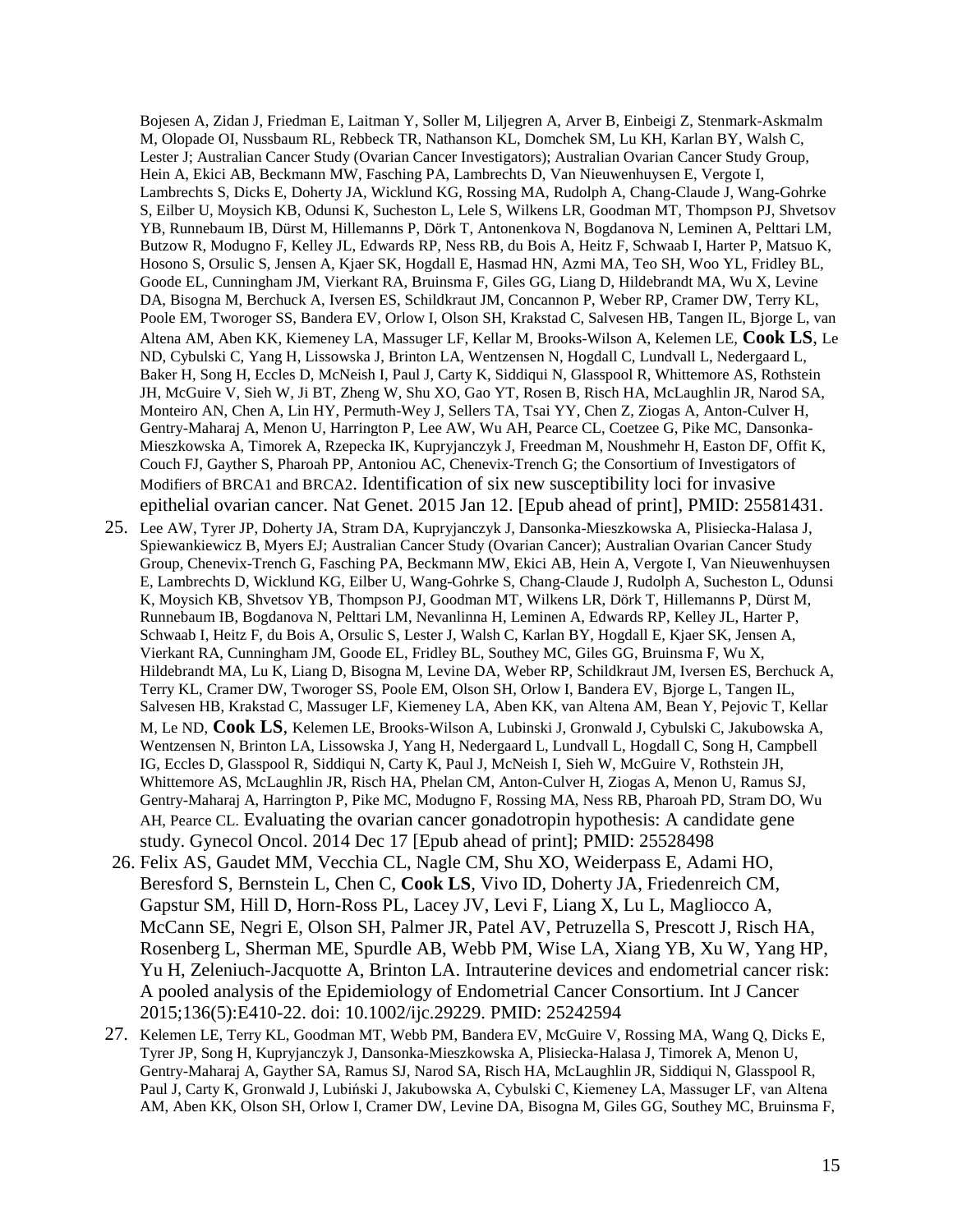Kjaer SK, Høgdall E, Jensen A, Høgdall CK, Lundvall L, Engelholm SA, Heitz F, du Bois A, Harter P, Schwaab I, Butzow R, Nevanlinna H, Pelttari LM, Leminen A, Thompson PJ, Lurie G, Wilkens LR, Lambrechts D, Van Nieuwenhuysen E, Lambrechts S, Vergote I, Beesley J; AOCS Study Group/ACS Investigators, Fasching PA, Beckmann MW, Hein A, Ekici AB, Doherty JA, Wu AH, Pearce CL, Pike MC, Stram D, Chang-Claude J, Rudolph A, Dörk T, Dürst M, Hillemanns P, Runnebaum IB, Bogdanova N, Antonenkova N, Odunsi K, Edwards RP, Kelley JL, Modugno F, Ness RB, Karlan BY, Walsh C, Lester J, Orsulic S, Fridley BL, Vierkant RA, Cunningham JM, Wu X, Lu K, Liang D, Hildebrandt MA, Weber RP, Iversen ES, Tworoger SS, Poole EM, Salvesen HB, Krakstad C, Bjorge L, Tangen IL, Pejovic T, Bean Y, Kellar M, Wentzensen N, Brinton LA, Lissowska J, Garcia-Closas M, Campbell IG, Eccles D, Whittemore AS, Sieh W, Rothstein JH, Anton-Culver H, Ziogas A, Phelan CM, Moysich KB, Goode EL, Schildkraut JM, Berchuck A, Pharoah PD, Sellers TA, Brooks-Wilson A, **Cook LS**, Le ND. Consortium analysis of gene and gene-folate interactions in purine and pyrimidine metabolism pathways with ovarian carcinoma risk. Mol Nutr Food Res. 2014 Jul 28. doi: 10.1002/mnfr.201400068. [Epub ahead of print]. PMID: 25066213

- 28. Chen MM, Crous-Bou M, Setiawan VW, Prescott J, Olson SH, Wentzensen N, Black A, Brinton L, Chen C, Chen C, **Cook LS**, Doherty J, Friedenreich CM, Hankinson SE, Hartge P, Henderson BE, Hunter DJ, Le Marchand L, Liang X, Lissowska J, Lu L, Orlow I, Petruzella S, Polidoro S, Pooler L, Rebbeck TR, Risch H, Sacerdote C, Schumacher F, Sheng X, Shu XO, Weiss NS, Xia L, Van Den Berg D, Yang HP, Yu H, Chanock S, Haiman C, Kraft P, De Vivo I. Exome-wide association study of endometrial cancer in a multi-ethnic population. PLoS One 2014;(5):e97045. PMID:24810602.
- 29. Le ND, Leung A, Brooks-Wilson A, Gallagher RP, Senerton KD, Demers P, **Cook LS**. Occupational Exposure and Ovarian Cancer Risk. Cancer Causes and Control 2014;25(7):829-41. PMID:24728670
- 30. Pocobelli G, Newcomb PA, Li CI, **Cook LS**, Barlow WE, Weiss NS. Fatal Breast Cancer Risk in Relation to Use of Unopposed Estrogen and Combined Hormone Therapy. Breast Cancer Research and Treatment 2014; 145(2):439-47. PMID: 24671356
- 31. **Cook LS**, Dong Y, Round P, Huang X, Magliocco AM, Friedenreich CM. Hormone Contraception Before the First Birth and Endometrial Cancer Risk. Cancer Epidemiol Biomarkers Prevent 2014;23(2):356-61. PMID:24326627.
- 32. Charbonneau B, Block MS, Bamlet WR, Vierkant RA, Kalli KR, Fogarty Z, Rider DN, Sellers TA, Tworoger SS, Poole E, Risch HA, Salvesen HB, Kiemeny LA, Baglietto L, Giles GG, Severi G, Trabert B, Wentzensen N, Chenevix-Trench G, Whittemore AS, Sieh W, Chang-Claude J, Bandera EV, Orlow I, Terry K, Goodman MT, Thompson PJ, **Cook LS**, Rossing MA, Ness RB, Narod SA, Kupryjanczyk J, Lu K, Bützow R, Dork T, Pejovic T, Campbell I, Le ND, Bunker CH, Bogdanova N, Runnebaum IB, Eccles DM, Paul J, Wu AH, Gayther SA, Hogdall E, Heitz F, Kaye SB, Karlan BY, Anton-Culver H, Gronwald J, Hogdall CK, Lambrechts D, Fasching PA, Menon U, Schildkraut J, Pearce CL, Levine DA, Kruger Kjær S, Cramer D, Flanagan JM, Phelan CM, Brown R, Massuger LF, Song H, Doherty JA, Krakstad C, Liang D, Odunsi K, Berchuck A, Jensen A, Lubinski J, Nevanlinna H, Bean YT, Lurie G, Ziogas A, Walsh C, Despierre E, Brinton L, Hein A, Rudolph A, Dansonka-Mieszkowska A, Olson SH, Harter P, Tyrer J, Vitonis AF, Brooks-Wilson A, Aben KK, Pike MC, Ramus SJ, Wik E, Cybulski C, Lin J, Sucheston L, Edwards R, McGuire V, Lester J, du Bois A, Lundvall L, Wang-Gohrke S, Szafron LM, Lambrechts S, Yang HP, Beckmann MW, Pelttari LM, van Altena AM, Van Den Berg D, Halle M, Gentry-Maharaj A, Schwaab I, Chandran U, Menkiszak J, Ekici AB, Wilkens LR, Leminen A, Modugno F, Friel G, Rothstein JH, Vergote I, Garcia-Closas M, Hildebrandt MA, Sobiczewski P, Kelemen LE, Pharoah PD, Moysich K, Knutson KL, Cunningham JM, Fridley BL, Goode EL. Risk of Ovarian Cancer and the NF-κB Pathway: Genetic association with IL1A and TNFSF10. Cancer Res 2014;74(3):852-61. PMID:24272484
- 33. Earp MA, Kelemen LE, Magliocco AM, Swenerton KD, Chenevix-Trench G; Australian Cancer Study; Australian Ovarian Cancer Study Group, Lu Y, Hein A, Ekici AB, Beckmann MW, Fasching PA, Lambrechts D, Despierre E, Vergote I, Lambrechts S, Doherty JA, Rossing MA, Chang-Claude J, Rudolph A, Friel G, Moysich KB, Odunsi K, Sucheston-Campbell L, Lurie G, Goodman MT, Carney ME, Thompson PJ,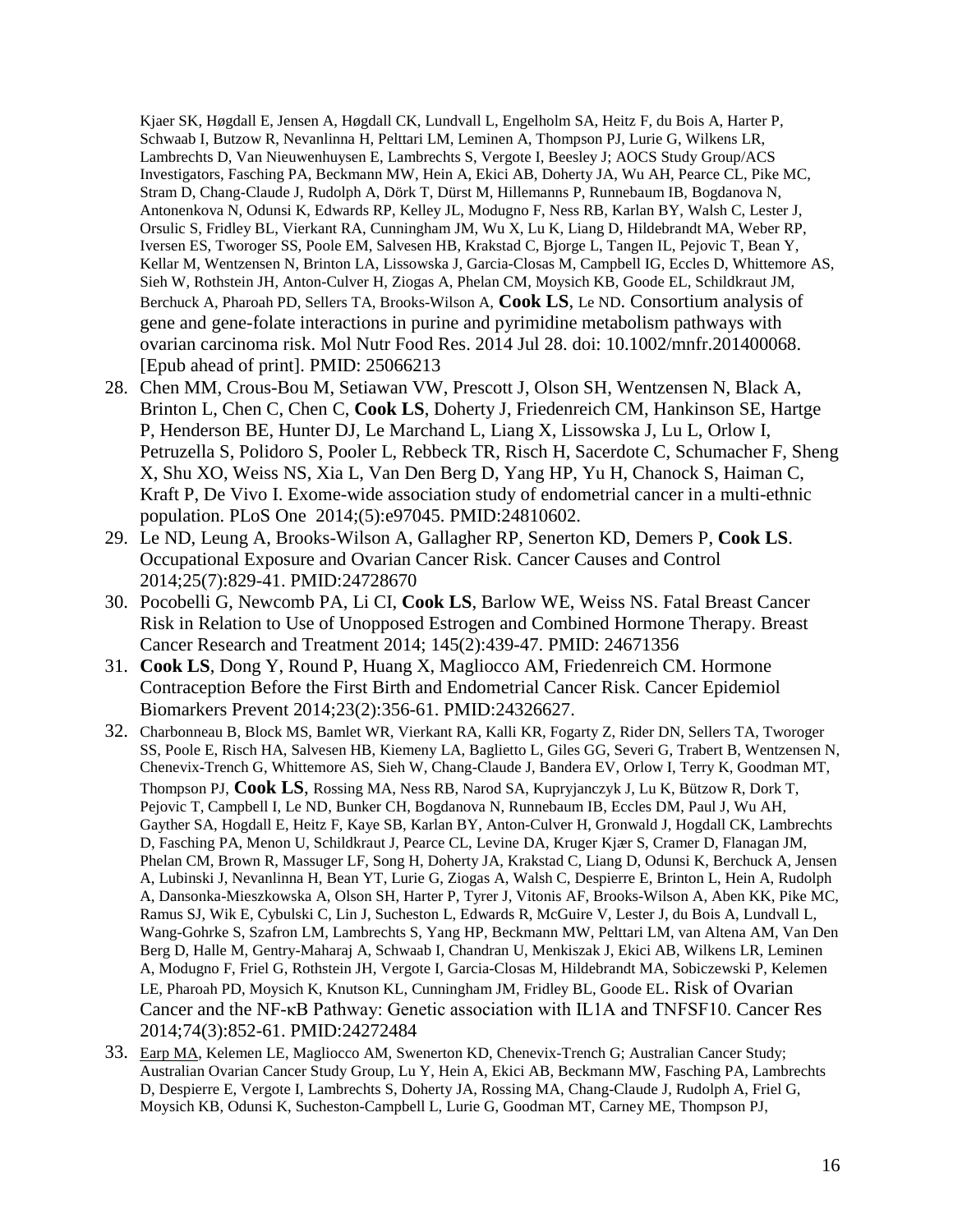Runnebaum IB, Dürst M, Hillemanns P, Dörk T, Antonenkova N, Bogdanova N, Leminen A, Nevanlinna H, Pelttari LM, Butzow R, Bunker CH, Modugno F, Edwards RP, Ness RB, du Bois A, Heitz F, Schwaab I, Harter P, Karlan BY, Walsh C, Lester J, Jensen A, Kjær SK, Høgdall CK, Høgdall E, Lundvall L, Sellers TA, Fridley BL, Goode EL, Cunningham JM, Vierkant RA, Giles GG, Baglietto L, Severi G, Southey MC, Liang D, Wu X, Lu K, Hildebrandt MA, Levine DA, Bisogna M, Schildkraut JM, Iversen ES, Weber RP, Berchuck A, Cramer DW, Terry KL, Poole EM, Tworoger SS, Bandera EV, Chandran U, Orlow I, Olson SH, Wik E, Salvesen HB, Bjorge L, Halle MK, van Altena AM, Aben KK, Kiemeney LA, Massuger LF, Pejovic T, Bean YT, Cybulski C, Gronwald J, Lubinski J, Wentzensen N, Brinton LA, Lissowska J, Garcia-Closas M, Dicks E, Dennis J, Easton DF, Song H, Tyrer JP, Pharoah PD, Eccles D, Campbell IG, Whittemore AS, McGuire V, Sieh W, Rothstein JH, Flanagan JM, Paul J, Brown R, Phelan CM, Risch HA, McLaughlin JR, Narod SA, Ziogas A, Anton-Culver H, Gentry-Maharaj A, Menon U, Gayther SA, Ramus SJ, Wu AH, Pearce CL, Pike MC, Dansonka-Mieszkowska A, Rzepecka IK, Szafron LM, Kupryjanczyk J, **Cook LS**, Le ND, Brooks-Wilson A; On behalf of the Ovarian Cancer Association Consortium. Genome-wide Association Study of Subtype-Specific Epithelial Ovarian Cancer Risk Alleles Using Pooled DNA. Hum Genet. 2014;133(5):481-97. PMID:24190013.

- 34. De Vivo I, Prescott J, Setiawan VW, Olson SH, Wentzensen N, Attia J, Black A, Brinton L, Chen C, Chen C, **Cook LS**, Crous-Bou M, Doherty J, Easton D, Friedenreich CM, Garcia-Closas M, Gaudet MM, Haiman C, Hankinson SE, Hartge P, Henderson B, Holliday E, Horn-Ross PE, Hunter D, Le Marchand L, Liang X, Lissowska J, Long J Lu L, Magliocco AM, McEvoy M, O'Mara TA, Orlow I, Painter JN, Pooler L, Rastogi R, Rebbeck TR, Risch H, Sacerdote C, Schumaker F, Scott RJ, Sheng X, Shu X-O, Spurdle AB, Thompson D, VanDen Berg D, Weiss NS, Xia L, Xiang Y-B, Yang HP, Yu H, Zheng W, Chanock S, Kraft P. Genome-Wide Association Study of Endometrial Cancer in E2C2. Human Genetics 2014;133(2):211-24. PMID: 24096698.
- 35. Earp M, Brooks-Wilson A, **Cook LS**, Le N. Inherited common variants in mitochondrial DNA and invasive serous epithelial ovarian cancer risk. BMC Res Notes. 2013;6(1):425. PMID:24148579.
- 36. Woolcott CG, Courneya KS, Boyd NF, Yaffe MJ, McTiernan A, Brant R, Jones CA, Stanczyk FZ, Terry T, **Cook LS**, Wang Q, Friedenreich CM. Longitudinal changes in IGF1 and IGFBP3, and mammographic density among postmenopausal women. Cancer Epidemiology, Biomarkers & Prevention, 2013;22(11):2116-20. doi:10.1158/1055-9965.
- 37. Friedenreich CM, Speidel TP, Neilson HK, Langley AR, Courneya KS, Magliocco AM, **Cook LS.** Case-control study of lifetime alcohol consumption and endometrial cancer risk. Cancer Causes Control. 2013 Aug 9. [Epub ahead of print] PMID:23929278
- 38. **Cook LS**, Moon BL, Dong Y, Neilson HK. Reliability of self-reported sun exposure in Canadian women and estimation of lifetime exposure to vitamin D from sun and diet. Public Health Nutr 2013;24:1995-2003. PMID:23885709
- 39. Friedenreich CM, Langley AR, Speidel TP, Lau DCW, Courneya KS, Csizmadi I, Magliocco AM, Yasui Y, **Cook LS**. Case-control study of inflammatory markers and endometrial cancer risk. Eur J Cancer Prev 2013;22(4):374-379. PMID:23702681
- 40. Setiawan VW, Yang HP, Pike MC, McCann SE, Yu H, Xiang Y-B, Wolk A, Wentzensen N, Weiss NS, Webb PM, van den Brandt PA, van de Vijver K, Thompson PJ,The Australian National Endometrial Cancer Study Group, Strom BL, Spurdle AB, Soslow RA, Shu X-O, Schairer C, Sacerdote C, Rohan TE, Robien K, Risch, HA, Ricceri F, Rebbeck TR, Rastog R, Prescott J, Polidoro S, Park Y, Olson SH, Moysich KB, Miller AB, McCullough ML, Matsuno RK, Magliocco AM, Lurie G, Lu L, Lissowska J, Liang X,Lacey Jr JV, Kolonel LN, Henderson BE, Hankinson SE, Håkansson N, Goodman MT, Gaudet MM, Garcia-Closas M, Friedenreich CM, Freudenheim JL, Doherty J, De Vivo I, Courneya KS, **Cook LS**, Chen C, Cerhan JR, Cai H, Brinton LA, Bernstein L, Anderson KE, Anton-Culver H, Schouten LJ, Horn-Ross PL. Type I and II endometrial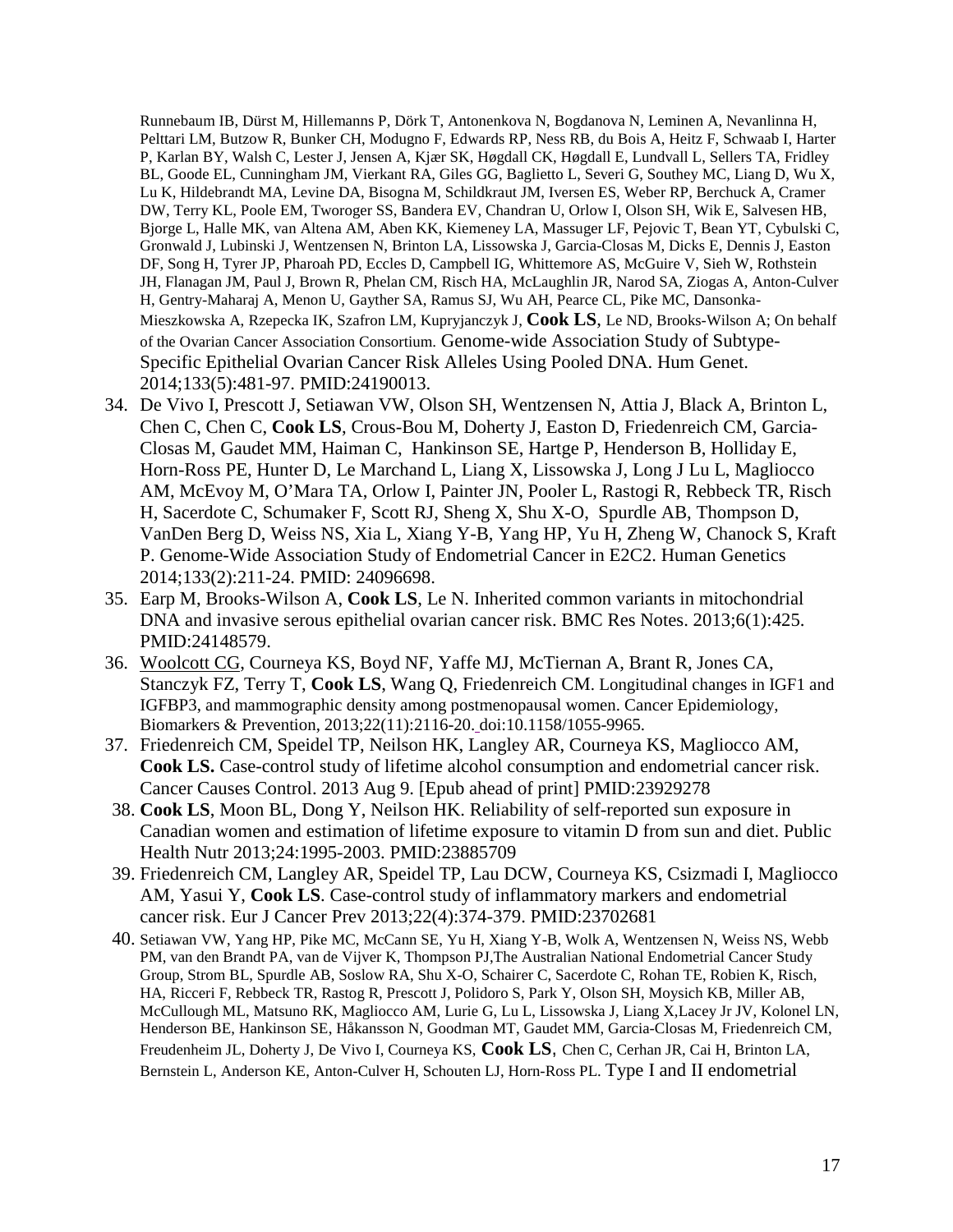cancers: have they different risk factors? Journal of Clinical Oncology (published online June 3, 2013).

- 41. **Cook LS**, Nelson HE, Stidley CA, Dong Y, Round PJ, Amankwah EK, Magliocco AM, Friedenreich CM. Endometrial Cancer and a Family History of Cancer. Gynecol Oncol. 2013 Aug;130(2):334-339 PMID:23632205.
- 42. Woolcott CG, Courneya KS, Boyd NF, Yaffe MJ, McTiernan A, Brant R, Jones CA, Stanczyk FZ, Terry T, **Cook LS**, Wang Q, Friedenreich CM. Association between sex hormones, glucose homeostasis, adipokines, and inflammatory markers and mammographic density among postmenopausal women. Breast Cancer Research and Treatment 2013;139(1):255-65
- 43. Amankwah EK, Friedenreich CM, Magliocco AM, Brant R, Speidel T, Rahman W, **Cook LS**. Hormonal and Reproductive Risk Factors for Sporadic Microsatellite Stable and Unstable Endometrial Tumors. Cancer Epidemiol Biomarkers Prevent 2013;22:1325-1331 PMID:23677572.
- 44. Amankwah EK, Friedenreich CM, Magliocco AM, Brant R, , Courneya KS, Speidel TP, Rahman W, Langley AR, **Cook LS**. Anthropometric measures and the risk of endometrial cancer overall and by tumor microsatellite status and histological subtype. Am J Epidemiol 2013 (published online May 14, 2013) PMID:23673247.
- 45. Bojesen SE, Pooley KA, Johnatty SE, Beesley J, Michailidou K, Tyrer JP, Edwards SL, Pickett HA, Shen HC, Smart CE, Hillman KM, Mai PL, Lawrenson K, Stutz MD, Lu Y, Karevan R, Woods N, Johnston RL, French JD, Chen X, Weischer M, Nielsen SF, Maranian MJ, Ghoussaini M, Ahmed S, Baynes C, Bolla MK, Wang Q, Dennis J, McGuffog L, Barrowdale D, Lee A, Healey S, Lush M, Tessier DC, Vincent D, Bacot F; Australian Cancer Study; Australian Ovarian Cancer Study; Kathleen Cuningham Foundation Consortium for Research into Familial Breast Cancer (kConFab); Gene Environment Interaction and Breast Cancer (GENICA); Swedish Breast Cancer Study (SWE-BRCA); Hereditary Breast and Ovarian Cancer Research Group Netherlands (HEBON); Epidemiological study of BRCA1 & BRCA2 Mutation Carriers (EMBRACE); Genetic Modifiers of Cancer Risk in BRCA1/2 Mutation Carriers (GEMO), Vergote I, Lambrechts S, Despierre E, Risch HA, González-Neira A, Rossing MA, Pita G, Doherty JA, Alvarez N, Larson MC, Fridley BL, Schoof N, Chang-Claude J, Cicek MS, Peto J, Kalli KR, Broeks A, Armasu SM, Schmidt MK, Braaf LM, Winterhoff B, Nevanlinna H, Konecny GE, Lambrechts D, Rogmann L, Guénel P, Teoman A, Milne RL, Garcia JJ, Cox A, Shridhar V, Burwinkel B, Marme F, Hein R, Sawyer EJ, Haiman CA, Wang-Gohrke S, Andrulis IL, Moysich KB, Hopper JL, Odunsi K, Lindblom A, Giles GG, Brenner H, Simard J, Lurie G, Fasching PA, Carney ME, Radice P, Wilkens LR, Swerdlow A, Goodman MT, Brauch H, Garcia-Closas M, Hillemanns P, Winqvist R, Dürst M, Devilee P, Runnebaum I, Jakubowska A, Lubinski J, Mannermaa A, Butzow R, Bogdanova NV, Dörk T, Pelttari LM, Zheng W, Leminen A, Anton-Culver H, Bunker CH, Kristensen V, Ness RB, Muir K, Edwards R, Meindl A, Heitz F, Matsuo K, du Bois A, Wu AH, Harter P, Teo SH, Schwaab I, Shu XO, Blot W, Hosono S, Kang D, Nakanishi T, Hartman M, Yatabe Y, Hamann U, Karlan BY, Sangrajrang S, Kjaer SK, Gaborieau V, Jensen A, Eccles D, Høgdall E, Shen CY, Brown J, Woo YL, Shah M, Azmi MA, Luben R, Omar SZ, Czene K, Vierkant RA, Nordestgaard BG, Flyger H, Vachon C, Olson JE, Wang X, Levine DA, Rudolph A, Weber RP, Flesch-Janys D, Iversen E, Nickels S, Schildkraut JM, Silva Idos S, Cramer DW, Gibson L, Terry KL, Fletcher O, Vitonis AF, van der Schoot CE, Poole EM, Hogervorst FB, Tworoger SS, Liu J, Bandera EV, Li J, Olson SH, Humphreys K, Orlow I, Blomqvist C, Rodriguez-Rodriguez L, Aittomäki K, Salvesen HB, Muranen TA, Wik E, Brouwers B, Krakstad C, Wauters E, Halle MK, Wildiers H, Kiemeney LA, Mulot C, Aben KK, Laurent-Puig P, Altena AM, Truong T, Massuger LF, Benitez J, Pejovic T, Perez JI, Hoatlin M, Zamora MP**, Cook LS**, Balasubramanian SP, Kelemen LE, Schneeweiss A, Le ND, Sohn C, Brooks-Wilson A, Tomlinson I, Kerin MJ, Miller N, Cybulski C, Henderson BE, Menkiszak J, Schumacher F, Wentzensen N, Le Marchand L, Yang HP, Mulligan AM, Glendon G, Engelholm SA, Knight JA, Høgdall CK, Apicella C, Gore M, Tsimiklis H, Song H, Southey MC, Jager A, den Ouweland AM, Brown R, Martens JW, Flanagan JM, Kriege M, Paul J, Margolin S, Siddiqui N, Severi G, Whittemore AS, Baglietto L, McGuire V, Stegmaier C, Sieh W, Müller H, Arndt V, Labrèche F, Gao YT, Goldberg MS, Yang G, Dumont M, McLaughlin JR, Hartmann A, Ekici AB, Beckmann MW, Phelan CM, Lux MP, Permuth-Wey J, Peissel B, Sellers TA, Ficarazzi F, Barile M, Ziogas A, Ashworth A, Gentry-Maharaj A, Jones M, Ramus SJ, Orr N, Menon U, Pearce CL, Brüning T, Pike MC, Ko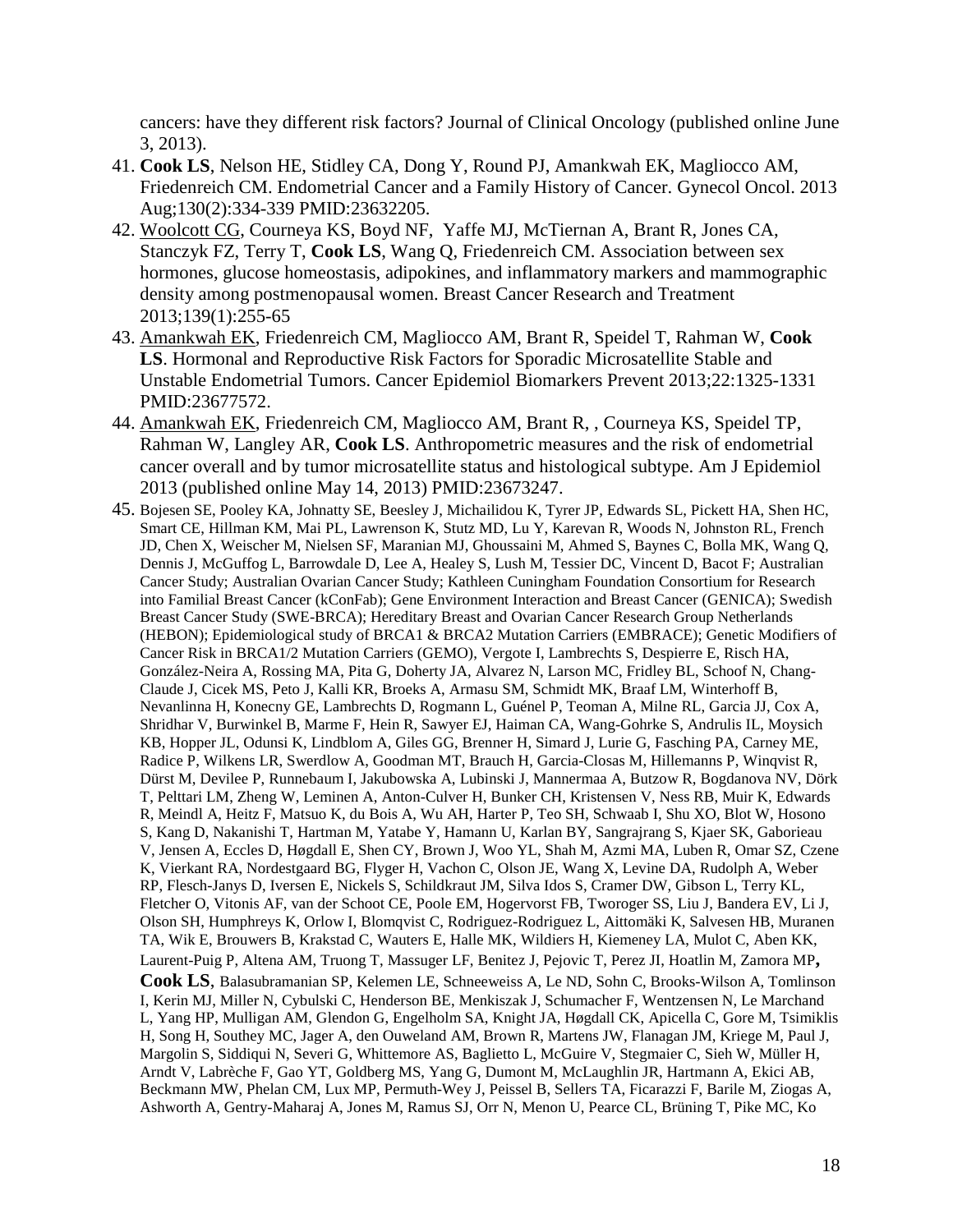YD, Lissowska J, Figueroa J, Kupryjanczyk J, Chanock SJ, Dansonka-Mieszkowska A, Jukkola-Vuorinen A, Rzepecka IK, Pylkäs K, Bidzinski M, Kauppila S, Hollestelle A, Seynaeve C, Tollenaar RA, Durda K, Jaworska K, Hartikainen JM, Kosma VM, Kataja V, Antonenkova NN, Long J, Shrubsole M, Deming-Halverson S, Lophatananon A, Siriwanarangsan P, Stewart-Brown S, Ditsch N, Lichtner P, Schmutzler RK, Ito H, Iwata H, Tajima K, Tseng CC, Stram DO, van den Berg D, Yip CH, Ikram MK, Teh YC, Cai H, Lu W, Signorello LB, Cai Q, Noh DY, Yoo KY, Miao H, Iau PT, Teo YY, McKay J, Shapiro C, Ademuyiwa F, Fountzilas G, Hsiung CN, Yu JC, Hou MF, Healey CS, Luccarini C, Peock S, Stoppa-Lyonnet D, Peterlongo P, Rebbeck TR, Piedmonte M, Singer CF, Friedman E, Thomassen M, Offit K, Hansen TV, Neuhausen SL, Szabo CI, Blanco I, Garber J, Narod SA, Weitzel JN, Montagna M, Olah E, Godwin AK, Yannoukakos D, Goldgar DE, Caldes T, Imyanitov EN, Tihomirova L, Arun BK, Campbell I, Mensenkamp AR, van Asperen CJ, van Roozendaal KE, Meijers-Heijboer H, Collée JM, Oosterwijk JC, Hooning MJ, Rookus MA, van der Luijt RB, Os TA, Evans DG, Frost D, Fineberg E, Barwell J, Walker L, Kennedy MJ, Platte R, Davidson R, Ellis SD, Cole T, Bressacde Paillerets B, Buecher B, Damiola F, Faivre L, Frenay M, Sinilnikova OM, Caron O, Giraud S, Mazoyer S, Bonadona V, Caux-Moncoutier V, Toloczko-Grabarek A, Gronwald J, Byrski T, Spurdle AB, Bonanni B, Zaffaroni D, Giannini G, Bernard L, Dolcetti R, Manoukian S, Arnold N, Engel C, Deissler H, Rhiem K, Niederacher D, Plendl H, Sutter C, Wappenschmidt B, Borg A, Melin B, Rantala J, Soller M, Nathanson KL, Domchek SM, Rodriguez GC, Salani R, Kaulich DG, Tea MK, Paluch SS, Laitman Y, Skytte AB, Kruse TA, Jensen UB, Robson M, Gerdes AM, Ejlertsen B, Foretova L, Savage SA, Lester J, Soucy P, Kuchenbaecker KB, Olswold C, Cunningham JM, Slager S, Pankratz VS, Dicks E, Lakhani SR, Couch FJ, Hall P, Monteiro AN, Gayther SA, Pharoah PD, Reddel RR, Goode EL, Greene MH, Easton DF, Berchuck A, Antoniou AC, Chenevix-Trench G, Dunning AM. Multiple independent variants at the TERT locus are associated with telomere length and risks of breast and ovarian cancer. Nat Genet 2013;45(4):371-84. PMID: 23535731.

- 46. Pharoah PDP, Tsai Y-Y, Ramus SJ, Phelan CM, Goode EL, Lawrenson K, Buckley M, Fridley BL, Tyrer JP, Shen H, Weber R, Karevan R, Larson MC, Song H, Tessier DC, Bacot F, Vincent D, Cunningham JM, Dennis J, Dicks E, Australian Cancer Study, Australian Ovarian Cancer Study Group, Aben KK, Anton-Culver H, Antonenkova N, Armasu SM, Baglietto L, Bandera EV, Beckmann MW, Bloom G, Bogdanova N, Brenton J, Brinton LA, Brooks-Wilson A, Brown R, Butzow R, Campbell I, Carney ME, Carvalho RS, Chang-Claude J, Chen A, Chen Z, Chow W-H, Cicek MS, Coetzee G, **Cook LS**, Cramer DW, Cybulski C, Dansonka‐Mieszkowska A, Despierre E, Doherty JA, Dörk T, du Bois A, Dürst M, Eccles D, Edwards R, Ekici AB, Fasching PA, Fenstermacher D, Flanagan J, Gao Y-T, Garcia-Closas M, Gentry-Maharaj A, Giles G, Gjyshi A, Gore M, Gronwald J, Guo Q, Halle MK, Harter P, Hein A, Heitz F, Hillemanns P, Hoatlin M, Høgdall E, Høgdall CK, Hosono S, Jakubowska A, Jensen A, Kalli KR, Karlan BY, Kelemen L, Kiemeney LA, Kjaer SK, Konecny GE, Krakstad C, Kupryjanczyk J, Lambrechts D, Lambrechts S, Le ND, Lee N, Lee J, Leminen A, Lim BK, Lissowska J, Lubiński J, Lundvall L, Lurie G, Massuger LFAG, Matsuo K, McGuire V, McLaughlin JR, Menon U, Modugno F, Moysich KB, Nakanishi T, Narod SA, Ness RB, Nevanlinna H, Nickels S, Noushmehr H, Odunsi K, Olson SH, Orlow I, Paul J, Pejovic T, Pelttari LM, Permuth-Wey J, Pike MC, Poole EM, Qu X, Risch HA, Rodriguez‐Rodriguez L, Rossing MA, Rudolph A, Runnebaum I, Rzepecka IK, Salvesen HB, Schwaab I, Severi G, Shen H, Shridhar V, Shu X-O, Sieh W, Southey MC, Spellman P, Tajima K, Teo S-H, Terry KL, Thompson PJ, Timorek A, Tworoger SS, van Altena AM, Van Den Berg D, Vergote I, Vierkant RA, Vitonis AF, Wang-Gohrke S, Wentzensen N, Whittemore AS, Wik E, Winterhoff B, Woo YL, Wu AH, Yang HP, Zheng W, Ziogas A, Zulkifli F, Goodman MT, Hall P, Easton DF, Pearce CL, Berchuck A, Chenevix-Trench G, Iversen E, Monteiro ANA, Gayther SA, Schildkraut JM, Sellers TA. GWAS meta‐analysis and replication identifies three new susceptibility loci for ovarian cancer. Nat Genet 2013;45(4):362-70.PMID: 23535730.
- 47. Shen H, Fridley BL, Song H, Lawrenson K, Cunningham JM, Ramus SJ, Cicek MS, Tyrer J, Stram D, Larson MC, Kobel M, Eeles R on behalf of the PRACTICAL Consortium, Ziogas A, Zheng W, Yang HP, Wu AH, Wozniak EL, Woo YL, Winterhoff B, Wik E, Whittemore AS, Wentzensen N, Weber RP, Vitonis AF, Vincent D. Vierkant RA, Vergote I, Van Den Berg D, Van Altena AM, Tworoger SS, Thompson PJ, Tessier DC, Terry KL, Teo S-H, Templeman C, Stram DO, Southey MC, Sieh W, Siddiqui N, Shvetsov YB, Shu X-O, Shridhar V, Wang-Gohrke S, Severi G, Schwaab I, Salvesen HB, Rzepecka IK, Runnebaum I, Rossing MA, Rodriguez-Rodriguez L, Risch HA, Renner SP, Poole EM, Pike MC, Phelan CM, Pelttari LM, Pejovic T, Paul J, Orlow I, Omar SZ, Olson SH, Odunsi K, Nickels S, Nevanlinna H, Ness RB, Narod SA, Nakanishi T, Moysich KB, Monteiro ANA, Moes-Sosnowska J, Modugno F, Menon U, McLaughlin JR, McGuire V, Matsuo K, Mat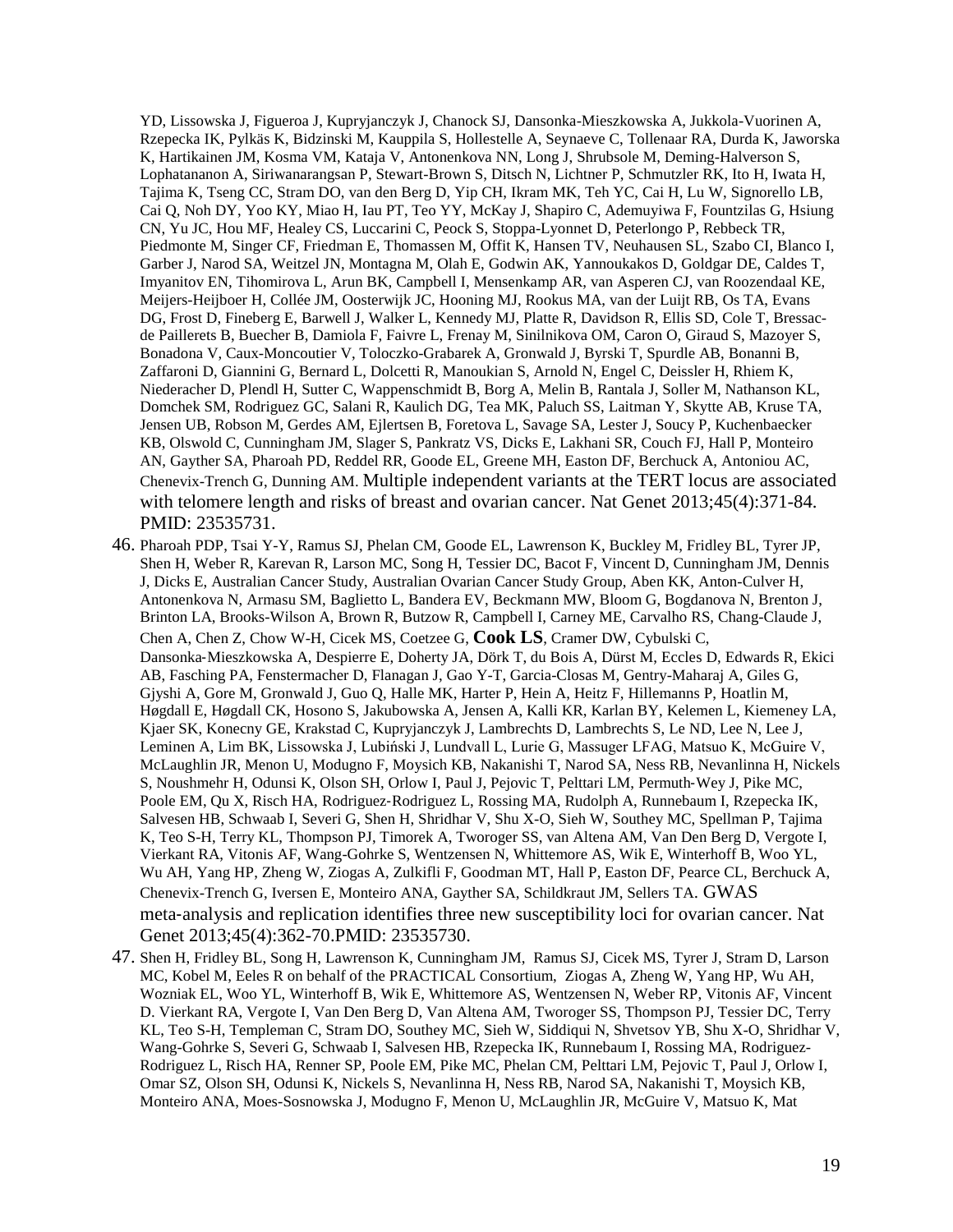Adenan NA, Massuger LFAG, Lurie G, Lundvall L, Lubinski J, Lissowska J, Levine DA, Leminen A, Lee AW, Le ND, Lambrechts S, Lambrechts D, Kupryjanczyk J, Krakstad C, Konecny GE, Kjaer SK, Kiemeney LA, Kelemen LE, Keeney GL, Karlan BY, Karevan R, Kalli KR, Kajiyama H, Ji B-T, Jensen A, Jakubowska A, Iversen E, Hosono S, Høgdall CK, Høgdall E, Hoatlin M, Hillemanns P, Heitz F, Hein R, Harter P, Mari K. Halle MK, Hall P, Gronwald J, Gore M, Goodman MT, Giles GG, Gentry-Maharaj A, Garcia-Closas M, Flanagan JM, Fasching PA, Ekici AB, Edwards R, Eccles D, Easton DF, Durst M, du Bois A, Dork T, Doherty JA, Despierre E, Dansonka-Mieszkowska A, Cybulski C, Cramer DW, **Cook LS**, Chen X, Charbonneau B, Chang-Claude J, Campbell I, Butzow R, Bunker CH, Brueggmann D, Brown R, Brooks-Wilson A, Brinton LA, Bogdanova N, Block MS, Benjamin E, Beesley J, Beckmann MW, Bandera EV, Baglietto L, Bacot F, Armasu SM, Antonenkova N, Anton-Culver H, Aben KK, Liang D, Wu X, Lu K, Hildebrandt MAT, Webb PM on behalf of the Australian Ovarian Cancer Study Group, the Australian Cancer Study, Schildkraut JM, Sellers TA, Huntsman D, Berchuck A, Chenevix-Trench G, Gayther SA, Pharoah PDP, Laird PW, Goode EL, Pearce CL. Epigenetic analysis leads to identification of HNF1B as a subtype-specific susceptibility gene for ovarian cancer. Epigenetic analysis leads to identification of HNF1B as a subtypespecific susceptibility gene for ovarian cancer. Nat Commun 2013;4:1628. PMID:23535649

- 48. Permuth‐Wey J, Lawrenson K, Shen H, Velkova A, Tyrer JP, Chen Z, Lin H-Y, Chen A, Tsai Y-Y, Qu X, Ramus SJ, Karevan R, Lee J, Lee N, Larson MC, Aben KK, Anton-Culver H, Antonenkova N, Antoniou A, Armasu SM, Australian Cancer Study, Australian Ovarian Cancer Study Group, Bacot F, Baglietto L, Bandera EV, Barnholtz-Sloan J, Beckmann MW, Birrer MJ, Bloom G, Bogdanova N, Brinton LA, Brooks-Wilson A, Brown R, Butzow R, Cai Q, Campbell I, Chang-Claude J, Chanock S, Chenevix-Trench G, Cheng JQ, Cicek MS, Coetzee G, Consortium of Investigators of Modifiers of BRCA1/2, **Cook LS**, Couch F, Cramer DW, Cunningham JM, Dansonka‐Mieszkowska A, Despierre E, Doherty JA, Dörk T, du Bois A, Dürst M, Easton DF, Eccles D, Edwards R, Ekici AB, Fasching PA, Fenstermacher D, Flanagan J, Garcia-Closas M, Gentry-Maharaj A, Giles G, Glasspool RM, Gonzalez-Bosquet J, Goodman MT, Gore M, Górski B, Gronwald J, Hall P, Halle MK, Harter P, Heitz F, Hillemanns P, Hoatlin M, Høgdall E, Høgdall CK, Hosono S, Jakubowska A, Jensen A, Jim H, Kalli KR, Karlan BY, Kaye SB, Kelemen L, Kiemeney LA, Kikkawa F, Konecny GE, Krakstad C, Krüger Kjaer S, Kupryjanczyk J, Lambrechts D, Lambrechts S, Lancaster JM, Le N, Leminen A, Levine DA, Liang D, Lim BK, Lin J, , Lissowska J, Lu KH, Lubiński J, Lurie G, Massuger LFAG, Matsuo K, McGuire V, McLaughlin JR, Menon U, Modugno F, Moysich KB, Nakanishi T, Narod SA, Nedergaard L, Ness RB, Nevanlinna H, Nickels S, Noushmehr H, Odunsi K, Olson SH, Orlow I, Paul J, Pearce CL, Pejovic T, Pelttari LM, Pike MC, Poole EM, Raska P, Renner SP, Risch HA, Rodriguez‐Rodriguez L, Rossing MA, Rudolph A, Runnebaum I, Rzepecka IK, Salvesen HB, Schwaab I, Severi G, Shridhar V, Shu X-O, Shvetsov YB, Sieh W, Song H, Southey MC, Spiewankiewicz B, Stram D, Sutphen R, Teo S-H, Terry KL, Tessier DC, Thompson PJ, Tworoger SS, van Altena AM, Vergote I, Vierkant RA, Vincent D, Vitonis AF, Wang-Gohrke S, Weber RP, Wentzensen N, Whittemore AS, Wik E, Wilkens LR, Winterhoff B, Woo YL, Wu AH, Xiang YB, Yang HP, Zheng W, Ziogas A, Zulkifli F, Phelan CM, Iverson E, Schildkraut JM, Berchuck A, Fridley BL, Goode EL, Pharoah PDP, Monteiro ANA, Sellers TA, Gayther SA. Identification and molecular characterization of a new ovarian cancer susceptibility locus at 17q21.31. Nat Commun 2013;4:1627. PMID:23535648
- 49. Felix AS, **Cook LS**, Gaudet MM, Rohan TE, Schouten LJ, Setiawan VW, Wise LA, Anderson K, Bernstein L, De Vivo I, Friedenreich C, Gapstur SM, Goldbohm RA, Henderson B, Horn-Ross P, Kolonel L, Lacey JV, Liang X, Lissowska J, Magliocco A, McCullough ML, Miller A, Olson S, Palmer JR, Park Y, Patel AV, Prescott J, Rastogi R, Robien K, Rosenberg LA, Schairer C, Shu XO, van den Brandt PA, Virkus RA, Wentzensen N, Xiang Y-B, Xu W-H, Yang HP, Brinton LA. The etiology of uterine sarcomas: a pooled analysis of the Epidemiology of Endometrial Cancer Consortium (E2C2). British Journal of Cancer 2013;108(3):727-34. PMID: 23348519.
- 50. **Cook LS,** Nelson HE, Cockburn M, Olson SH, Muller CY, Wiggins CL. Comorbidities and endometrial cancer survival in Hispanics and non-Hispanic whites. Cancer Causes Control; 2013;24(1):61-9 PMID:23109171
- 51. Friedenreich CM, Langley AR, Speidel TP, Lau DCW, Courneya KS, Csizmadi I, Magliocco AM, Yasui Y, **Cook LS**. Case-control study of markers of insulin resistance and endometrial cancer risk. Endocr Relat Cancer 2012;19:785–792. PMID:23033315.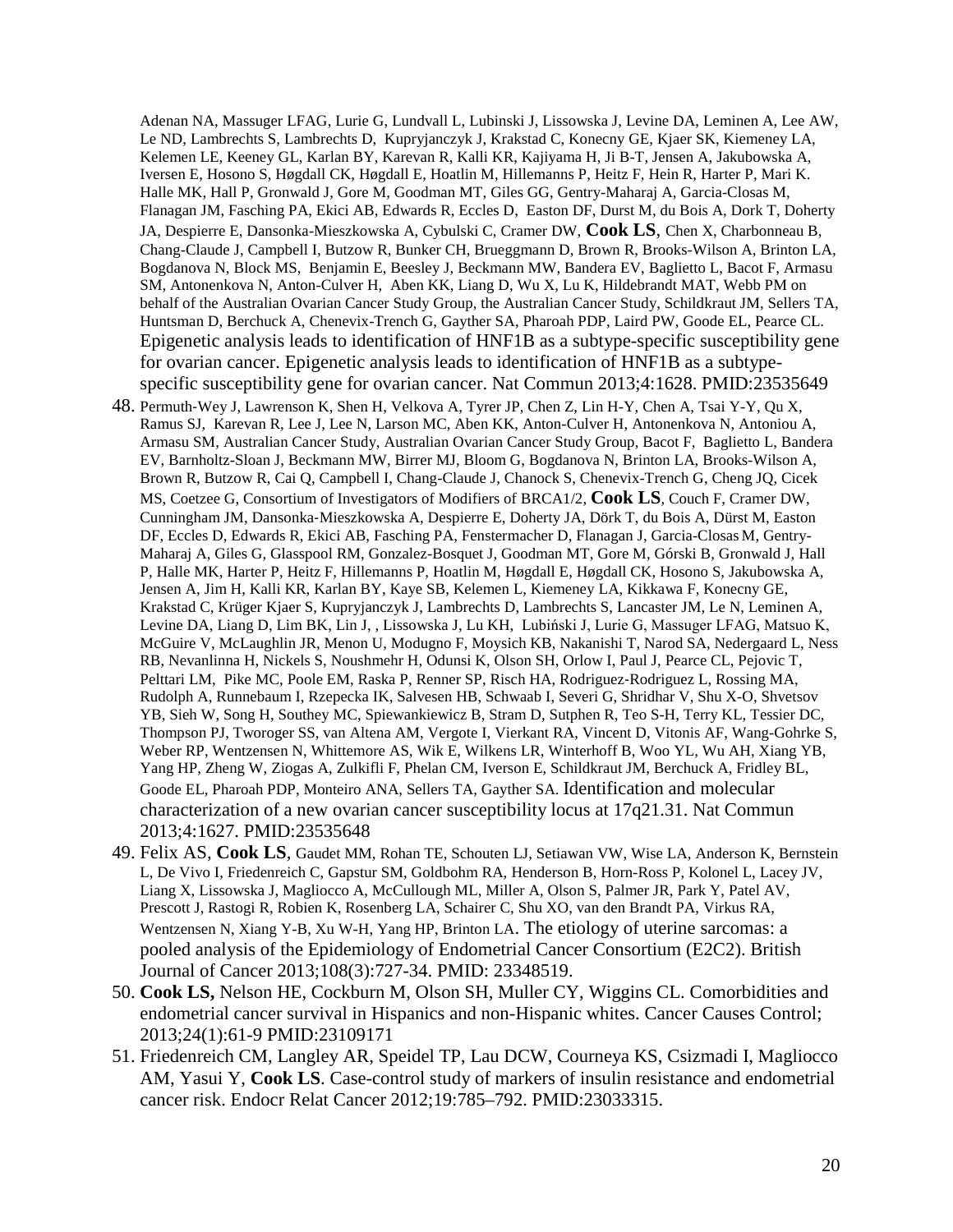- 52. Lu Y, Chen X, Beesley J, Johnatty SE, Defazio A; Australian Ovarian Cancer Study (AOCS) Study Group, Lambrechts S, Lambrechts D, Despierre E, Vergotes I, Chang-Claude J, Hein R, Nickels S, Wang-Gohrke S, Dörk T, Dürst M, Antonenkova N, Bogdanova N, Goodman MT, Lurie G, Wilkens LR, Carney ME, Butzow R, Nevanlinna H, Heikkinen T, Leminen A, Kiemeney LA, Massuger LF, van Altena AM, Aben KK, Kjaer SK, Høgdall E, Jensen A, Brooks-Wilson A, Le N, **Cook L**, Earp M, Kelemen L, Easton D, Pharoah P, Song H, Tyrer J, Ramus S, Menon U, Gentry-Maharaj A, Gayther SA, Bandera EV, Olson SH, Orlow I, Rodriguez-Rodriguez L, Macgregor S, Chenevix-Trench G. Genome-wide association study for ovarian cancer susceptibility using pooled DNA. Twin Res Hum Genet. 2012:615-23. PMID:22794196.
- 53. Haile RW, John EM, Levine AJ, Cortessis VK, Unger JB, Gonzales M, Ziv E, Thompson P, Spruijt-Metz D, Tucker KL, Bernstein JL, Rohan TE, Ho GY, Bondy ML, Martinez ME, **Cook L**, Stern MC, Correa MC, Wright J, Schwartz SJ, Baezconde-Garbanati L, Blinder V, Miranda P, Hayes R, Friedman-Jiménez G, Monroe KR, Haiman CA, Henderson BE, Thomas DC, Boffetta P. A review of cancer in U.S. Hispanic populations. Cancer Prev Res 2012;5(2):150-63. PMID:22307564.
- 54. Olson SH, Atoria CL, Cote ML, **Cook LS**, Rastogi R, Soslow RA, Brown CL, Elkin EB. The impact of race and comorbidity on survival in endometrial cancer. Cancer Epidemiol Biomarkers Prev 2012:21(5):753-60. PMID:22426148
- 55. Adolphe A, Huang X, **Cook LS.** Carotid Intima-Media Thickness Determined Vascular Age and the Framingham Risk Score. Critical Pathways in Cardiology 2011;10: 173–179. PMID:22089273
- 56. Friedenreich CM, Biel RK, Lau DCW, Csizmadi I, Courneya K, Magliocco AM, Yasui Y, **Cook LS**. Case-control Study of the Metabolic Syndrome and Metabolic Risk Factors for Endometrial Cancer. Cancer Epidemiol Biomarkers Prev 2011;20 2384-2395. PMID:21921255
- 57. Beesley J, Pickett HA, Johnatty SE, Dunning AM, Chen Q, Li J, Michailidou K, Yi Lu, Rider DN, Palmieri RT, Stutz MD, Lambrechts D, Despierre E, Lambrechts S, Vergote I, Chang-Claude J, Nickels S, Vrieling A, Flesch-Janys D, Wang-Gohrke S, Eilber U, Bogdanova N, Antonenkov N, Runnebaum IB, Dörk T, Goodman MT, Lurie G, Wilkens LR, Matsuno RK, Kiemeney LA, Aben KKH, Marees T, Massuger LFAG, Fridley BL, Vierkant RA, Bandera EV, Olson SH, Orlow I, Rodriguez-Rodriguez L, **Cook LS**, Le ND, Brooks-Wilson A, Kelemen LE, Campbell I, Gayther SA, Ramus SJ, Gentry-Maharaj A, Menon U, Ahmed S, Baynes C, Pharoah PD, kConFab Investigators, Australian Ovarian Cancer Study Group, ABCTB Investigators, Muir K, Lophatananon A, Chaiwerawattana A, Wiangnon S, Macgregor S, Easton DE, Reddel RR, Goode EL, and Chenevix-Trench G on behalf of the Ovarian Cancer Association Consortium. Functional polymorphisms in the TERT promoter are associated with risk of serous epithelial ovarian and breast cancers. PLoS One 2011;6(9):e24987. Epub 2011 Sep 15. PMID:21949822
- 58. Berwick M, Begg CB, Armstrong BK, Reiner AS, Thomas NE, **Cook LS**, Orlow I, Kricker A, Marrett LD, Gruber SB, Anton-Culver H, Millikan RC, Gallagher RP, Dwyer T, Rosso S, Kanetsky PA, Lee-Taylor J. Interaction of CDKN2A and Sun Exposure in the Etiology of Melanoma in the General Population. J Invest Dermatol. 2011:131(12):2500-3. PMID:21833009
- 59. Biel RK, Csizmadi I, **Cook LS,** Courneya K, Magliocco AM, Friedenreich CM**.** Risk of endometrial cancer in relation to individual nutrients from diet and supplements. Public Health Nutr. 2011:14(11):1948-60. PMID: 21752313
- 60. Biel RK, Friedenreich CM, Csizmadi I, Robson P, McLaren L, Faris P, Courneya K, Magliocco AM, **Cook LS**. Case-control study of dietary patterns and endometrial cancer risk. Nutr Cancer 2011;63(5):673-86. PMID:21614724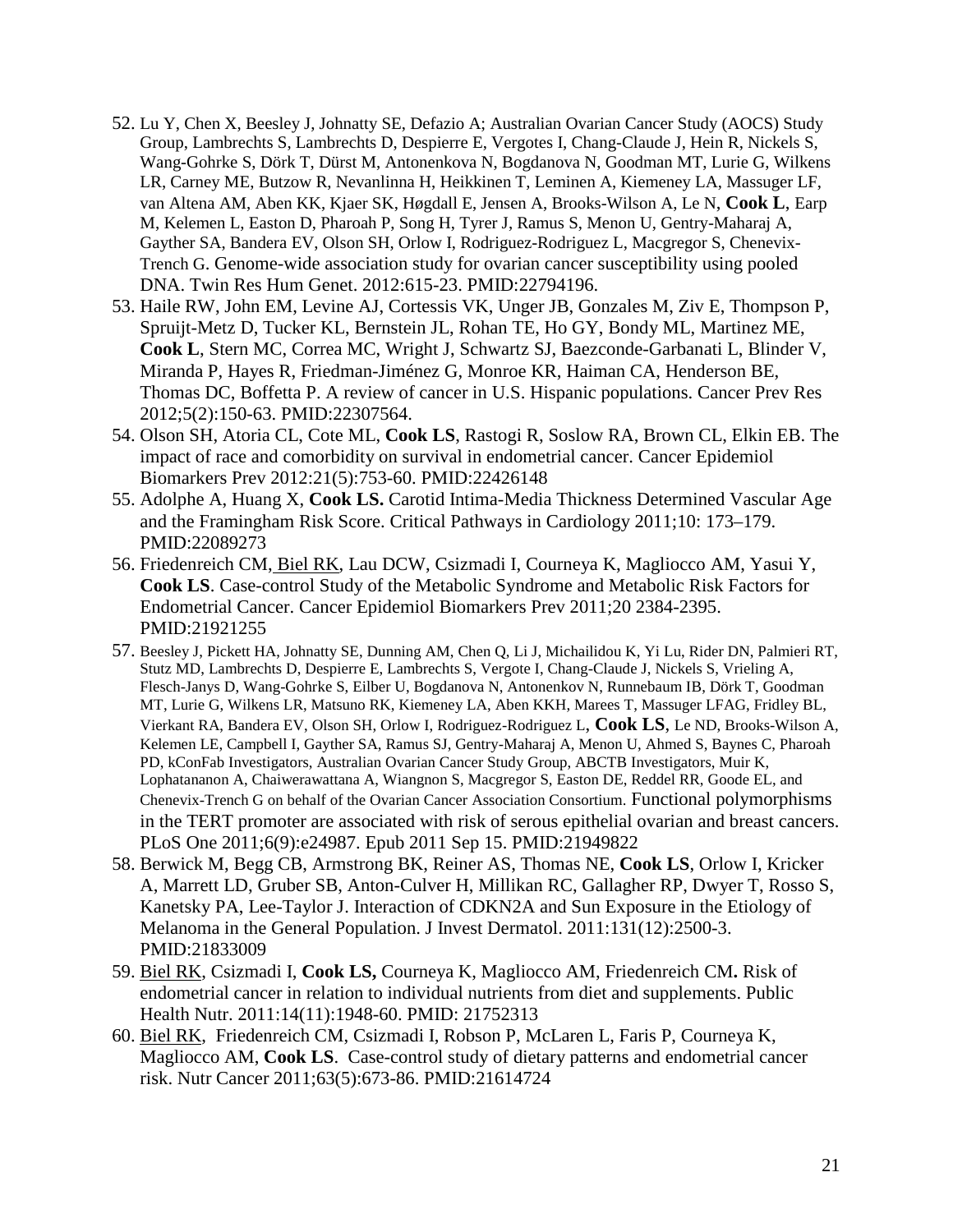- 61. Amankwah EK, Wang Q, Schildkraut JM, Tsai Y, Ramus SJ, Fridley BL, Beesley J, Johnatty SE, Webb PM, Chenevix-Trench G, Dale LC, Lambrechts D, Amant F, Despierre E, Vergote I, Gayther S, Gentry-Maharaj A, Menon U, Chang-Claude J, Wang-Gohrke S, Anton-Culver H, Ziogas A, Doerk T, Duerst M, Antonenkova N, Natalia Bogdanova N, Brown R, Flanagan JM, Kaye SB, Paul J, Bützow R, Nevanlinna H, Campbell I, Eccles DM, Karlan BY, Gross J, Walsh C, Pharoah PDP, Song H, Kjær SK Høgdall E, Høgdall C, Lundvall L, Nedergaard L, Kiemeney LALM, Massuger L, van Altena AM, Vermeulen S, Le ND, Brooks-Wilson A, **Cook LS**, Phelan CM, Cunningham JM, Vachon CM, Vierkant RA, Iversen ES, Berchuck A, Goode EL, Sellers TA, Kelemen LE. Polymorphisms in stromal genes and susceptibility to serous epithelial ovarian cancer: a report from the Ovarian Cancer Association Consortium. PLoS ONE 2011;6(5):e19642. PMID:21637745
- 62. Pharoah PD, Palmieri RT, Ramus SJ, Gayther SA, Andrulis IL, Anton-Culver H, Antonenkova N, Antoniou AC, Goldgar D; for the BCFR Investigators, Beattie MS, Beckmann MW, Birrer MJ, Bogdanova N, Bolton KL, Brewster W, Brooks-Wilson A, Brown R, Butzow R, Caldes T, Caligo MA, Campbell I, Chang-Claude J, Chen YA, **Cook LS**, Couch FJ, Cramer DW, Cunningham JM, Despierre E, Doherty JA, Dörk T, Dürst M, Eccles DM, Ekici AB, Easton D; for the EMBRACE Investigators, Fasching PA, de Fazio A, Fenstermacher DA, Flanagan JM, Fridley BL, Friedman E, Gao B, Sinilnikova O; for the GEMO Study Collaborators, Gentry-Maharaj A, Godwin AK, Goode EL, Goodman MT, Gross J, Hansen TV, Harnett P, Rookus M; for the HEBON Investigators, Heikkinen T, Hein R, Høgdall C, Høgdall E, Iversen ES, Jakubowska A, Johnatty SE, Karlan BY, Kauff ND, Kaye SB, Chenevix-Trench G; for the kConFab Investigators and the Consortium of Investigators of Modifiers of BRCA1/2, Kelemen LE, Kiemeney LA, Kjaer SK, Lambrechts D, Lapolla JP, Lázaro C, Le ND, Leminen A, Leunen K, Levine DA, Lu Y, Lundvall L, Macgregor S, Marees T, Massuger LF, McLaughlin JR, Menon U, Montagna M, Moysich KB, Narod SA, Nathanson KL, Nedergaard L, Ness RB, Nevanlinna H, Nickels S, Osorio A, Paul J, Pearce CL, Phelan CM, Pike MC, Radice P, Rossing MA, Schildkraut JM, Sellers TA, Singer CF, Song H, Stram DO, Sutphen R, Lindblom A; for the SWE-BRCA Investigators, Terry KL, Tsai YY, van Altena AM, Vergote I, Vierkant RA, Vitonis AF, Walsh C, Wang-Gohrke S, Wappenschmidt B, Wu AH, Ziogas A, Berchuck A, Risch HA; for the Ovarian Cancer Association Consortium. The role of KRAS rs61764370 in invasive epithelial ovarian cancer: implications for clinical testing. Clin Cancer Res 2011;17(11):3742-50. PMID:21385923
- 63. Woolcott CG, **Cook LS**, Courneya KS, Boyd NF, Yaffe MJ, Terry T, Brant R, McTiernan A, Bryant HE, Magliocco AM, Friedenreich CM. Associations of overall and abdominal adiposity with area and volumetric mammographic measures among postmenopausal women. Int J Cancer 2011;129(2):440-8. PMID:2084859.
- 64. Goode EL, Chenevix-Trench G, Song H, Ramus SJ, Notaridou M, Lawrenson K, Widschwendter M, Vierkant RA, Larson MC, Kjaer SK, Birrer MJ, Berchuck A, Schildkraut J, Tomlinson I, Kiemeney LA, **Cook LS**, Gronwald J, Garcia-Closas M, Gore ME, Campbell I, Whittemore AS, Sutphen R, Phelan C, Anton-Culver H, Pearce CL, Lambrechts D, Rossing MA, Chang-Claude J, Moysich KB, Goodman MT, Dörk T, Nevanlinna H, Ness RB, Rafnar T, Hogdall C, Hogdall E, Fridley BL, Cunningham JM, Sieh W, McGuire V, Godwin AK, Cramer DW, Hernandez D, Levine D, Lu K, Iversen ES, Palmieri RT, Houlston R, van Altena AM, Aben KKH, Massuger LFAG, Brooks-Wilson A, Kelemen LE, Le ND, Jakubowska A, Lubinski J, Medrek K, Stafford A, Easton DF, Tyrer J, Bolton KL, Harrington P, Eccles D, Chen A, Molina AN, Davila BN, Arango H, Tsai YY, Chen Z, Risch HA, McLaughlin J, Narod SA, Ziogas A, Brewster W, Gentry-Maharaj A, Menon U, Wu AH, Stram DO, Pike MC, The Wellcome Trust Case-Control Consortium, Beesley J, Webb PM, The Australian Cancer Study (Ovarian Cancer), The Australian Ovarian Cancer Study Group, Chen X, Ekici AB, Thiel FC, Beckmann MW,Yang H, Wentzensen N, Lissowska J, Fasching PA, Despierre E, Amant F, Vergote I, Doherty J, Hein R, Wang-Gohrke S, Lurie G, Carney ME, Thompson PJ, Runnebaum I, Hillemanns P, Dürst M, Antonenkova N, Bogdanova N, Leminen A, Butzow R, Heikkinen T, Stefansson K, Sulem P, Besenbacher S, Sellers TA, Gayther SA, Pharoah PDP, on behalf of the Ovarian Cancer Association Consortium. A genomewide association study identifies susceptibility loci for ovarian cancer at 2q31 and 8q24. Nat Genet. 2010 Oct;42(10):874-9. PMID: 20852632
- 65. Bolton KL, Tyrer J, Song H, Ramus SJ, Notaridou M, Jones C, Sher T, Gentry-Maharaj A, Wozniak E, Tsai Y-Y, Weidhaas J, Paik D, Van Den Berg D, Stram DO, Pearce CL, Wu AH, Brewster W, Anton-Culver H, Ziogas A, Narod SA, Levine DA, Kaye SB, Brown R, Paul J, Flanagan J, Sieh W, McGuire W, Whittemore AS,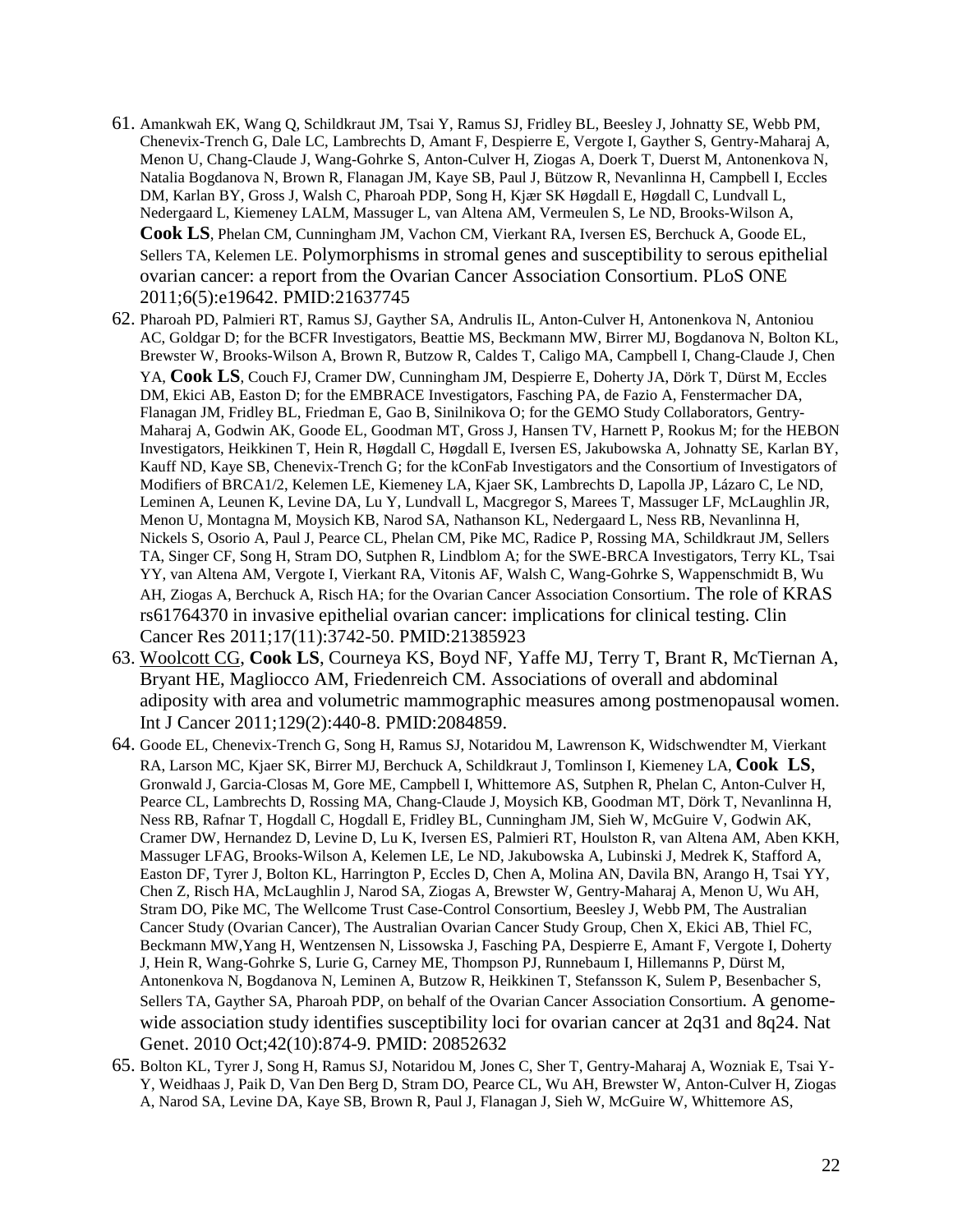Campbell I, Gore ME, Lissowska J, Yang H, Medrek K, Gronwald J, Lubinski J, Jakubowska A, Le ND, **Cook LS**, Kelemen LE, Brooks-Wilson A, Massuger LFAG, Kiemeney LA, Aben KKH, van Altena AM, Houlston R, Tomlinson I, Palmieri RT, Moorman PG, Schildkraut J, Iversen ES, Phelan C, Vierkant RA, Cunningham JM, Goode EL, Fridley BL, Kruger-Kjaer S, Blaeker J, Hogdall E, Hogdall C, Gross J, Karlan BY, Ness RB, Edwards RP, Odunsi K, Myosich KB, Baker JA, Modugno F, Heikkinenen T, Butzow R, Nevanlinna H, Leminen A, Bogdanova N, Antonenkova N, Doerk T, Hillemanns P, Durst M, Runnebaum I, Thomposon PJ, Carney ME, Goodman MT, Lurie G, Wang-Gohrke S, Hein R, Chang-Claude J, Rossing MA, Cushing-Haugen KL, Doherty J, Chen C, Rafnar T, Besenbacher S, Sulem P, Stefansson K, Birrer MJ, Terry KL, Hernandez D, Cramer DW, Vergote I, Amant F, Lambrechts D, Despierre E, Fasching PA, Beckmann MW, Thiel FC, Ekici AB, Chen X, the Australian Ovarian Cancer Study Group, the Australian Cancer Study (Ovarian Cancer), on behalf of the Ovarian Cancer Association Consortium, Johnatty SE, Webb PM, Beesley J, Chanock S, Garcia-Closas M, Sellers T, Easton DF, Berchuck A, Chenevix-Trench G, Pharoah PDP and Gayther SA. Common variants at 19p13 are associated with susceptibility to ovarian cancer. Nat Genet. 2010 Oct;42(10):880-4. PMID: 20852633

- 66. Friedenreich CM, **Cook LS**, Magliocco AM, Duggan MA, Courneya, KS. Case-control Study of Lifetime Total Physical Activity and Endometrial Cancer Risk. Cancer Causes Control 2010;21(7):1105-16. PMID: 20336482
- 67. **Cook LS**, Neilson HK, Lorenzetti DL, Lee RC. A systematic literature review of vitamin D and ovarian cancer. Am J Obstet Gynecol 2010;203(1):70.e1-8. PMID: 20227054
- 68. Mack L, **Cook LS**, Hilsden R, Carlson L, Temple W. Colorectal cancer screening among first-degree relatives of colorectal cancer patients: benefits and barriers. Annals of Surgical Oncology 2009 Aug;16(8):2092-100. PMID: 19479307
- 69. Adolphe A, **Cook LS**, Huang X. Intima-media thickness, ethnicity, metabolic syndrome, and cardiovascular risk. Mayo Clinic Proceedings 2009;84(3):221-22.
- 70. Pocobelli G, **Cook LS,** Brant R, Lee SS. Hepatocellular carcinoma incidence trends in males and females: analysis by birth cohort and period of diagnosis. Liver International 2008;28(9):1272-9.
- 71. **Cook LS,** Kmet L, Magliocco A, Weiss N. Endometrial cancer survival among U.S. Black and White women by Birth Cohort. Epidemiology 2006;17(4):469-472*.*
- 72. Macarthur AJ, **Cook LS**, Pollard JK, Brant R. Peripartum myocardial ischemia: A review of Canadian deliveries from 1970 - 1998. Am J Obstet Gynecol 2006;194:1027-33.
- 73. Lee RC, Kmet L, **Cook LS,** Lorenzetti D, Godlovitch G, Einsiedel E. Risk assessment for inherited susceptibility to cancer: A review of the psychosocial and ethical dimensions. Genetic Testing 2005;9(1):66-79.
- 74. Unryn BM, **Cook LS,** Riabowol KT. Paternal age is positively linked to telomere length of children. Aging Cell 2005;4(2):97-101.
- 75. Conley J, Olson M, **Cook LS**, Ceri H, Van Phan H, Davies D. Biofilm formation in Group A Streptococci: Is there a relationship to treatment failure? Journal of Clinical Microbiology 2003; 41: 4043-4048.
- 76. Lee RC, Donaldson C, **Cook LS.** The need for evolution in health care decision modeling. Medical Care 2003;41:1024-1033*.*
- 77. **Cook LS**, White JL, Stuart GCE, Magliocco AM. The reliability of telephone interviews compared with in-person interviews using memory aids*.* Annals of Epidemiology 2003:17;495-501.
- 78. Kmet LM, **Cook LS**, Weiss NS, Schwartz SM, White E. Risk factors for colorectal cancer following breast cancer. Breast Cancer Research and Treatment 2003:79;143-147.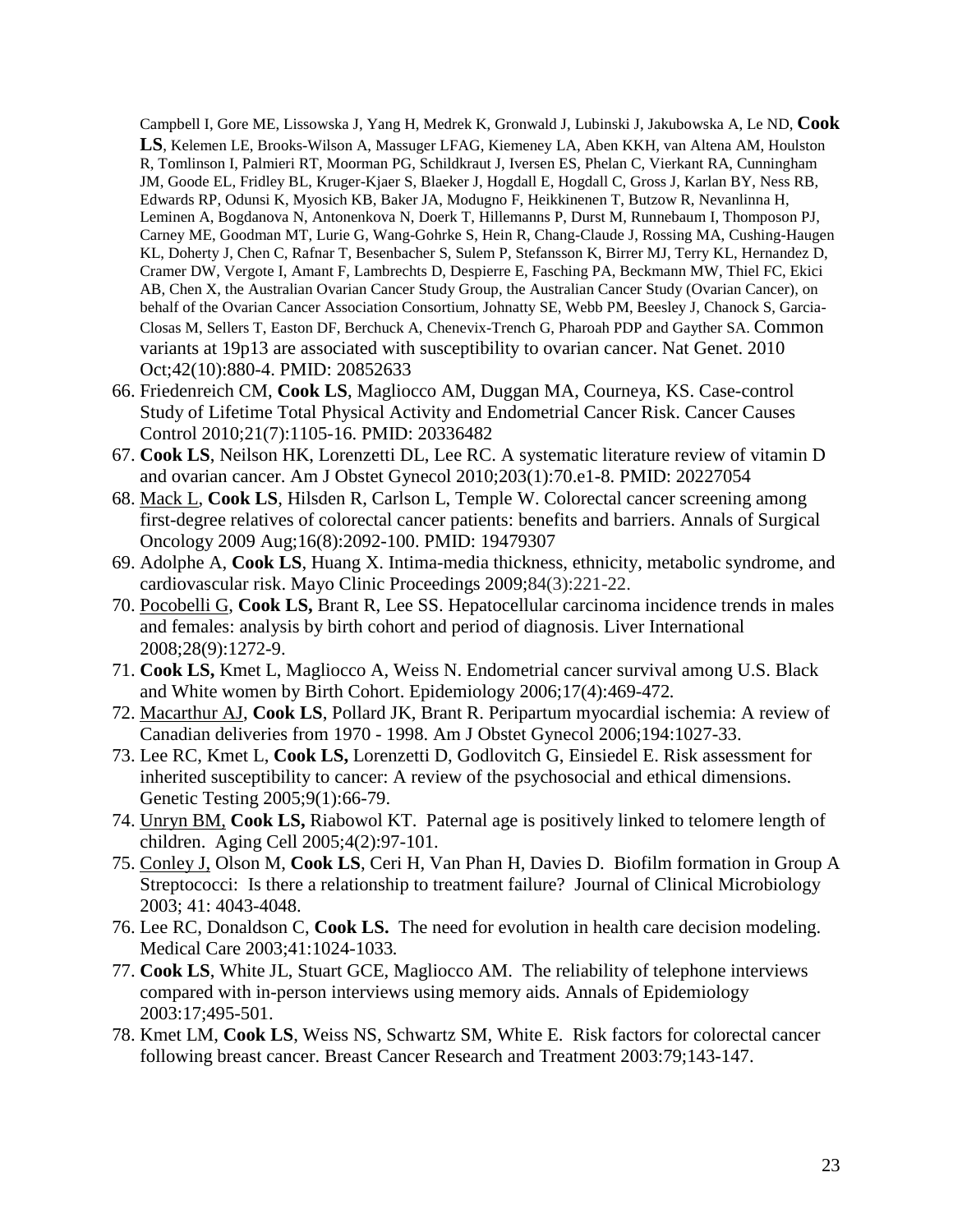- 79. Shannon J, **Cook LS**, Stanford JL. Dietary intake of meat, fish, dairy and fruits and vegetables and risk of post-menopausal breast cancer. Cancer Causes and Control, 2003:14(1);19-27.
- 80. Kmet LM, **Cook LS**, Magliocco AM. A review of p53 expression and mutation in human benign, low malignant potential and invasive epithelial ovarian tumors. Cancer, 2003:97(2);389-404.
- 81. Pang JWY, **Cook LS**, Schwartz SM, Weiss NS. Incidence of leukemia in Asia migrants to the United States and their descendants. Cancer Causes and Control 2002:13(9);791-795.
- 82. **Cook LS**, Weiss NS, Pharris-Ciurej N, Schwartz S, White E. Colorectal cancer following tamoxifen therapy for breast cancer. Cancer Causes & Control, 2001;12:405-410.
- 83. Whiteman D, Murphy M, **Cook LS**, Cramer D, Hartge P, Marchbanks P, Nasca P, Purdie D, Risch H. Multiple births and risk of epithelial ovarian cancer. J Natl Cancer Inst 2000;92:1172-7.
- 84. Flood DM, Weiss NS, **Cook LS**, Emerson JC, Schwartz SM, Potter JD. Colorectal cancer incidence in Asian immigrants to the United States and their descendents. Cancer Causes and Control 2000;11(5):403-411.
- 85. **Cook LS**, Malone KE, Daling JR, Voigt LF, Weiss NS. Hair product use and the risk of breast cancer in young women. Cancer Causes Control 1999; 10(6):551-559*.*
- 86. Wittenberg J, **Cook LS**, Rossing MA, Weiss NS. Reproductive risk factors for mucinous and non-mucinous epithelial ovarian cancer. Epidemiology 1999;10:761-763*.*
- 87. Pharris-Ciurej N, **Cook LS**, Weiss NS. The incidence of testicular cancer in the United States: Has the epidemic begun to abate? Am J Epidemiol 1999; 150:45-46*.*
- 88. McKnight B, **Cook LS**, Weiss NS. Logistic regression for more than one characteristic of exposure. Am J Epidemiol 1999;149:984-92.
- 89. Chen C, **Cook LS**, Li X-Y, Hallagan S, Madeleine MM, Daling JR, Weiss NS. CYP2D6 genotype and the incidence of anal and vulvar cancer. Cancer Epidemiology, Biomarkers and Prevention 1999;8:317-21.
- 90. Kamineni A, Williams MA, Schwartz SM, **Cook LS**, Weiss NS. The incidence of gastric carcinoma in Asian migrants to the United States and their descendants. Cancer, Causes and Control 1999; 10: 77-83*.*
- 91. **Cook LS**, Goldoft M, Schwartz SM, Weiss NS. Incidence of adenocarcinoma of the prostate in Asian immigrants to the United States and their descendants. J Urology 1999;161:152-155.
- 92. Weiss NS, **Cook LS**. Evaluating the efficacy of screening for occult recurrence of cancer. J Natl Cancer Inst 1998;90:1870-72.
- 93. **Cook LS**, Daling JR, Voigt LF, Malone KE, deHart MP, Stanford JL, Weiss NS, Brinton LA, Gammon M, Brogan D. Differences between women with and without breast augmentation. JAMA 1997;277:1612-1617.
- 94. **Cook LS**, Kamb ML, Weiss NS. Perineal powder exposure and the risk of ovarian cancer. Am J Epidemiol 1997;145:459-465.
- 95. **Cook LS**, White E, Schwartz SM, McKnight B, Daling JR, Weiss NS. A population-based study of contralateral breast cancer following a first primary breast cancer. Cancer Causes Control 1996;7(3):382-390.
- 96. Chen M, **Cook LS**, Daling JR, Weiss NS. Incomplete pregnancies and risk of ovarian cancer. Cancer Causes Control 1996; 7(4):415-420.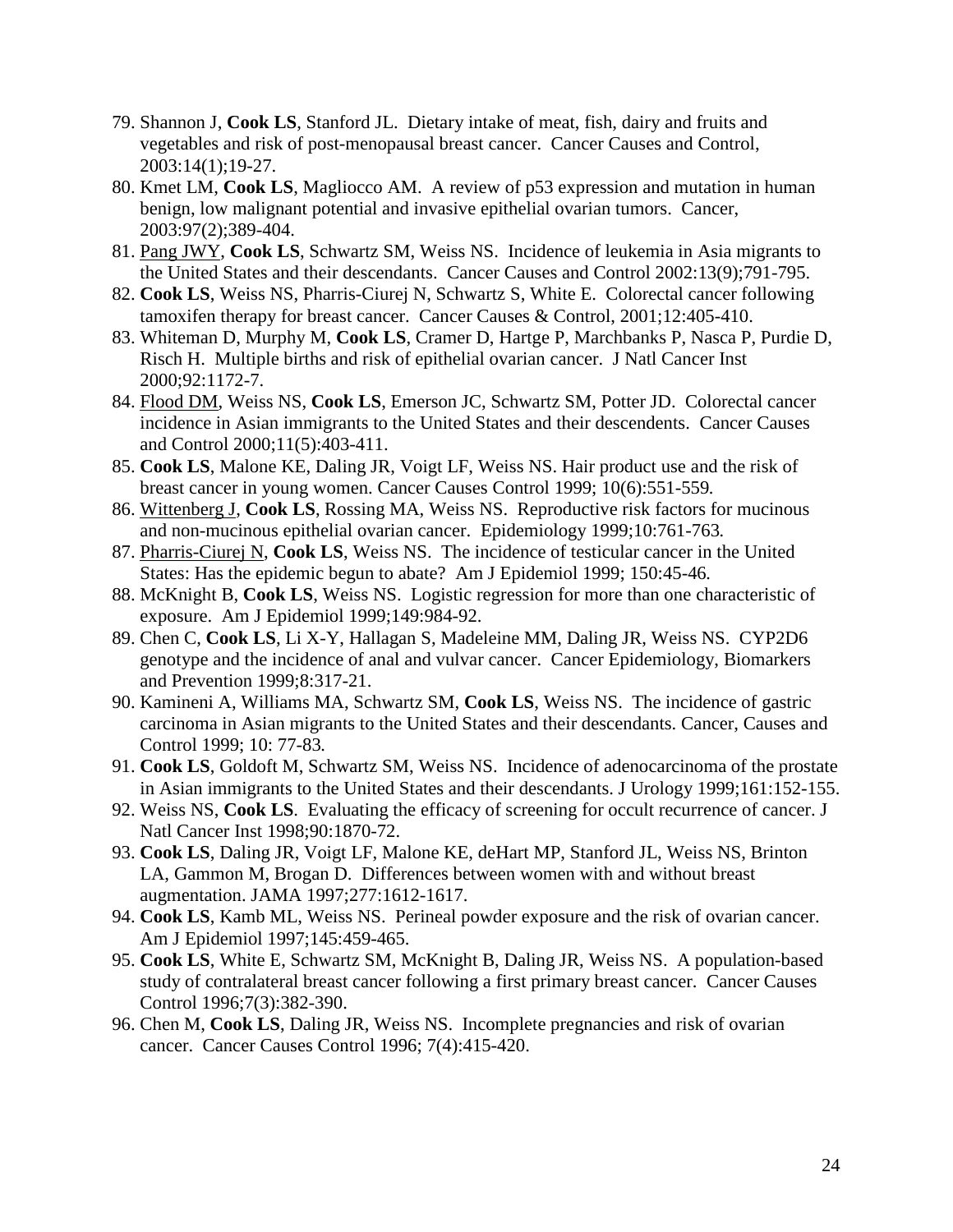- 97. **Cook LS**, Weiss NS, Schwartz SM, White E, McKnight B, Moore DE, Daling JR. A population-based study of tamoxifen therapy and subsequent ovarian, endometrial, and breast cancers. J Natl Cancer Inst 1995;87:1359-1364.
- 98. Muhlemann K, **Cook LS**, Weiss NS. The incidence of hepatocelluar carcinoma in U.S. white women with breast cancer after the introduction of tamoxifen in 1977. Breast Cancer Res Treat 1994;30:201-204.
- 99. **Cook LS**, Koutsky LA, Holmes KK. Circumcision and Sexually Transmitted Diseases. Am Journal Public Health 1994;84:197-201.
- 100. **Cook LS**, Koutsky LA, Holmes KK. Clinical presentation of genital warts among uncircumcised and circumcised heterosexual men attending an urban STD Clinic. Genitourin Med 1993;69:262-264.

### Book Chapters

- 1. Lee RC, **Cook LS**. Risk management decision-making in a high risk recreational activity: lessons from mountaineering. In: Psychology of Decision Making in Education, Behavior and High Risk Situations (J. Elsworth, editor). 2008. Nova Science Publishers, Hauppauge, NY.
- 2. **Cook LS,** Weiss NS, Doherty J, Chen C. Endometrium In: Cancer Epidemiology and Prevention. Schottenfeld and Fraumeni (ed). 3<sup>rd</sup> edition, Oxford University Press, New York, NY 2006.
- 3. **Cook LS,** Doherty J, Weiss NS, Chen C. Endometrial Cancer: The Role of Hormones in Etiology. In: Hormones, Genes and Cancer, Oxford University Press, New York, NY 2003.4
- 4. **Cook LS** and Weiss NS. Endometrial Cancer. In: Women and Health, Goldman MB, Hatch MC (eds). Academic Press, San Deigo, California; November 1999.
- 5. Weiss NS, **Cook LS**, Farrow DC, Rosenblatt KA. Ovary. In: Cancer Epidemiology and Prevention, Schottenfeld D, Fraumeni JF (eds), 2nd edition, Oxford University Press, New York, NY, 1996.

## Monographs

1. IARC Monographs on the Evaluation of Carcinogenic Risk to Humans: Volume 72, Hormonal Contraception and Post-menopausal Hormone Therapy (**Cook LS**, IARC Working Group), International Agency for Research on Cancer, Lyon, France, 1999.

#### Refereed Health Technology Assessment Reports

- 1. Kmet L, Lee RC, **Cook L**, Lorenzetti D, Godlovitch G, Einsiedel E. A systematic review of the social, ethical, and legal dimensions of genetic cancer risk assessment technologies. 2004. Alberta Heritage Foundation for Medical Research Health Technology Assessment series, [http://www.ihe.ca/documents/hta/genetic\\_cancer\\_risk\\_assessment\\_technologies.pdf.](http://www.ihe.ca/documents/hta/genetic_cancer_risk_assessment_technologies.pdf)
- 2. Kmet L, Lee RC, **Cook L**. Standard quality assessment criteria for evaluating primary research papers from a variety of fields. 2004. Alberta Heritage Foundation for Medical Research Health Technology Assessment series, http://www.ihe.ca/documents/hta/HTA-FR13.pdf.

## Invited Commentaries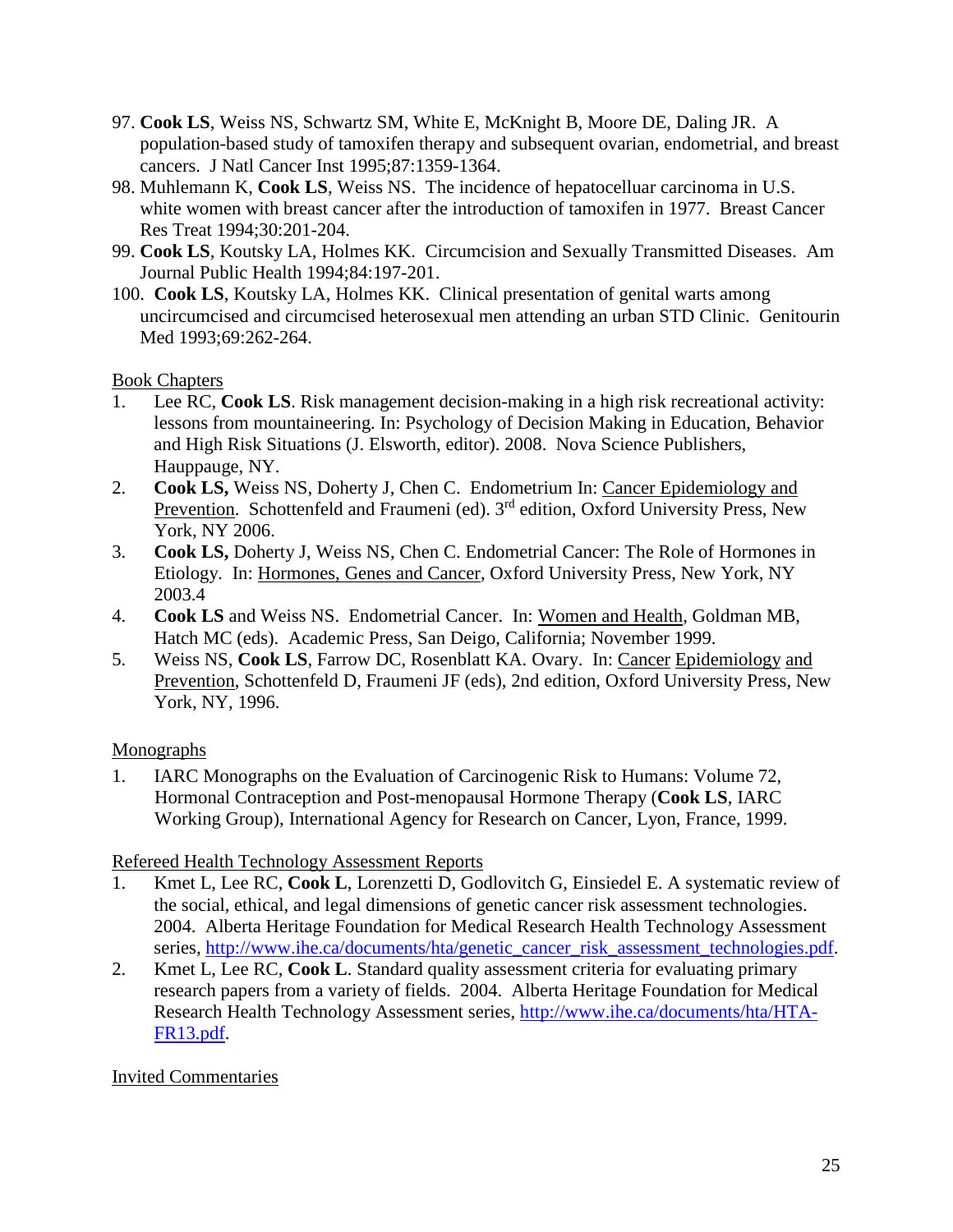- 1. **Cook LS.** Fruit/vegetable intake and ovarian cancer. Evidence-based Obstetrics and Gynecology 2005; 7(1):46-48.
- 2. **Cook LS**. Hormone replacement therapy. Time for a common sense approach. Check UpTM Magazine, 2004, Calgary, AB, Canada.
- 3. **Cook LS.** Infertility and ovarian cancer. Evidence-based Obstetrics and Gynecology 2003; 5;36-37*.*
- 4. **Cook LS.** Hormone replacement therapy and ovarian cancer. Evidence-based Obstetrics and Gynecology 2001; 3(4): 214-215.
- 5. **Cook LS**. Talc and ovarian cancer. Evidence-based Obstetrics and Gynecology 2000;2(2):53-54.
- 6. **Cook LS**. A causal role for *Mycobacterium avium* subspecies *paratuberculosis* in Crohn's Disease? Canadian Journal of Gastroenterology 2000;14:479-480.

## **Communications**

- 1. **Cook LS**, Response to re: The reliability of telephone interviews compared with in-person interviews using memory aids. Annals of Epidemiology 2005; 15:419.
- 2. **Cook LS**, Weiss NS, Potts MS. Re: Second cancers after adjuvant therapy for breast cancer. J Natl Cancer Inst 1997; 89:657.
- 3. **Cook LS**, Weiss NS, Schwartz SM, White E, McKnight B, Moore DE, Daling JR. Response to re: A population-based study of tamoxifen therapy and subsequent ovarian, endometrial, and breast cancers. J Natl Cancer Inst 1996; 88:210.

## Publications in popular press

1. **Cook LS**. Hormone Replacement Therapy. Time for a common sense approach. Check UpTM Magazine, 2004, Calgary, AB, Canada.

## Refereed Abstracts, Professional Meetings

- 1. **Cook LS**, Pestak CP, Leung ACY, Le ND. Hormone Contraception before the First Birth and Ovarian Cancer Risk. American Society for Preventive Oncology, March 13-15, 2016, Columbus, Ohio. (One of 20 most highly ranked abstract – to be published in CEBP).
- 2. **Cook LS,** Chen L, Tang MC, Porter PL, Hill DA, Wiggins CL, Li CI. Body size and risk of luminal, HER2-overexpresing, and triple negative breast cancer. American Society for Preventive Oncology, March 13-15, 2016, Columbus, Ohio.
- 3. **Cook LS**, Nelson HE, Cockburn M, Escobedo LA, Muller CY, Wiggins CL. Stage of endometrial cancer and distance to surgery in Hispanics and non-Hispanic whites. American Society for Preventive Oncology, March 13-15, 2016, Columbus, Ohio.
- 4. Chen L, **Cook LS**, Tang MC, Li CI. Risk factors and triple negative and HER2 overexpressing breast cancers among Hispanic and non-Hispanic women. Eighth AACR Conference on the Science of Cancer Health Disparities in Racial/Ethnic Minorities and the Medically Underserved. November 13-16, 2015, Atlanta, Georgia
- 5. Guenthoer J, Chai X, Makar KW, Carlson CS, Bakkar R, King IB, Kang H, Thompson B, Li CI, Hsu L, **Cook LS**, Porter PL. Relationship of ancestry and breast cancer subtypes in Hispanic women from New Mexico and Washington State. Eighth AACR Conference on the Science of Cancer Health Disparities in Racial/Ethnic Minorities and the Medically Underserved. November 13-16, 2015, Atlanta, Georgia.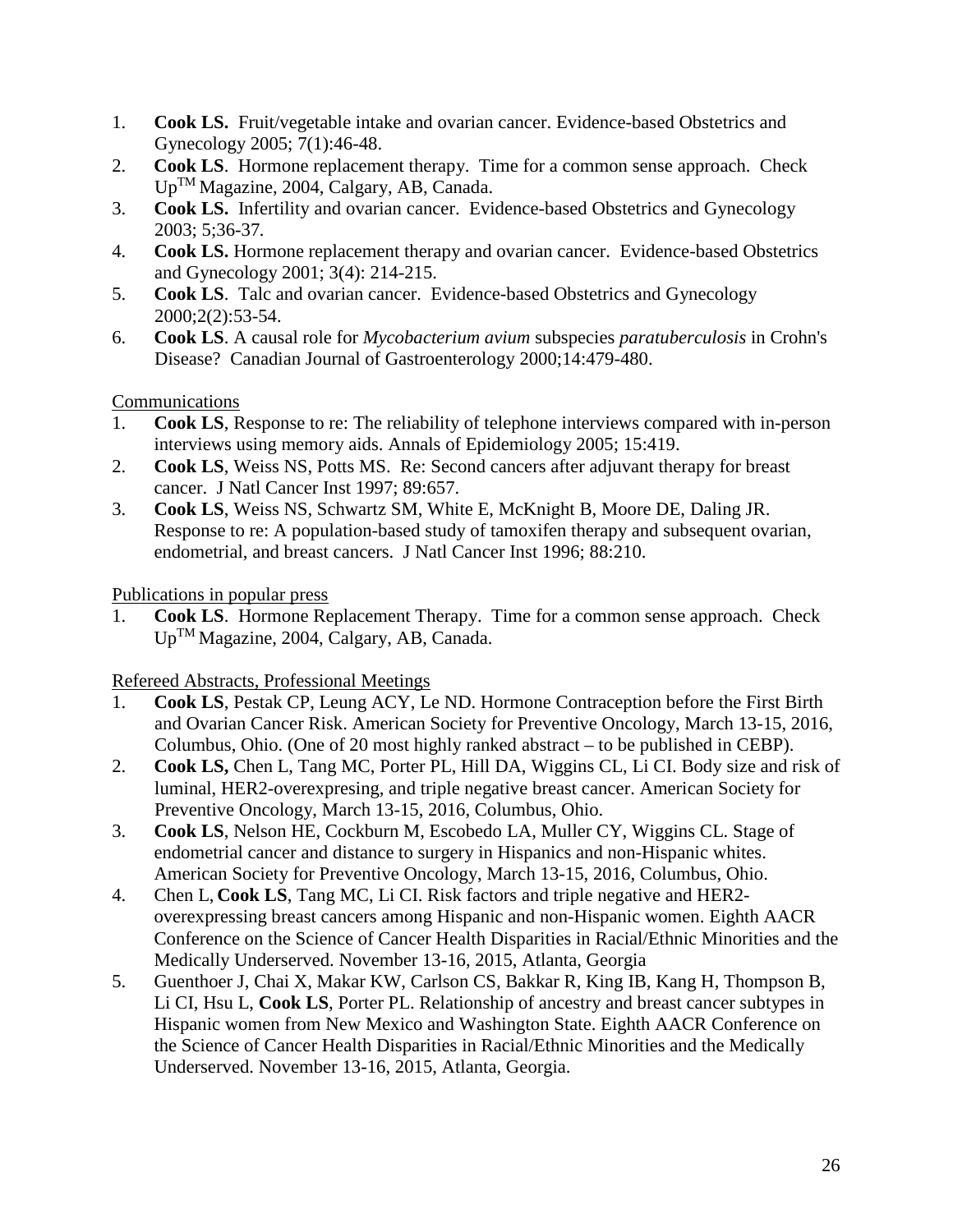- 6. Pestak C, **Cook LS**, Meisner A, Wiggins C. Trends in ovarian cancer incidence (1981 2012) and mortality (1992 - 2012) among Hispanic and non-Hispanic white residents of New Mexico. North American Association of Central Cancer Registries (NAACCR) Annual Conference, June 13-18, 2015, Charlotte, North Carolina.
- 7. Sood A, Evans K, Kocher E, Kesler D, Myers O, **Cook LS**. Obstructive Lung Diseases are More Common than Restrictive Lung Diseases among Miners. Am J Resp Crit Care Med May 2015 (Abstracts Issue) A2576. Presented as poster at the 2015 American Thoracic Society International Conference, Denver, CO.
- 8. Friedenreich CM, Speidel TP, Neilson HK, Langley AR, Courneya KS, Magliocco AM, **Cook LS**. Case-control study of lifetime alcohol consumption and endometrial cancer risk, Canadian Society for Epidemiology and Biostatistics, June 24-27, 2013, St. John's, Newfoundland.
- 9. Felix AS, **Cook LS**, Gaudet MM, Rohan TE, Schouten LJ, Setiawan VW, Wise LA, Brinton LA. The etiology of uterine sarcomas: a pooled analysis of the Epidemiology of Endometrial Cancer Consortium. Eleventh Annual AACR International Conference on Frontiers in Cancer Prevention Research, October 16-19, 2012, Anaheim, California.
- 10. Friedenreich CM, Langley AR, Speidel TP, Lau DCW, Courneya KS, Csizmadi I, Magliocco A, Yasui Y, **Cook LS**. Case-Control Study of Inflammatory Markers and Endometrial Cancer Risk. Society for Epidemiologic Research, June 27-30, 2012, Minneapolis, MN.
- 11. Setiawan VW, Yang HP, Pike MC, McCann S, Yu H, Xiang Y-B, Wolk A, Wentzensen N, Weiss N, Webb PM, van den Brandt PA, van de Vijver K, Thompson PJ, The Australian National Endometrial Cancer Study Group, Strom BL, Spurdle AB, Shu X, Schairer C, Sacerdote C, Rohan TE, Robien K, Risch H, Ricceri F, Rebbeck TR, Rastogi R, Prescott J, Polidoro S, Park Y, Olson SH, Moysich KB, McCullough MJ, Matsuno RK, Magliocco AM, Lurie G, Lu L, Lissowska J, Liang X, Lacey JV, Kreiger N, Kolonel LN, Kirsh VA, Henderson BE, Hankinson SE, Goodman MT, Gaudet M, Garcia-Closas M, Friedenrich C, Freudenheim JL, Doherty J, De Vivo I, Courneya KS, **Cook LS**, Chen C, Cerhan JR, Cai H, Brinton L, Bernstein L, Anderson KE, Anton-Culver H, Schouten LJ, Horn-Ross PL. The Association of Body Mass Index with Risk of Endometrial Cancer Subtypes: Pooled Analysis in E2C2. Proceeding of the American Association for Cancer Research Annual Meeting, 103<sup>th</sup> Annual Meeting, Chicago, Illinois, March 31-April 4, 2012.
- 12. Friedenreich C, Lau D, Csizmadi I, Magliocco A, Courneya K, Yasui Y, **Cook L**. Metabolic syndrome increases risk for endometrial cancer. Society for Epidemiologic Research/Canadian Society for Epidemiology and Biostatistics joint meeting, Montreal, Quebec, Canada, 2011.
- 13. Olson SH, Atoria C, Cote ML, **Cook LS**, Rastogi R, Soslow R, Brown CL, Elkin E. Race, health conditions, and endometrial cancer surviva. Proceedings of the American Association for Cancer Research, 102<sup>th</sup> Annual Meeting, Orlando, Florida April 2-6, 2011.
- 14. Amankwah EK, Magliocco A, Friedenreich CM, Brant R, **Cook LS**. Measures of body size and the risk of microsatellite stable and unstable molecular subtypes of sporadic endometrial cancer. Proceedings of the American Association for Cancer Research, 101<sup>th</sup> Annual Meeting, Washington, D.C, April 17-21, 2010.
- 15. R Biel, C Friedenreich, I Csizmadi, P Robson, L McLaren, P Faris, **L Cook**, K Courneya, A Magliocco. A Case-Control Study of Dietary Patterns and Endometrial Cancer Risk. Abstract # 014-S. Am J Epidemiol 2009;169(Suppl):S1-S137.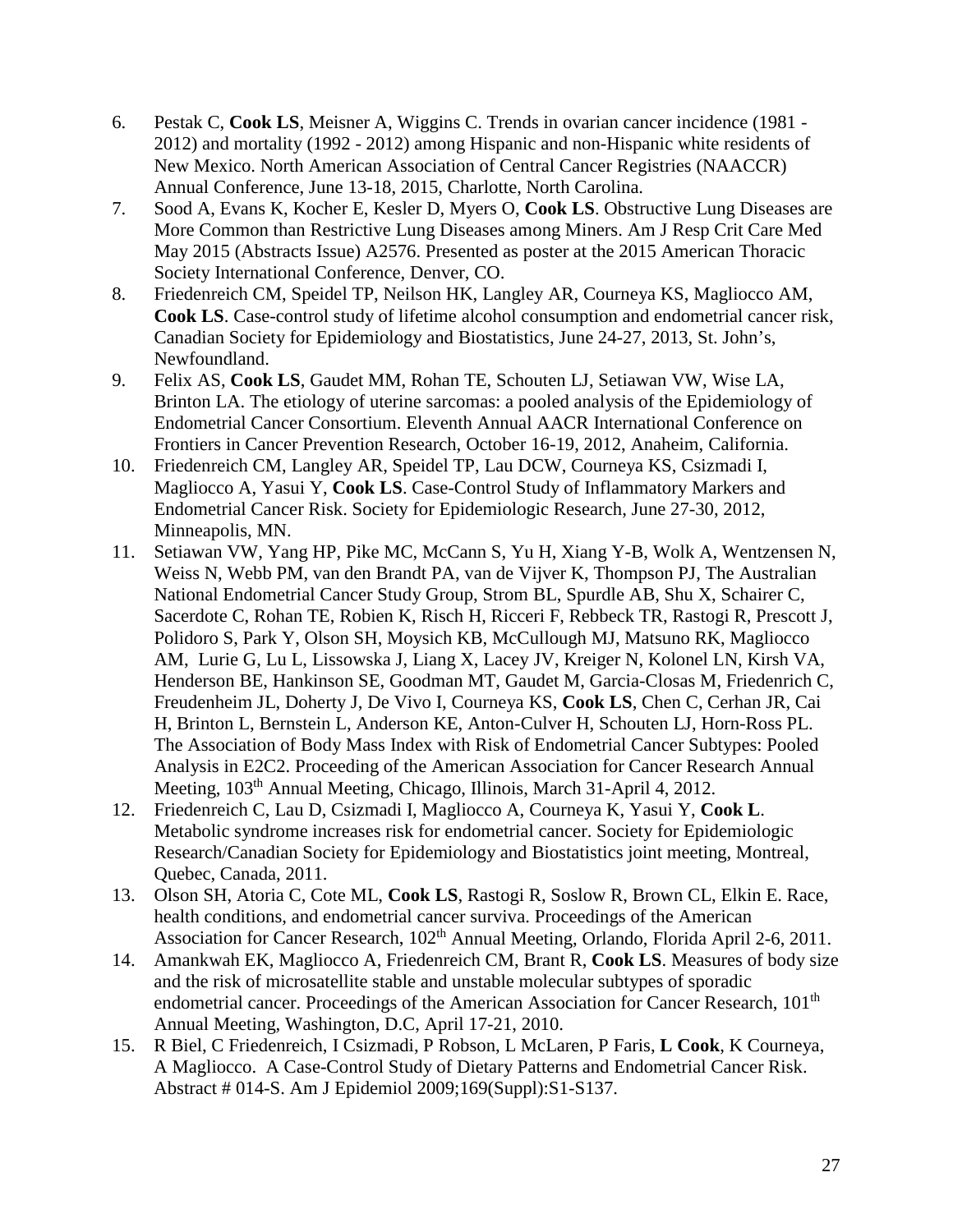- 16. Leslie KK, Sill MW, Darcy KM, Baron AT, Wilken JA, Godwin AK, **Cook L**, Schilder RJ, Schilde JM, Maihle NJ. Efficacy and safety of gefitinib and potential prognostic value of soluble EGFR, EGFR mutations, and tumor markers in a Gynecologic Oncology Group phase II trial of persistent or recurrent endometrial cancer. American Society of Clinical Oncology Annual Meeting, Orlando, FL, May 29-June2, 2009.
- 17. Friedenreich C, Courneya K, **Cook LS**, Magliocco A. Case-Control Study of Lifetime Physical Activity and Endometrial Cancer Risk. Canadian Society for Epidemiology and Biostatistics / Association of Public Health Epidemiologists in Ontario, Ottawa, Ontario, May 25-28, 2009.
- 18. **Cook LS**, Stidley C, Nelson H, Huang X, Friedenreich CM, Magliocco AM. Endometrial cancer and a first degree family history of cancer. Proceedings of the American Association for Cancer Research, 100<sup>th</sup> Annual Meeting, Denver, Colorado, April 18-22, 2009.
- 19. **Cook LS**, Huang X, Friedenreich CM, Magliocco AM. Endometrial cancer risk associated with oral contraceptive use by parity and body mass. Proceedings of the American Association for Cancer Research, 100<sup>th</sup> Annual Meeting, Denver, Colorado, April 18-22, 2009.
- 20. Mack L, **Cook LS**, Hilsden R, Carlson L, Temple W. Colorectal Cancer Screening Among First-degree Relatives of Colorectal Cancer (CRC) Patients: Benefits and Barriers. Society of Surgical Oncology 62nd Annual Cancer Symposium, Phoenix, AZ, March 5-8, 2009.
- 21. Lee RC, **Cook LS**. Risk management decision-making in a high risk recreational activity: Lessons from mountaineering. Proceedings of the Annual Meeting of the International Society for Risk Analysis, San Antonio TX, 2007. [www.sra.org.](http://www.sra.org/)
- 22. Biel R, Friedenreich C, Csizmadi I, **Cook L**, Courneya K, Magliocco A. Macro-Nutrient Intake and Risk for Endometrial Cancer. Frontiers in Cancer Prevention Research Meeting, Philadelphia, PA, 2007.
- 23. Woolcott CG, Friedenreich CM, **Cook LS**, Courneya KS, Yaffe MJ, Boyd NF, Terry T, Brant R, McTiernan A, Bryant HE, Magliocco AM. Adiposity and mammographic density. American Association for Cancer Research Annual Meeting, Los Angeles, 2007.
- 24. Pocobelli G, **Cook LS,** Brant R, Lee SS. Hepatocellular carcinoma incidence trends in males and females: analysis by birth cohort and period of diagnosis. Canadian Society for Epidemiology and Biostatistics and Society for Epidemiologic Research 2005, Toronto, Ontario, June 27-30, 2005.
- 25. Morris J, Koscianski A., Advikolanu K, Timm-McCann M, Shin B, **Cook LS**, Magliocco A. Immunohistochemical evaluation of WT-1 and Par-4 in epithelial ovarian cancer using tissue micro-arrays. Proceedings of the American Association for Cancer Research, 95<sup>th</sup> Annual Meeting, Orlando, Florida, March 2004.
- 26. Kmet LM, Lee RC, **Cook LS**. A systematic review of the social, ethical, and legal dimensions of genetic cancer risk assessment and screening technologies. Proceedings of the Annual Genome Canada GE3LS Winter Symposium, 2004. Vancouver, BC.
- 27. Lee RC, Donaldson C, **Cook LS**. The need for evolution in health care decision modeling. Annual meeting of the International Society for Technology Assessment in Health Care, Canmore, AB, June 22-25, 2003.
- 28. Pang JWY, **Cook LS**, Weiss NS. Incidence of leukemias in Asian migrants to the United States and their descendants. 2001 Congress of Epidemiology, Toronto, Ontario, June 13- 16, 2001.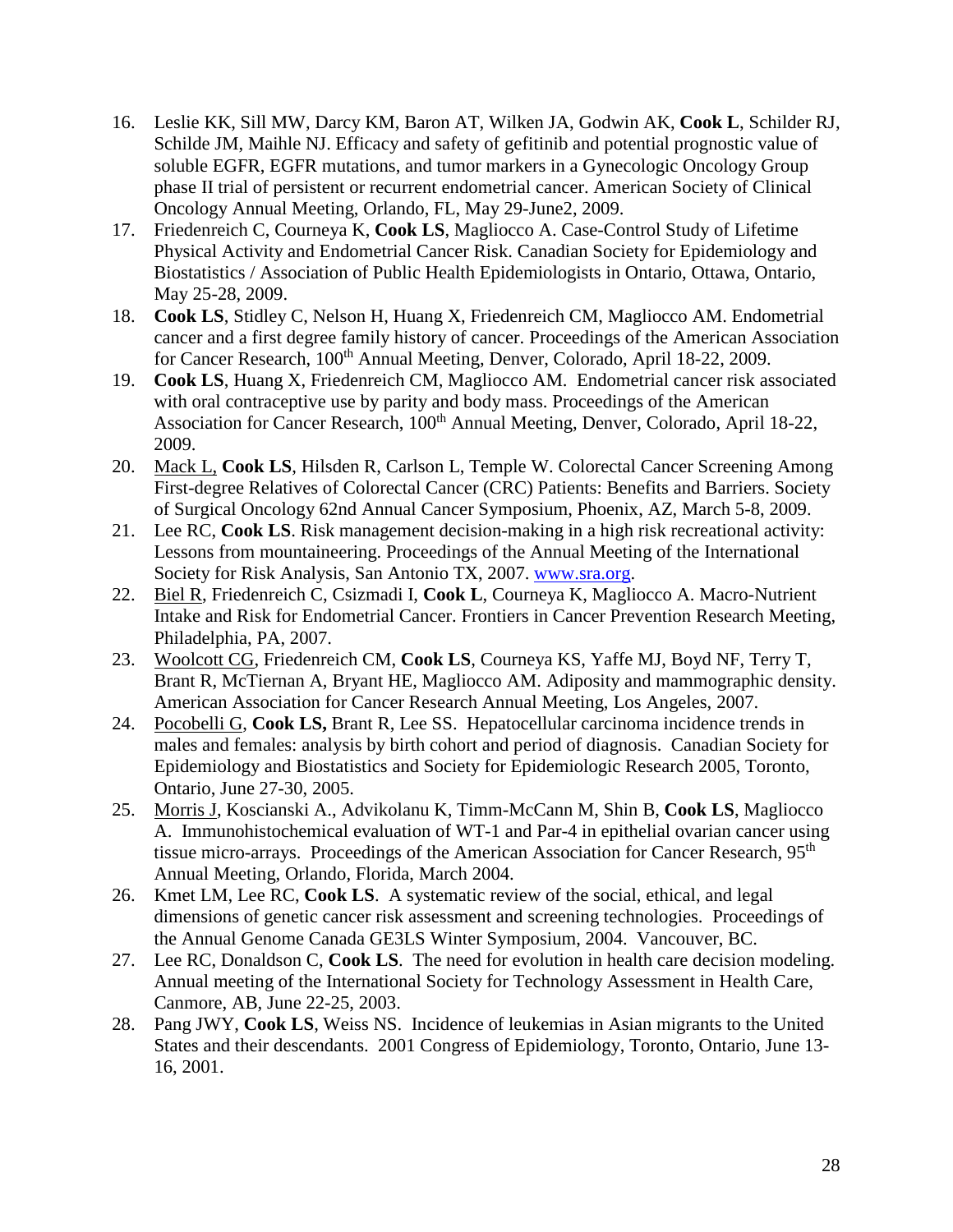- 29. Kmet LM, **Cook LS**, Weiss NS, Schwartz SM, White E. Risk factors for colorectal cancer following breast cancer. 2001 Congress of Epidemiology, Ontario, Canada, June 13-16, 2001.
- 30. Lee RC, Donaldson C, **Cook LS**. Decision analysis of breast cancer prophylactic strategies in postmenopausal women: A Canadian perspective. International Society for Risk Analysis, Arlington, Virginia, December 3-6, 2000.
- 31. **Cook LS**, Demers PA, Malone KE, Daling JR, Voigt LF, Weiss NS. Occupation and the risk of breast cancer in young women. 33rd Annual Meeting of the Society for Epidemiological Research, Seattle, Washington, June 15-17, 2000.
- 32. **Cook LS**, Weiss NS, Pharris-Ciurez N, Schwartz SM, White E. Tamoxifen therapy and subsequent colorectal cancer following breast cancer.  $32<sup>nd</sup>$  Annual Meeting of the Society for Epidemiological Research, Baltimore, MD, June 10-12, 1999.
- 33. **Cook LS**, Malone KE, Daling JR, Voigt LF, Weiss NS. Hair coloring and the risk of breast cancer in young women. 30th Annual Meeting of the Society for Epidemiological Research, Edmonton, Alberta, June 12-14, 1997.
- 34. **Cook LS**, Kamb ML, Weiss NS. Perineal powder exposure and the risk of ovarian cancer. 29th Annual Meeting of the Society for Epidemiological Research, Boston, MA, June 12- 15, 1996.
- 35. **Cook LS**, Weiss NS, Schwartz SM, White E, McKnight B, Moore DE, Daling JR. A population-based study of tamoxifen therapy for breast cancer and subsequent ovarian, endometrial, and breast cancer. 28th Annual Meeting of the Society for Epidemiological Research, Snowbird, Utah, June 21-24, 1995.
- 36. **Cook LS**, Koutsky LA. Male circumcision and venereal warts. 1991 Papillomavirus Workshop, Seattle, Washington, July 20-26, 1991.
- 37. **Cook LS**, Koutsky LA, Holmes KK. Circumcision and Sexually Transmitted Diseases. 24th Annual Meeting of the Society for Epidemiological Research, Buffalo, NY, June 11- 14, 1991.

Other Abstracts, Professional Meetings

- 1. Woolcott C, Friedenreich C, Courneya K, Boyd N, Yaffe M, McTiernan A, Terry T, **Cook LS**. Bone mineral density and mammographic density in postmenopausal women. Canadian Society for Epidemiology and Biostatistics 2007 Conference, Calgary, May 2007.
- 2. Graystone A, **Cook LS**, Friedenreich C, Brant R, Magliocco A. Endometrial cancer risk associated with a CYP19 (Aromatase) polymorphism and anthropometric measures. Canadian Society for Epidemiology and Biostatistics 2007 Conference, Calgary, May 2007.
- 3. Amankwah E, **Cook LS**, Friedenreich C, Brant R, Magliocco A. Risk factors for sporadic microsatellite stable and unstable endometrial cancer differ. Canadian Society for Epidemiology and Biostatistics 2007 Conference, Calgary, May 2007.
- 4. Biel R, Friedenreich C, Robson P Csizmadi I, McLaren L, Faris P, **Cook L,** Courneya K, Magliocco A. Dietary Patterns and the Risk for Endometrial Cancer: the use of principal components analysis. Canadian Society for Epidemiology and Biostatistics 2007 Conference, Calgary, May 2007.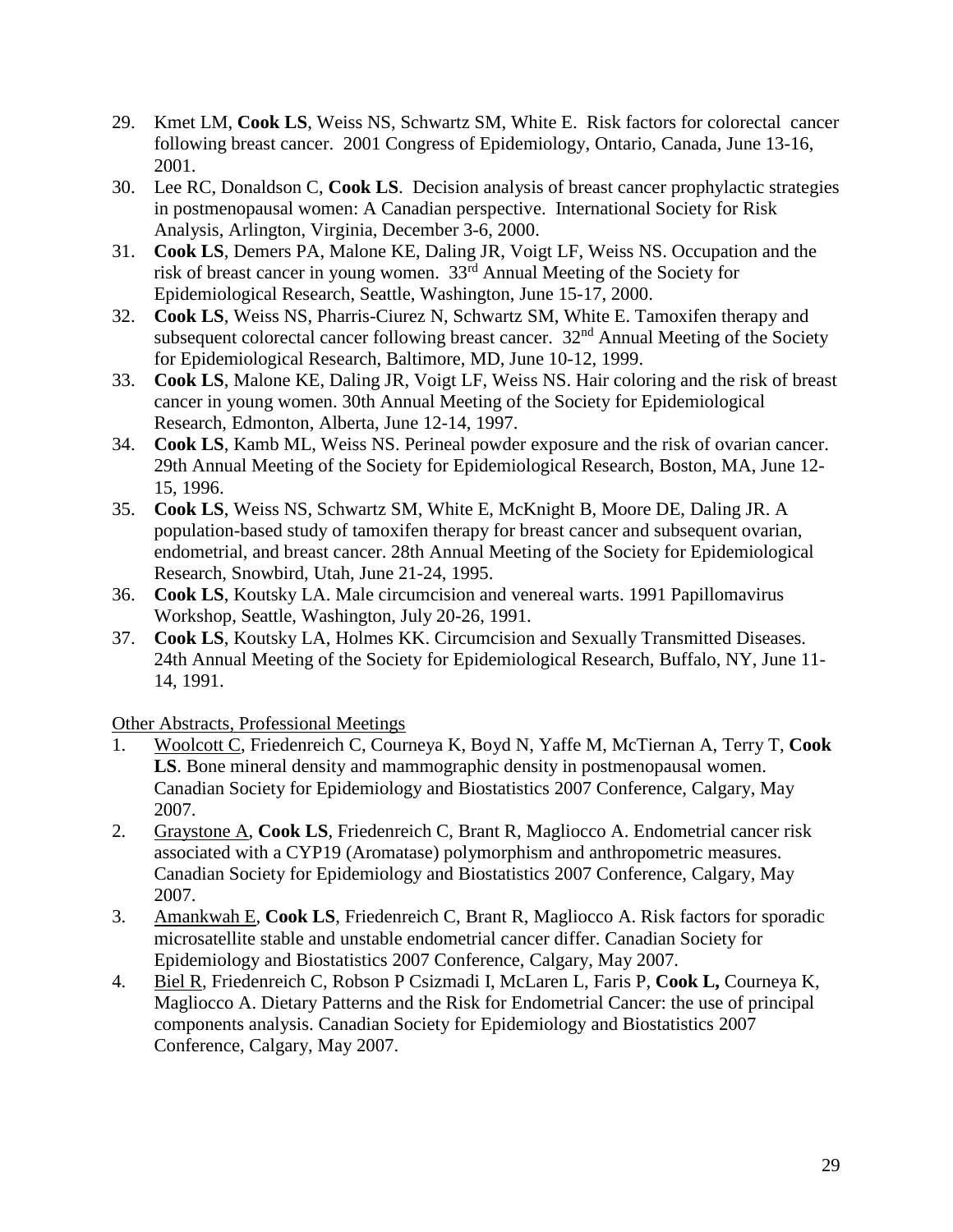- 5. Kornaga EN, **Cook LS**, Magliocco TM, Friedenreich CM, Young DB, Kangarloo BS. Global Methylation in Endometrioid and Serous Endometrial Adenocarcinoma. Alberta Cancer Board Research Meeting, Banff, Alberta. November 8, 2006.
- 6. **Cook LS,** Unryn BM, Riabowol KJ. Paternal Age and Telomere Length in Children. Fifth Canadian Symposium on Telomeres and Telomerase, Calgary, Alberta, May 2006.
- 7. Unryn BM, Hao D, Gluck S, **Cook LS**, Riabowol KT. Increased acceleration of telomere loss by chemotherapy in patients with locally advanced head and neck cancer. Fifth Canadian Symposium on Telomeres and Telomerase, Calgary, Alberta, May 2006.
- 8. Woolcott CG, Friedenreich C, Courneya K, **Cook LS**, McTiernan A, Ballard-Barbash R, Irwin M, Yaffe M, Boyd N, Terry T, Jones C, Brant R, Cameron R. The ALPHA Trial (Alberta Physical Activity and Breast Cancer Prevention Trial): Baseline associations between adiposity and mammographic density. Canadian Breast Cancer Research Alliance Reasons for Hope Fourth Scientific Conference, Montreal, Canada, May 2006.
- 9. Amankwah E, **Cook L**, Timm-McCann M, Magliocco A.Validation of Microsatellite Instability Determination in Epidemiological Studies. Southern Alberta Cancer Research Institute's Research Day, Calgary, Alberta, May 2005.
- 10. **Cook LS,** Kmet LM, Magliocco A. Endometrial cancer survival for US African-American women by birth cohort. Alberta Cancer Board Research Meeting, Banff, Alberta. November 10, 2004
- 11. Morris J, Adikolanu K, Cheng H, **Cook LS**, Magliocco A. Frequency of PTEN downregulation in ovarian epithelial cancer. Alberta Cancer Board Research Meeting, Banff, Alberta, November 2003.
- 12. Morris J, Koscianski A., Advikolanu K, Timm-McCann M, Shin B, **Cook LS**, Magliocco A. Immunohistochemical evaluation of WT-1 and Par-4 in epithelial ovarian cancer using tissue micro-arrays. Alberta Cancer Board Research Meeting, Banff, AB, November 2003.
- 13. Csizmadi I, **Cook LS**, Friedenreich C, Bryant H, Fick G, Magliocco A, Pollak M. Strategies to recruit women to *The Women's Health and Hormone Study*, post Women's Health Initiative. Canadian Breast Cancer Research Initiative Third Scientific Conference, Ottawa, Ontario, October 2003; and Alberta College of Family Physicians, 49<sup>th</sup> Annual Scientific Assembly, Banff, Canada, February 2004.
- 14. White JL, **Cook LS,** Stuart GCE, Magliocco AM. The reliability of telephone interviews compared with in-person interviews using memory aids. Alberta Cancer Board Annual Research Meeting, Banff, Alberta, Nov. 8-9, 2001.
- 15. **Cook LS**, Malone KE, Daling JR, McKnight B, Voigt L, Weiss NS. Risk of breast cancer among young women: relationship to a recent term pregnancy. Department of Defense Breast Cancer Research Program's 'Era of Hope' meeting, Washington DC, October 1997.
- 16. Gurney JG, **Cook LS**, Mueller BA. Pregnancy outcomes in relation to marital status. The First Annual Washington State Health Data Users Conference, Olympia, Washington, November 7-8, 1991.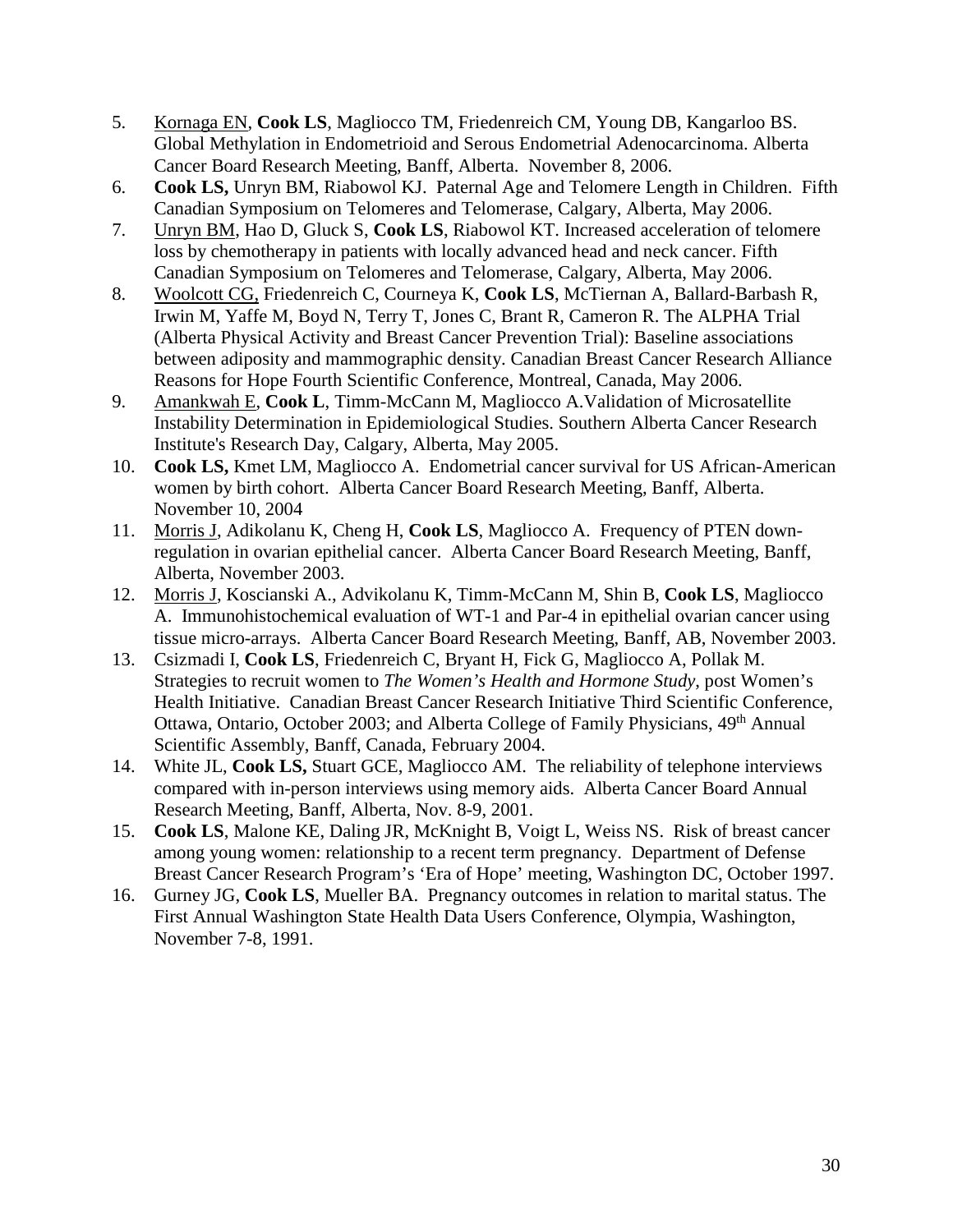#### **Grant and Contract Funding**

For Canadian funding, please note that all eligible institutions receive the same amount of indirect costs from national organizations and this varies between 5-10% depending on the year of funding. Thus, only direct costs are listed here.

#### UNITED STATES

Current NIH/NCI 1 R01CA160669-01A1 (Cook, PI) 07/27/2012 – 04/30/2017 Mitochondrial DNA and Ovarian Cancer Risk and Survival The goal of this project is to investigate polymorphic variants of mtDNA that may be related to ovarian cancer risk and survival. Role: PI (18-20% effort) Direct costs: \$2,251,089

NIH/NCI 1 P50CA148143 (Thompson, PI) 05/01/2010-04/30/2015

05/01/2015-04/30/2015 (NCE)

Understanding and Preventing Breast Cancer Disparities in Latinas (P50); PI of UNM subcontract and co-PI of 2 projects within the program Role: Co-applicant (30% effort) Direct costs: \$6,448,459

#### Past

UNM CTSC024-4 (Cook, Tollestrup, co-PIs) 10/01/2013 - 09/30/2014 New Mexico PECOS Study: Focus Groups The purpose of this pilot project is to examine the attitudes, beliefs and concerns of Hispanic and non-Hispanic men and women 40 years and older who have not been diagnosed with diabetes towards participating in a longitudinal cohort study. Role: PI (no salary support) Direct costs: \$24,930

Administrative Supplement to P50 CA148143 (PI, Thompson) 05/01/2012-04/30/2014 Understanding and Preventing Breast Cancer Disparities in Latinas (P50); funding to support contacting and consenting breast cancer patients in New Mexico for access to stored tissue samples. Role: UNM PI Direct costs: \$32,525

UNM Cancer Center Pilot Grant (Cook, Prossnitz, co-PIs) 02/01/2013 - 08/31/2013 Mutational Profiling of Triple Negative Breast Cancers: Addressing the Ethnic Survival **Disparity** The goals of the project are to establish feasibility and preliminary data to obtain major grant funding to help disentangle the genetic and biological contribution to survival disparities in TNBC. Role: co-PI (no salary support)

Direct costs: \$10,000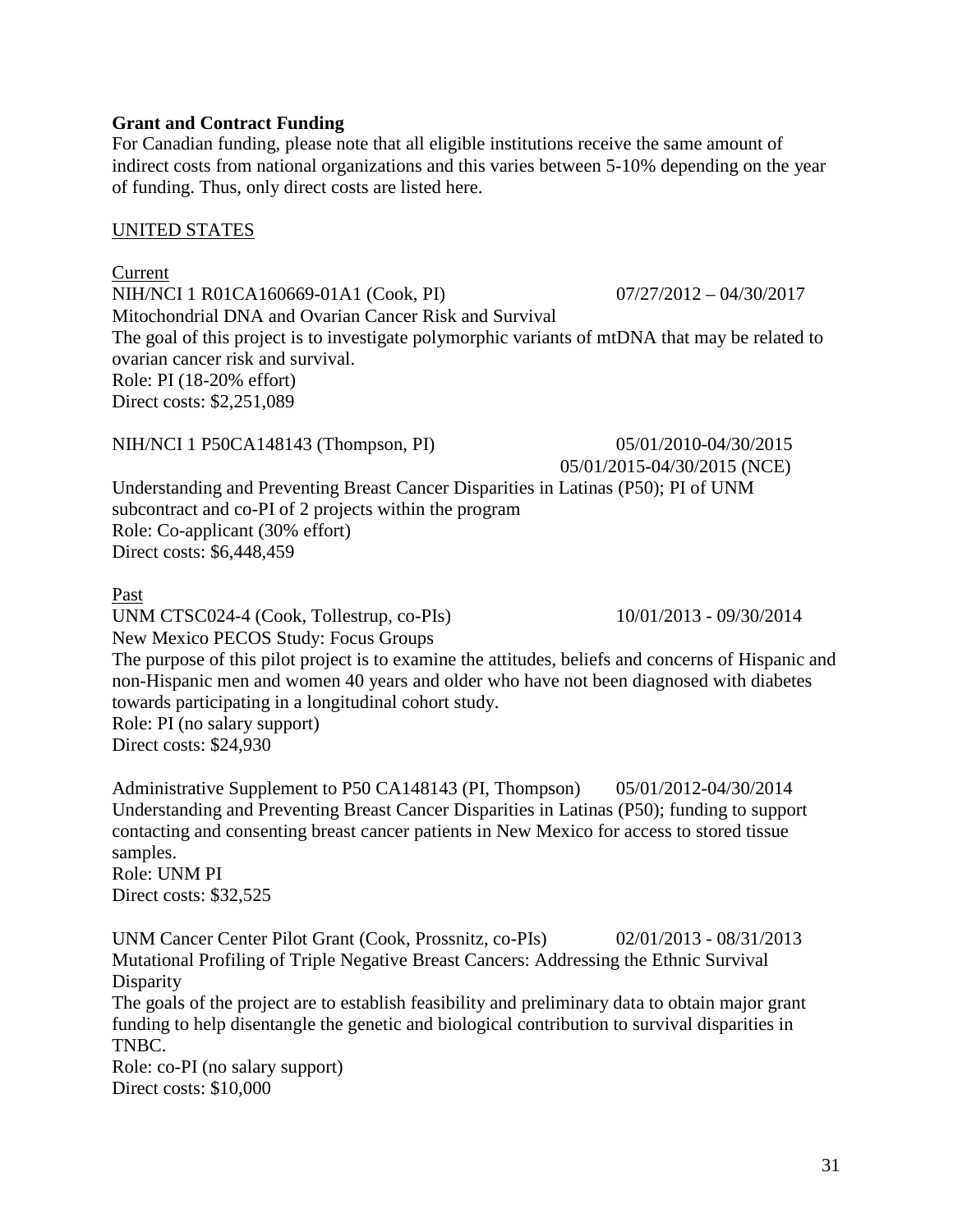The goals of the project are to estimate of the frequency and timing of ketorolac use in our local ovarian cancer population as well as to generate preliminary data for any survival benefit related to ketorolac use. Role: PI (no salary support) Direct costs: \$30,000 NIH/NCI 1R03CA143610–01 (Cook, PI) 09/30/2009–08/31/2011 Uterine cancer survival disparities, Hispanic ethnicity, and comorbidities This project will investigate the role of comorbidities, in particular diabetes and hypertension, in

Pilot Study of Ketorolac and Ovarian Cancer Survival

survival disparities between Hispanic white and non-Hispanic white women. Role: PI (5% effort) Direct costs: \$100,000

NIH/NCI N01-PC-35138 (Wiggins, New Mexico PI) 10/2008-07/2010 Health, Eating, Activity, and Lifestyle Study (HEAL): 2008 (addendum 16) A multicenter (University of New Mexico, University of Southern California, Fred Hutchinson Cancer Center) cohort study to evaluate the roles of diet, physical activity, body composition, and hormones in breast cancer prognosis. 650 women in New Mexico are included. Role: Co-Investigator (3% effort) Direct costs: \$154,773

NIH/NCI RO3 CA72387-01A1 (Weiss, PI) 1997-1999 Tamoxifen Therapy and Risk of Colorectal Cancer This project investigated the risk for second primary colorectal cancer associated with tamoxifen therapy following a breast cancer diagnosis. Role: Post-doctoral Fellow (wrote the grant and conducted all analyses) Direct Costs: \$82,000

U.S. DoD Award UIS #TR950125 (Weiss, PI) 1996-1998 Post-Doctoral Training: Case-Control Analyses of Breast Cancer This grant supported analyses of existing case-control study data as part of my post-doctoral training. Role: Post-doctoral Fellow (wrote the grant and conducted all analyses) Direct Costs: \$100,000 Agency for Health Care Policy & Res (DHHS)

Dissertation Award #1 R03 HS8004-01 1993-1994 Tamoxifen Therapy and the Risk of Reproductive Cancers This grant supported my doctoral research investigating the risk for second breast, ovarian, and endometrial cancer associated with tamoxifen therapy following a breast cancer diagnosis Role: PhD candidate (dissertation project) Direct Costs: \$50,000

UNM Cancer Center Pilot Grant (Cook, PI) 11/01/2012 - 08/31/2013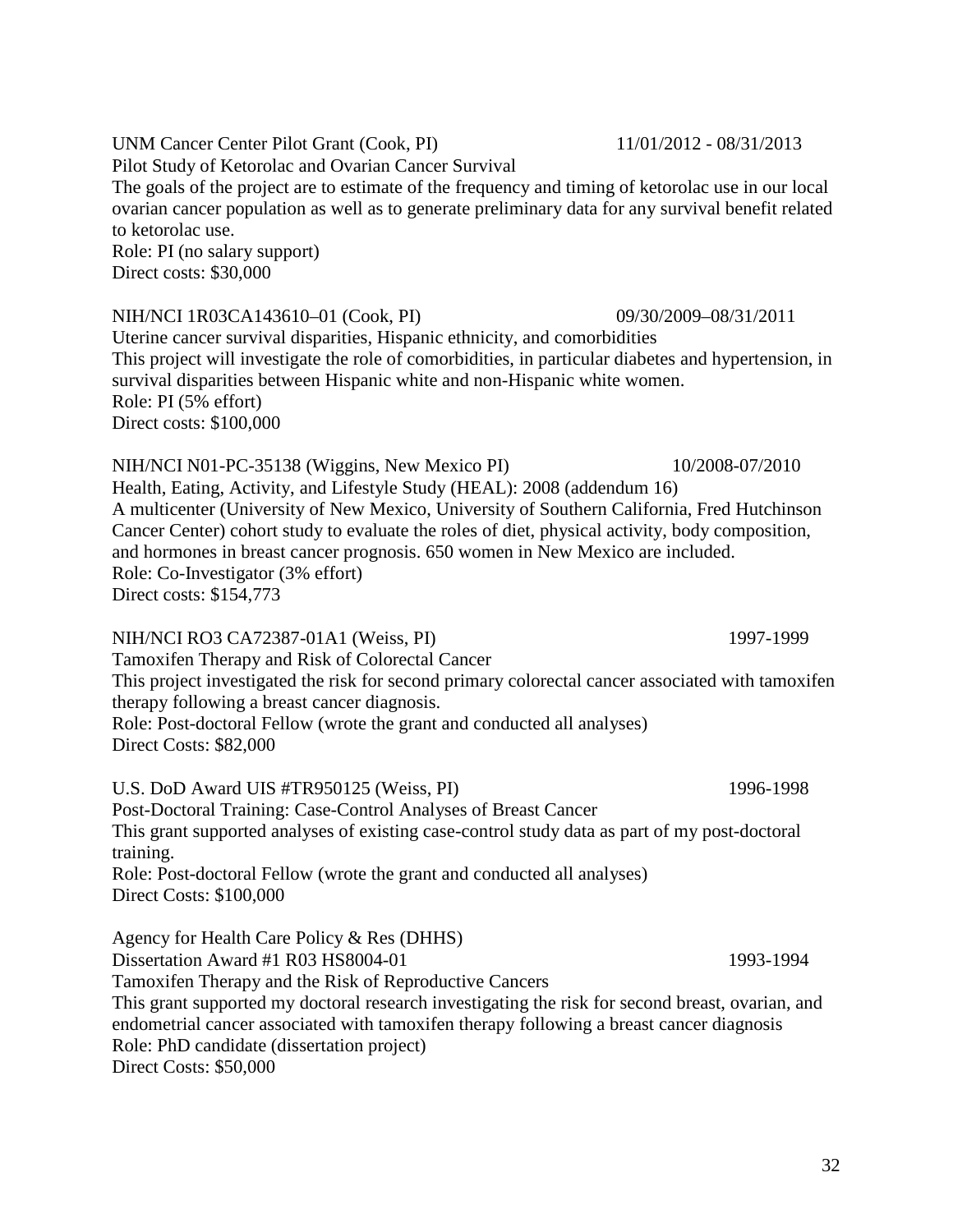## CANADA

| $-1 - 1 - 1 - 1 - 1$<br><b>Current</b>                                                                                                                                                                                                                                                                                                                                                                                                                                                                                                     |                          |
|--------------------------------------------------------------------------------------------------------------------------------------------------------------------------------------------------------------------------------------------------------------------------------------------------------------------------------------------------------------------------------------------------------------------------------------------------------------------------------------------------------------------------------------------|--------------------------|
| Breast Cancer Society of Canada- Calgary (Brockton, PI)<br>Vitamin D regulation of the Breast Tumour Microenvironment<br>This study seeks to determine whether systemic vitamin D status contributes to the regulation of<br>prognostically important vitamin D-responsive proteins in the tumour microenvironment.<br>Role: Co-investigator $\left($ < 1% effort, no salary support)<br>Direct costs: \$48,955                                                                                                                            | 2015-06-01 to 2017-06-01 |
| <u>Past</u><br>Alberta Cancer Research Institute (Brockton, Friedenreich, PIs)<br>Breast Cancer to Bone (B2B) Metastases Research Program: A Multi-Disciplinary Approach to<br>the investigation of Bone Metastases of Breast Cancer.<br>This program is composed of a prospective cohort and four core projects including B2B Project<br>1: Vitamin D, Inflammation and Bone Metastases in Breast Cancer Survivors<br>Role: co-investigator on cohort; co-PI on project $1$ (<1% effort, no salary support)<br>Direct costs: \$1,390,890. | 2008-2013                |
| CIHR (Le, Kobel, co-PIs)<br>Ovarian Cancer in Alberta and British Columbia<br>Role: co-investigator (5% effort, no salary support)<br>Direct Costs: \$1,379,588                                                                                                                                                                                                                                                                                                                                                                            | 2007-2012                |
| CIHR (Magliocco, PI; Cook, former PI)<br>High Androgen/Low Progesterone Exposures and Ovarian Cancer<br>Role: co-investigator (former PI) $\left($ < 1% effort, no salary support)<br>Direct Costs: \$767,260                                                                                                                                                                                                                                                                                                                              | 2007-2011                |
| Canadian Institutes of Health Research (CIHR) (Kelemen, PI)<br>Genetic variation in the one carbon transfer pathway and ovarian cancer risk: a replication<br>association study<br>Role: co-investigator (<1% effort, no salary support)<br>Direct costs: \$648,900                                                                                                                                                                                                                                                                        | 2008-2011                |
| Alberta Cancer Board/National Cancer Institute of Canada (Friedenreich, PI)<br>Metabolic syndrome and lifestyle risk factors in endometrial cancer and survival<br>Role: co-investigator (5% effort)<br>Direct costs: \$519,462                                                                                                                                                                                                                                                                                                            | 2006-2010                |
| SACRI/Tom Baker Cancer Centre (Mack, PI)<br>Colorectal cancer screening among first degree relatives of colorectal cancer patients: benefits<br>and barriers.<br>Role: Graduate Student Supervisor<br>Direct costs: \$13,600                                                                                                                                                                                                                                                                                                               | 2007-2008                |

Department of Obstetrics and Gynecology, University of Calgary (Cook, PI) 2005-2007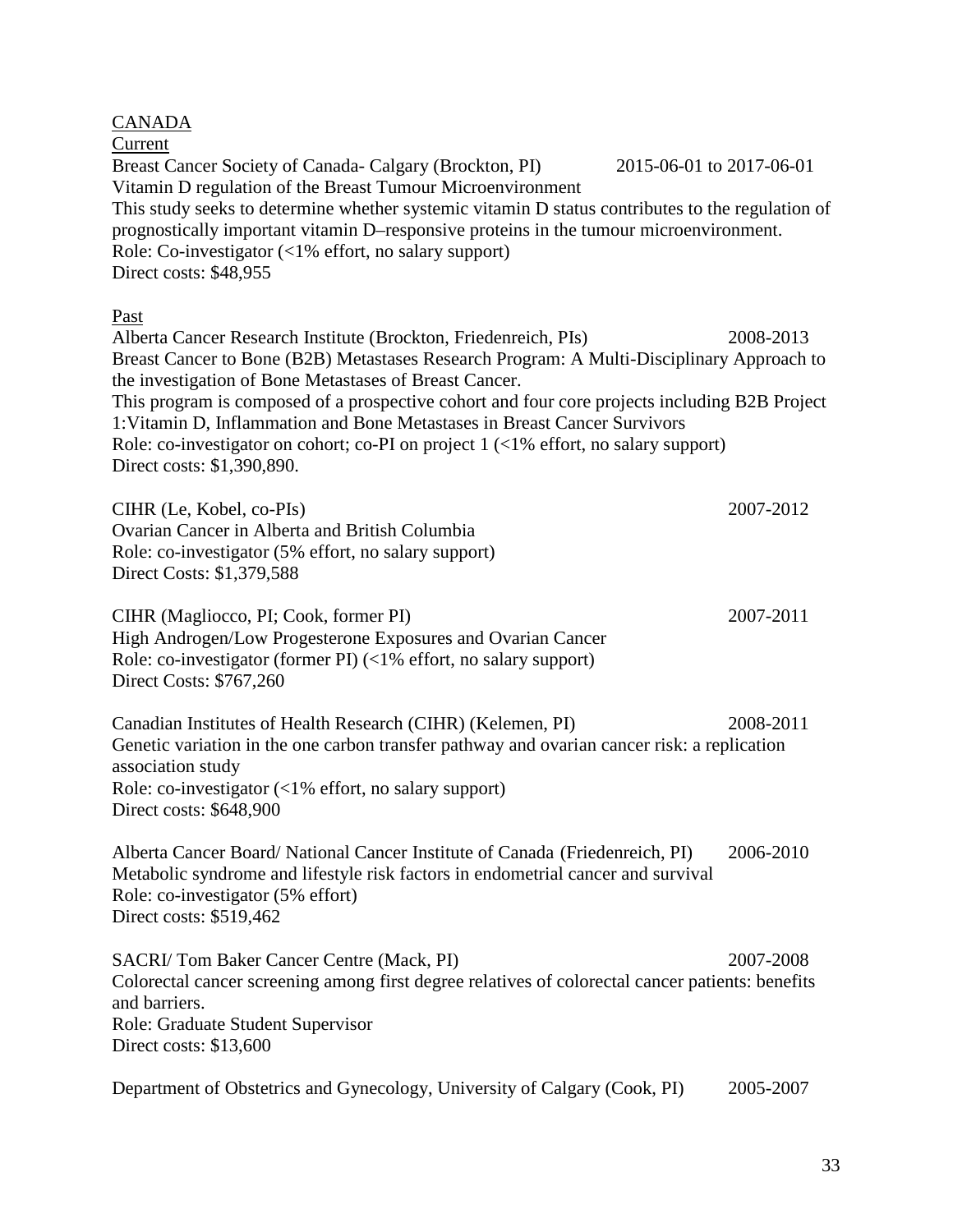A Tetranucleotide Repeat Polymorphism in Aromatase and Endometrial Cancer Risk in Postmenopausal Women Role: PI (5% effort) Direct costs: \$10,000.

Alberta Cancer Foundation (Bryant, PI) 2005-2006 The Alberta Cohort Study (The Tomorrow Project): Infrastructure Support Role: co-investigator (5% effort) Direct costs: \$498,626

Canadian Foundation for Innovation (Cook, PI) 2004-2009 The Establishment of the Cancer Epidemiology Biorepository Unit: Infrastructure support Role: Pi (5% effort) Direct costs: \$86,441

Alberta Cancer Board (Friedenreich, PI) 2004-2007 Population Health Research Unit: Infrastructure support Role: co-investigator Direct costs: \$340,000

CIHR (Cook, PI) 2003-2006 Risk Factors for Molecular Subtypes of Endometrial Cancer Role: PI (20% effort) Direct Costs: \$1,379,588

Calgary Health Region (Cook, PI) 2003-2004 Trends in Primary Liver Cancer Incidence and Mortality in Canada, 1976-2000 Role: PI (5% effort) Direct costs: \$4,900

Canadian Breast Cancer Research Initiative (Cook, PI) 2002-2005 The Effect of Oral and Transdermal Hormone Replacement Therapy on IGF-1 and Breast Density: The Women's Health and Hormone Study (note: study terminated prematurely due to external considerations) Role: PI (20% effort) Direct Costs: \$653,081

National Cancer Institute of Canada (Friedenreich, PI) 2002-2005 Biologic Determinants of the Association Between Physical Activity and Endometrial Cancer Risk: The Role for Insulin-like Growth Factors Role: co-investigator (10% effort) Direct Costs: \$537,226. National Cancer Institute of Canada (Friedenreich, PI) 2001-2004 Case-Control Study of Physical Activity and Endometrial Cancer Risk Role: co-investigator (10% effort) Direct Costs: \$416,619.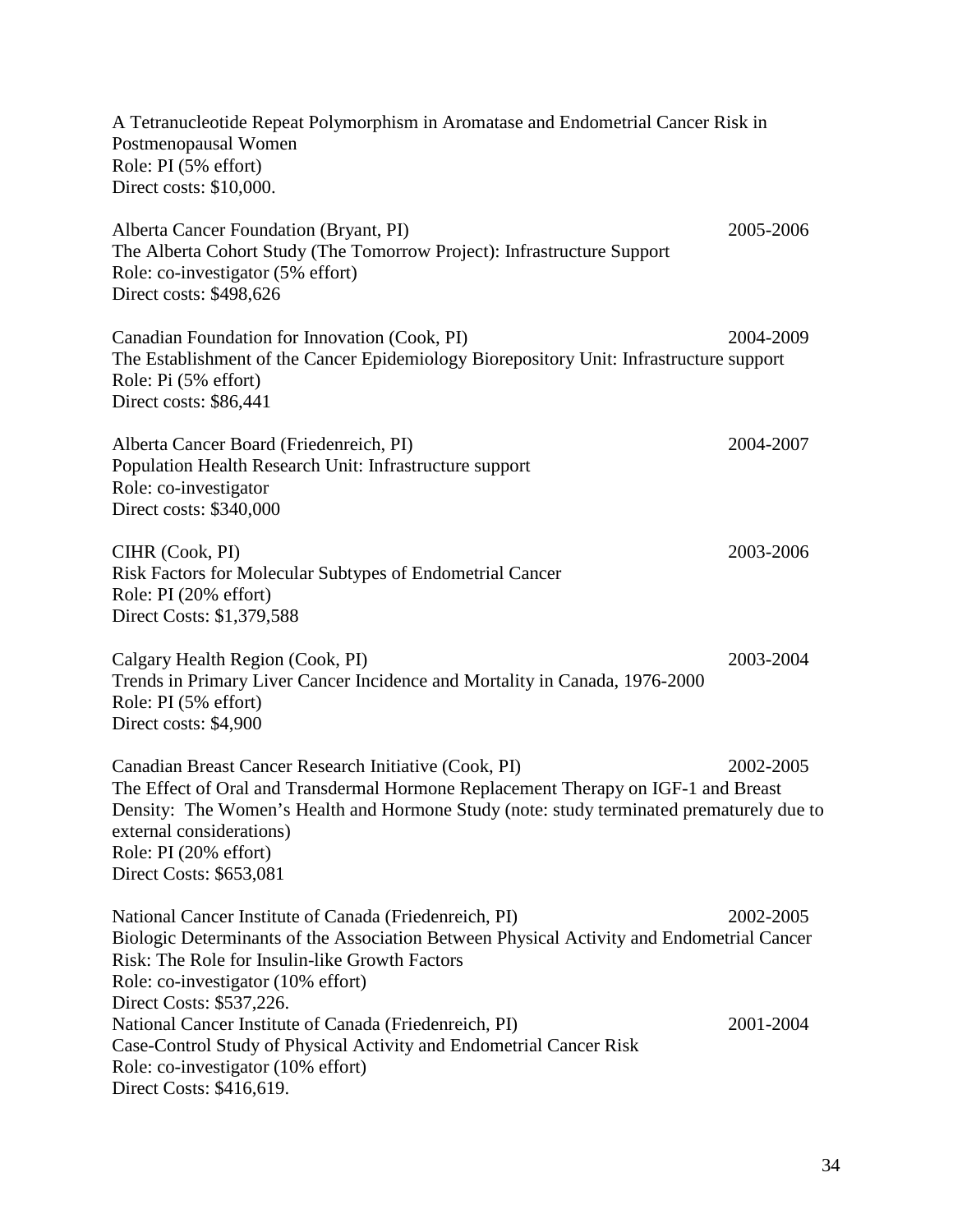| Canadian Breast Cancer Research Initiative (Cook, PI)<br>Digital Dermatoglyphics and a Family History of Breast Cancer<br>Role: PI (10% effort)<br>Direct Costs: \$40,654                                                                                  | 2002-2003 |
|------------------------------------------------------------------------------------------------------------------------------------------------------------------------------------------------------------------------------------------------------------|-----------|
| M.S.I. Foundation, Alberta (Cook, Magliocco, co-PIs)<br>Tissue and Serum Markers in Endometrial Cancer: A Pilot Study<br>Role: co-PI (5% effort)<br>Direct Costs: \$60,000                                                                                 | 2001-2002 |
| Alberta Cancer Board – Research Equipment Grants (Friedenreich, PI)<br>Multiuse Freezer for Molecular Epidemiology<br>Role: co-investigator (no effort)<br>Direct Costs: \$10,000                                                                          | 2001-2002 |
| Alberta Cancer Board - Research Initiative Grants (Bryant, PI)<br>Development of a Population-based Cancer Cohort: Building the Laboratory for High Quality<br>Population-based Research in Alberta<br>Role: co- investigator<br>Direct costs: \$3,500,000 | 2000-2005 |
| Cancer Research Society Endowment, University of Calgary (Cook, PI)<br>The Ovarian Tissue Study Questionnaire: Telephone Interviewing vs. In-Person Interviewing<br>Role: PI<br>Direct Costs: \$17,266                                                     | 2000-2001 |
| Medical Research Council of Canada (Cook, PI)<br>The Etiology of Ovarian Tumors: A Molecular Epidemiology Approach<br>Role: PI<br>Direct Costs: \$23,063                                                                                                   | 2000-2001 |
| CIHR (Cook, PI)<br>Peter Lougheed Research Award<br>This award consisted of unrestricted funds to support research studies.<br>Role: PI<br>Direct Costs: \$250,000                                                                                         | 2000-2003 |
| Alberta Cancer Board (Bryant, PI)<br>Population Health Research Unit: Infrastructure Support<br>Role: co-investigator<br>Direct Costs: \$558,422                                                                                                           | 1999-2004 |
| Institute of Health Economics (Donaldson, PI)<br>Decision Analysis of Breast Cancer Prevention Strategies<br>Role: co-investigator                                                                                                                         | 1999-2000 |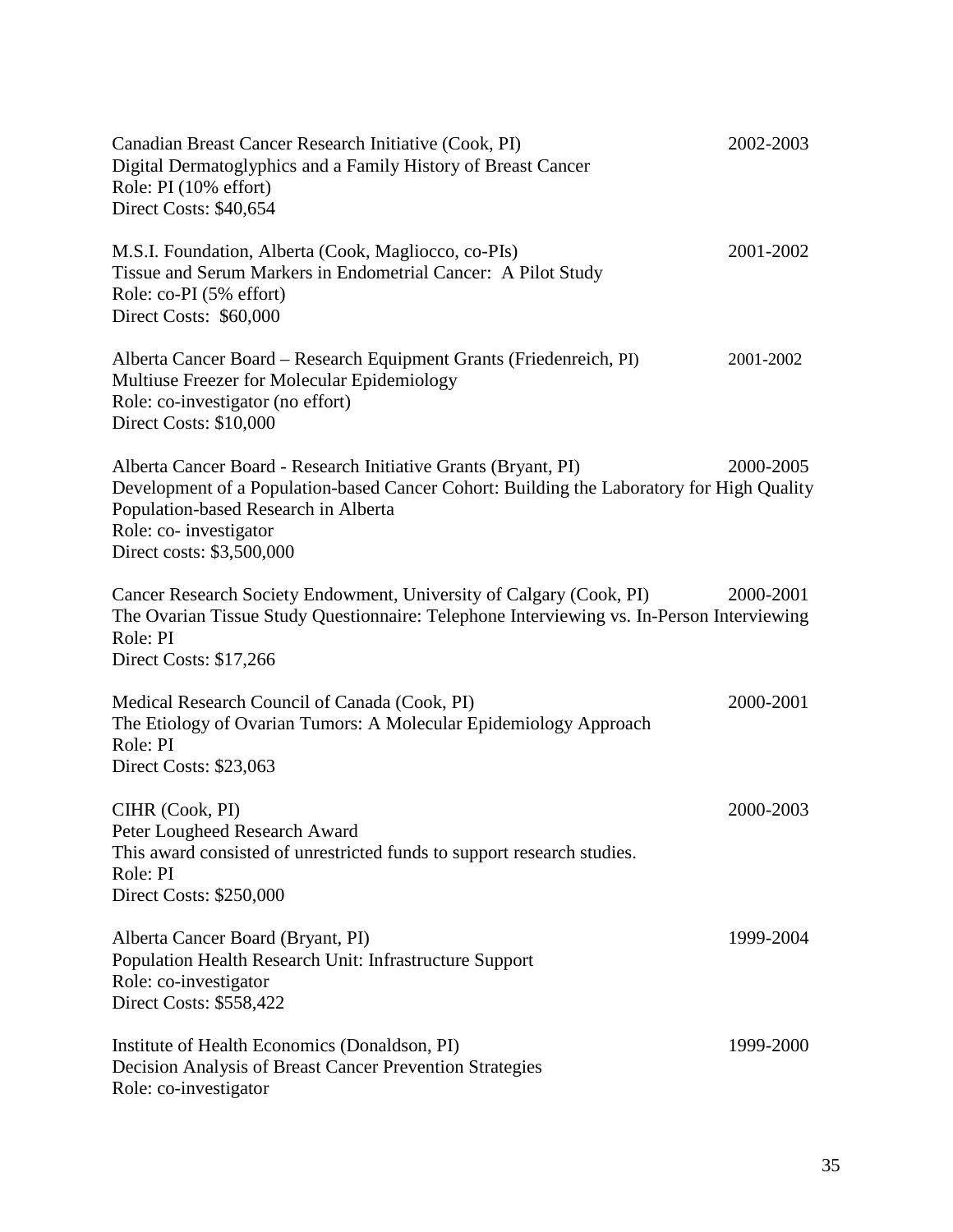| Direct Costs: \$19,500                                                                                                                                                                                                |           |
|-----------------------------------------------------------------------------------------------------------------------------------------------------------------------------------------------------------------------|-----------|
| Alberta Heritage Foundation for Medical Research<br>Population Health Investigator Establishment Grant<br>Role: PI<br>Direct Costs: \$240,000                                                                         | 1998-2002 |
| Past Salary Support.<br>Please note that faculty/investigator salaries are not included in operating grants in Canada.<br>Awards for faculty salary support are obtained via separate competitive funding mechanisms. |           |
| Canada Research Chairs Program<br>Canada Research Chair in Cancer Epidemiology (terminated in 2007 due to job change)<br>Role: PI<br>Direct costs (approximate): \$90,000 annually                                    | 2004-2009 |
| Alberta Heritage Foundation for Medical Research<br>Population Health Scholar Award<br>Role: PI<br>Direct Costs: variable to cover full annual salary                                                                 | 2001-2006 |
| <b>CIHR</b><br>Peter Lougheed New Investigator Award<br>Role: PI                                                                                                                                                      | 2000-2005 |
| Direct costs: \$50,000 annually (terminated in 2004 with receipt of Canada Research Chair)                                                                                                                            |           |
| Alberta Heritage Foundation for Medical Research<br>Population Health Investigator Award<br>Role: PI<br>Direct Costs: variable to cover full annual salary                                                            | 1998-2001 |
|                                                                                                                                                                                                                       |           |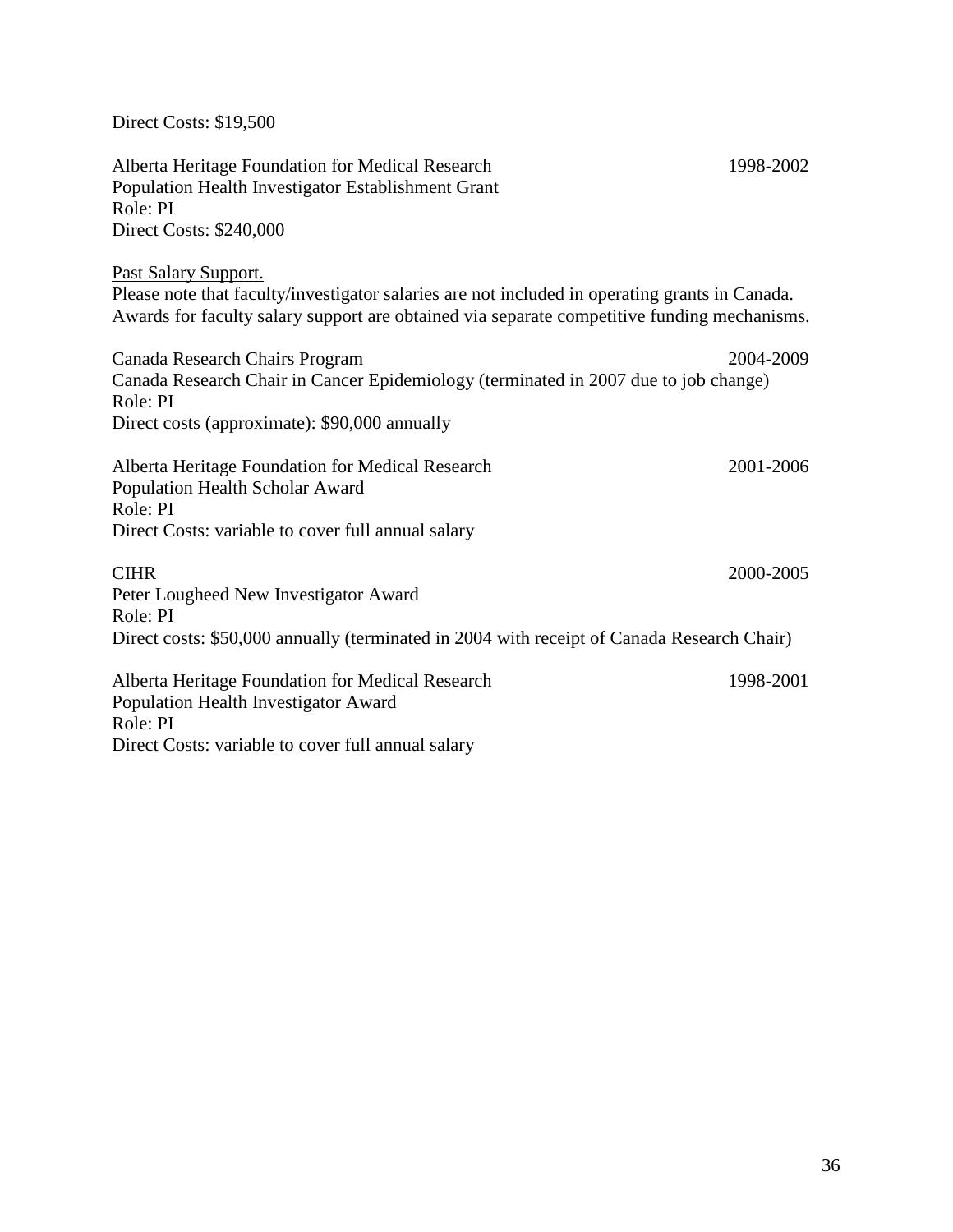## **Teaching/Education/Mentoring**

Medical Student Research Supervisor

1. Ameila Clement: UNM Class of 2016. Project: Ketorolac and breast cancer survival.

## Student Rotation Supervision

- 1. Dial, Evelyn, PhD student, UNM, 2012-2013 (transferred to other institution), Rotation Project: Trends in the incidence of acute myelogenous leukemia in children in the US by race/ethnicity.
- 2. Okello, Grace: MSc Student, UNM, 2011-2014, Rotation Project: Decline in ovarian cancer incidence from 1973 – 2008 in New Mexico.

## Ph.D. Student Mentoring

- 1. Pocobelli, Gaia: PhD, University of Washington. 2005- 2013 (committee member) Thesis: Hormone therapy and breast cancer mortality.
- 2. Amankwah, Ernest: PhD, Community Health Sciences. 2002-2007 (Supervisor). Thesis: Etiology of sporadic endometrial cancer characterized by microsatellite instability.
- 3. Woolcott, Christy: PhD, Community Health Sciences. 2000-2006 (Supervisor). Thesis: Anthropometric indices and mammographic density.

## Masters Student Mentoring

- 1. Garcia, Miquela: MPH, Family and Community Medicine, 2013, mentoring in research methods (practicum).
- 2. Okello, Grace: MSc, Biomedical Sciences (UNM) 2011-2014 (committee member). RNA binding proteins and microRNAs in the etiology of breast cancer.
- 3. Mack, Lloyd: MSc, Community Health Sciences. 2004-2008 (Supervisor). Thesis: Colorectal cancer screening practices and perceptions of the family members of colorectal cancer patients.
- 4. Kornaga, Elizabeth: MSc, Medical Sciences. 2005 2007 (Supervisor). Thesis: DNA methylation in endometrial cancer.
- 5. Graystone, Amber: MSc, Community Health Sciences. 2004-2006 (Supervisor). Thesis: Endometrial cancer risk associated with a CYP19 (aromatase) polymorphism and anthropometric measures.
- 6. Pocobelli, Gaia: MSc, Community Health Sciences. 2001-2004 (Supervisor). Thesis: Trends in the occurrence of liver cancer in Canada.
- 7. Chawla, Rupesh: MSc, Community Health Sciences. 2001-2006 (committee member). Thesis: Invasive fungal infections in the pediatric bone marrow transplantation population.
- 8. Yee, Wendy: MSc, Community Health Sciences. 2001-2004 (committee member). Thesis: Does the antenatal consultation meet the perceived information needs of the parent in preterm or threatened preterm labour?
- 9. Morris, Jason: MSc, Medical Sciences. 2001-2004 (committee member). Thesis: WTI Involvement in Distinct Histological Subtypes of Epithelial Ovarian Cancer.
- 10. Unryn, Brad: MSc, Biochemistry. 2000-2005 (committee member). Thesis: Cancer treatment and telomere length in the peripheral immune system.
- 11. Conley, Joslyn: MSc, Community Health Sciences. 2000-2003 (committee member). Thesis: Biofilm formation: A mechanism for penicillin treatment failure in Group A Streptococcus.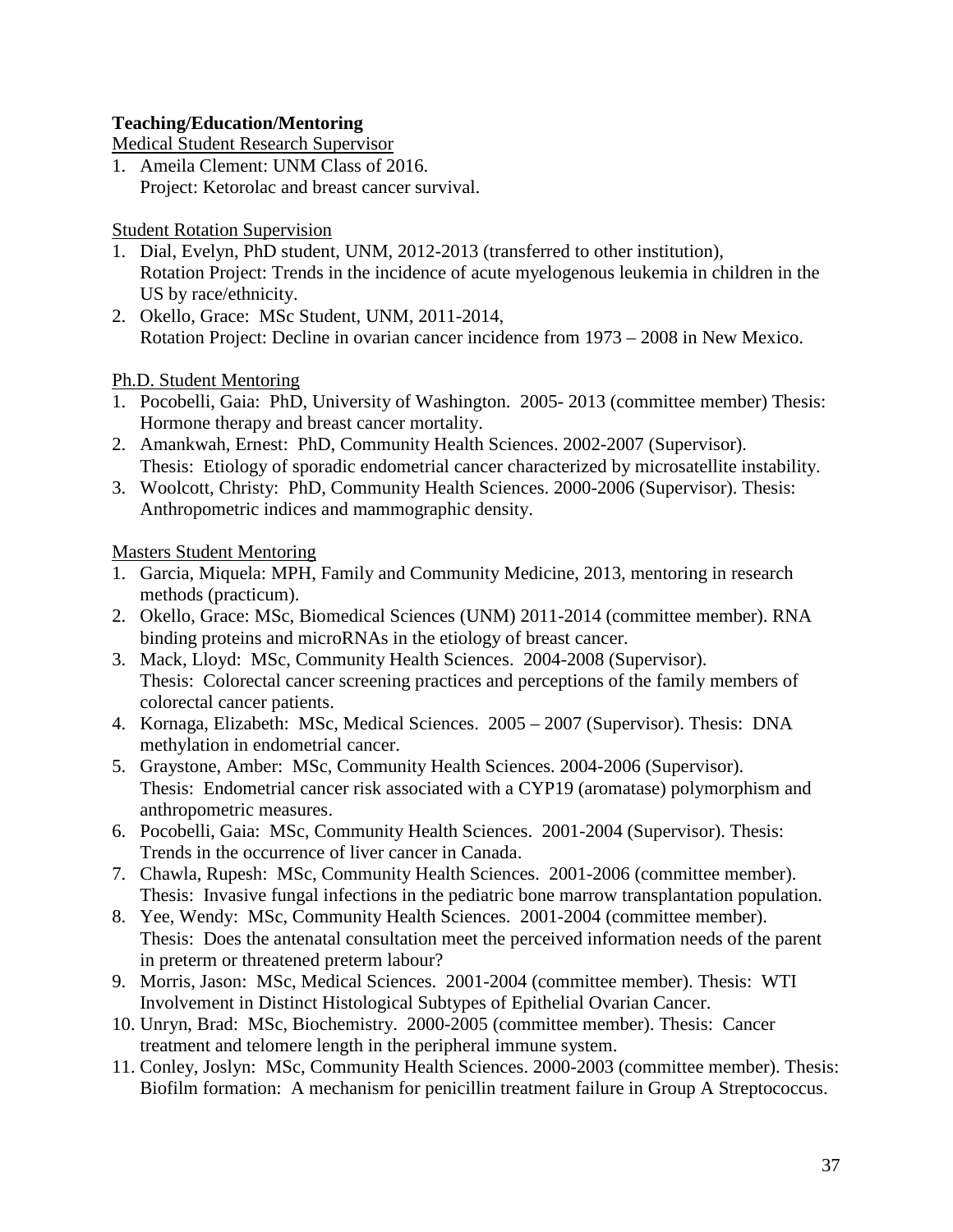- 12. Austen, D. Lea: MSc, Community Health Sciences. 2000-2003 (Supervisor). Thesis: Treatment options in locally advanced breast cancer.
- 13. Macarthur, Alison: MSc, Community Health Sciences. 1999-2003 (Supervisor). Thesis: Peripartum myocardial ischemia: Retrospective population cohort study.

## Undergraduate medical student mentoring

- 1. Haugrud, Kristin, University of Alberta medical student, AHFMR Summer Studentship, 2004 (Supervisor). Project: Cytochrome P-450 17 (Cyp 17) and endometrial cancer risk.
- 2. Tan, Khai Ling, University of Calgary medical student, Research Methods and Evidence Based Medicine Project, 2000-2001 (Supervisor). Project: Survival differences in hyperplasia vs. atrophy associated endometrial cancer.

Pre-baccalaureate student and honors student mentoring

- 1. Everett, Breanne, Undergraduate Student, McGill University, Calgary Health Region Summer Research Studentship, 2003 (Supervisor). Project: Digital dermatoglypics and a first degree family history of breast cancer.
- 2. Everett, Breanne (Grade 11 student): HYRS summer program, Alberta Heritage Foundation for Medical Research, 2001 (Supervisor). Project: Dermatoglyphics and breast cancer predisposition.

External Examiner for Candidacy and Thesis Examinations

- 1. Anette Neill, PhD Defense, University of Queensland, June 2015 (written report only). Thesis: Lifestyle risk factors for endometrial cancer: Results from an Australian case control study
- 2. Rochelle Mandelcorn-Monson, MSc Defense, Institute of Medical Science, University of Toronto, August 2007 (written report only). Thesis: Sun Exposure, Vitamin D Receptor Polymorphisms and Risk of Melanoma
- 3. Kali Leary, MSc Practicum Defense, Department of Biomedical Technology, University of Calgary, September 2006. Thesis: Detection of circulating tumour cells through relative quantitative real-time PCR of HER2 and KRT19.
- 4. Lisa Martin, PhD Defense, University of Toronto, June 2005. Thesis: Menopause and breast cancer risk: The influence of dietary fat reduction and breast cancer risk factors on timing of menopause and change in mammographic density.
- 5. Hilary Atto, PhD Defense, Department of Electrical and Computer Engineering, University of Calgary, April 2003. Thesis: Indexed atlas for computer-aided diagnosis of breast cancer.
- 6. Sabine Moritz, PhD Candidacy Exam, Department of Community Health Sciences, University of Calgary, August 1998.

Classroom, laboratory, and tutoring instruction

- 2013 Guest Lecturer, *Mitochondrial DNA and Cancer Prevention*, Molecular Epidemiology Tutorial (CRN 48904), University of New Mexico, Albuquerque.
- 2012-2015 Tutor, Evidence Based Clinical Practice block (March-Apr), medical students, University of New Mexico, Albuquerque.
- 2011-2015 Guest Lecturer, *Confounding*, for medical student public health training, University of New Mexico, Albuquerque.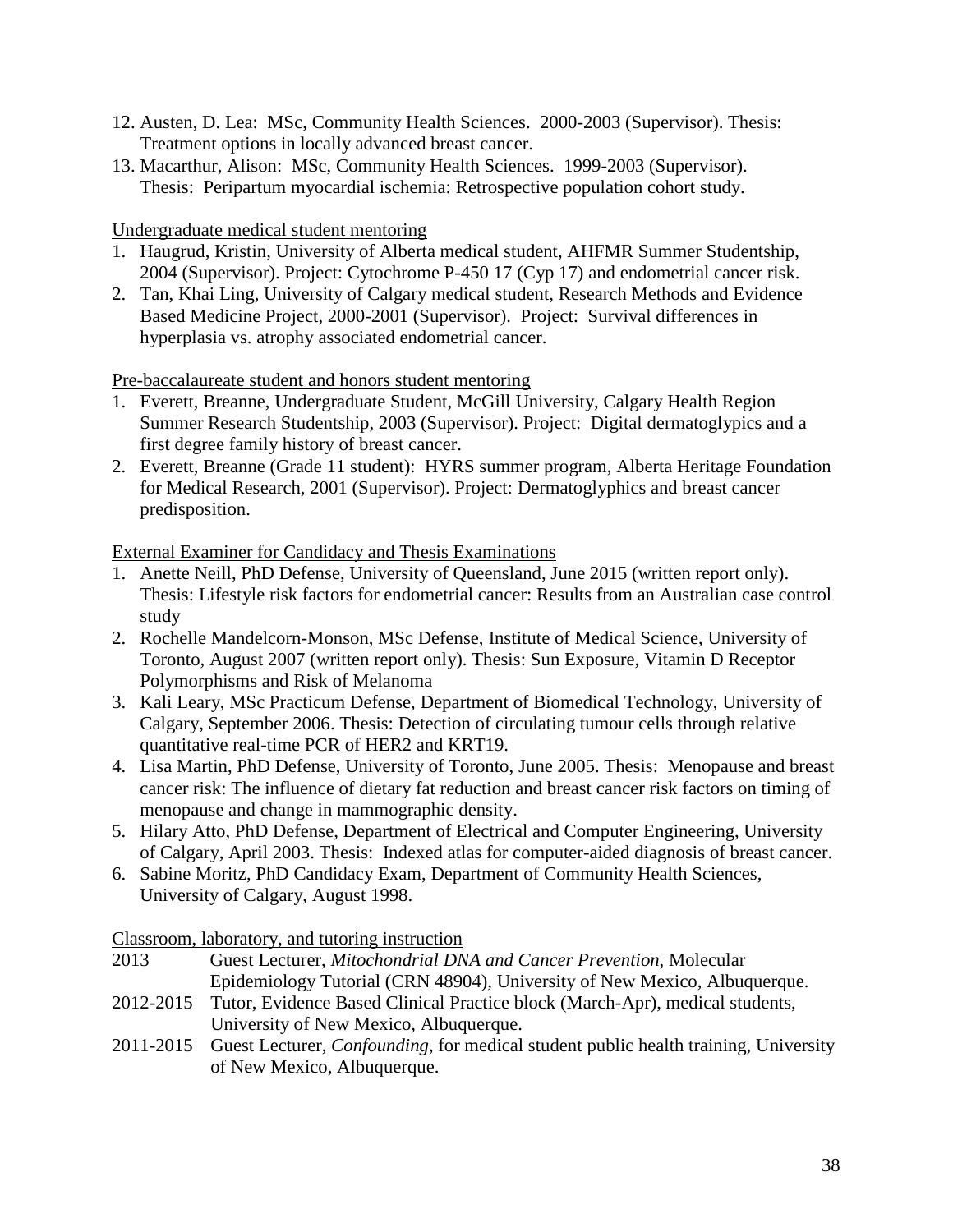| 2008-2011 | Tutor, Genetics & Neoplasia block (Oct-Nov), medical students, University of New<br>Mexico, Albuquerque.                                                                                                                                           |
|-----------|----------------------------------------------------------------------------------------------------------------------------------------------------------------------------------------------------------------------------------------------------|
| 2008      | Guest Speaker, Public Health Seminars, Family and Community Medicine (Med<br>PH 522), University of New Mexico, Albuquerque, Apr 22, May 6: Led a journal<br>club and seminar/discussion on Hormone Replacement Therapy and Endometrial<br>Cancer. |
| 2007      | Instructor: Study Design Lecture, Epidemiology for Medical Students, University<br>of New Mexico, Albuquerque.                                                                                                                                     |
| 2005-2006 | Co-Instructor: CB1: Molecular Pathology and Epidemiology of Cancer (MDSC<br>683.01), University of Calgary, Calgary, Alberta.                                                                                                                      |
| 2005      | Workshop Instructor: Writers Workshop for the Research Transfer Network of<br>Alberta, sponsored by the Alberta Heritage Foundation for Medical Research,<br>Banff, Alberta                                                                        |
| 2004      | Course Coordinator and Instructor: Health Research Methods I: Fundamentals of<br>Epidemiology (MDSC 647.01), University of Calgary, Calgary, Alberta.                                                                                              |
| 2004      | Instructor: Health Research Methods II (MDSC 659.01): Grant Peer-Review,<br>University of Calgary, Calgary, Alberta                                                                                                                                |
| 2003      | Instructor: Health Research Methods II (MDSC 659.01): Manuscript and Grant<br>Peer-Review (2 lectures), University of Calgary, Calgary, Alberta                                                                                                    |
| 2001-2003 | Sole Instructor: Health Research Methods I (MDSC 647.01): Fundamentals of<br>Epidemiology, University of Calgary, Calgary, Alberta.                                                                                                                |
| 2000      | Co-Instructor: Health Research Methods I (MDSC 647.01): Fundamentals of<br>Epidemiology, University of Calgary, Calgary, Alberta.                                                                                                                  |
| 2000-2006 | Workshop Instructor: Manuscript Development. Annual Health Research Methods<br>Course, University of Calgary, Calgary, Alberta.                                                                                                                    |
| 1999-2007 | Instructor: Review of CMAJ Manuscripts (by departmental graduate students),<br>University of Calgary, Calgary, Alberta.                                                                                                                            |
| 1999-2001 | Small Group Leader: Study Design for Research Methods and Evidence Based<br>Medicine, University of Calgary, Calgary, Alberta.                                                                                                                     |
| 1999-2004 | Instructor: Cancer Epidemiology Lecture, Introduction to Cancer<br>Biology (MDSC 683), University of Calgary, Calgary, Alberta.                                                                                                                    |
| 1999      | Workshop Instructor: Research Questions and Study Designs. The 4 <sup>th</sup> Annual<br>Health Research Methods Course, University of Calgary, Calgary, Alberta.                                                                                  |
| 1991-1994 | Teaching Assistant: Principles of Epidemiology; Genetic Epidemiology; and,<br>Epidemiologic Methods I and II. Epidemiology Department, University of<br>Washington School of Public Health and Community Medicine, Seattle,<br>Washington.         |
| 1982-1985 | Teacher, High School Biology, Chemistry, and Mathematics, United States Peace<br>Corps, Kenya.                                                                                                                                                     |

Faculty Mentoring<br>2013: Mento

- Mentoring in first NIH R-level grant application for Dr. Lauren Hund, Assistant Professor, Family and Community Medicine.
- 2103-present: Mentoring on research grant writing and strategy for Dr. Akshay Sood, Associate Professor, Division of Pulmonary and Critical Care Medicine, Department of Internal Medicine.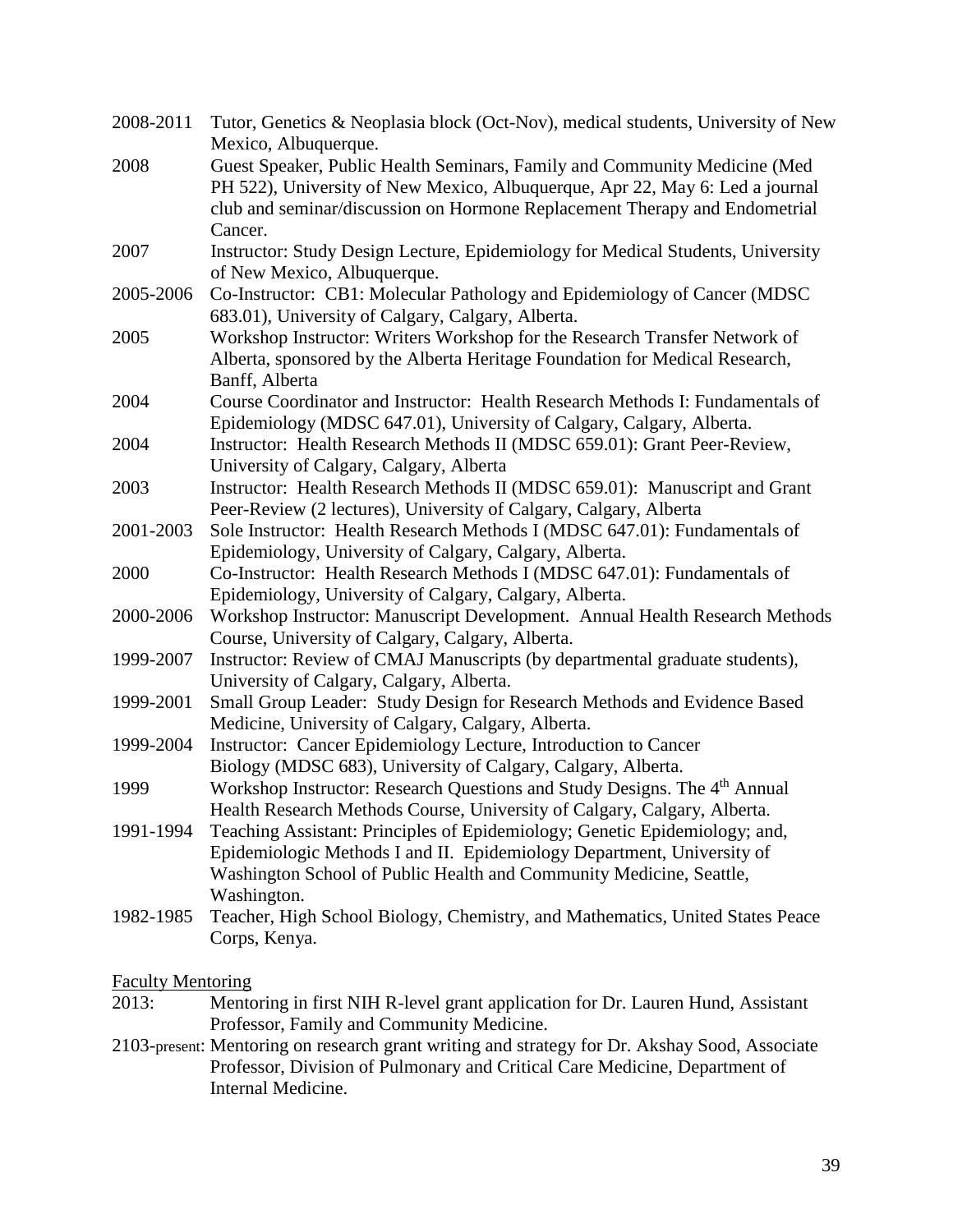- 2007: Reviewed and provided comments on first grant applications to national funding agencies for Assistant Professors Dr. Deidre Hill and Dr. Craig Wong, and for Post-Doctoral Fellow Dr. Esther Erdei at UNM.
- 2005-2008: Reviewed and provided substantial feedback for first grant submissions for junior faculty Dr. Ilona Csizmadi (funded), Dr. Nigel Brockton (funded), and Dr. Linda Keleman (funded) at the Alberta Cancer Board, Alberta, Canada.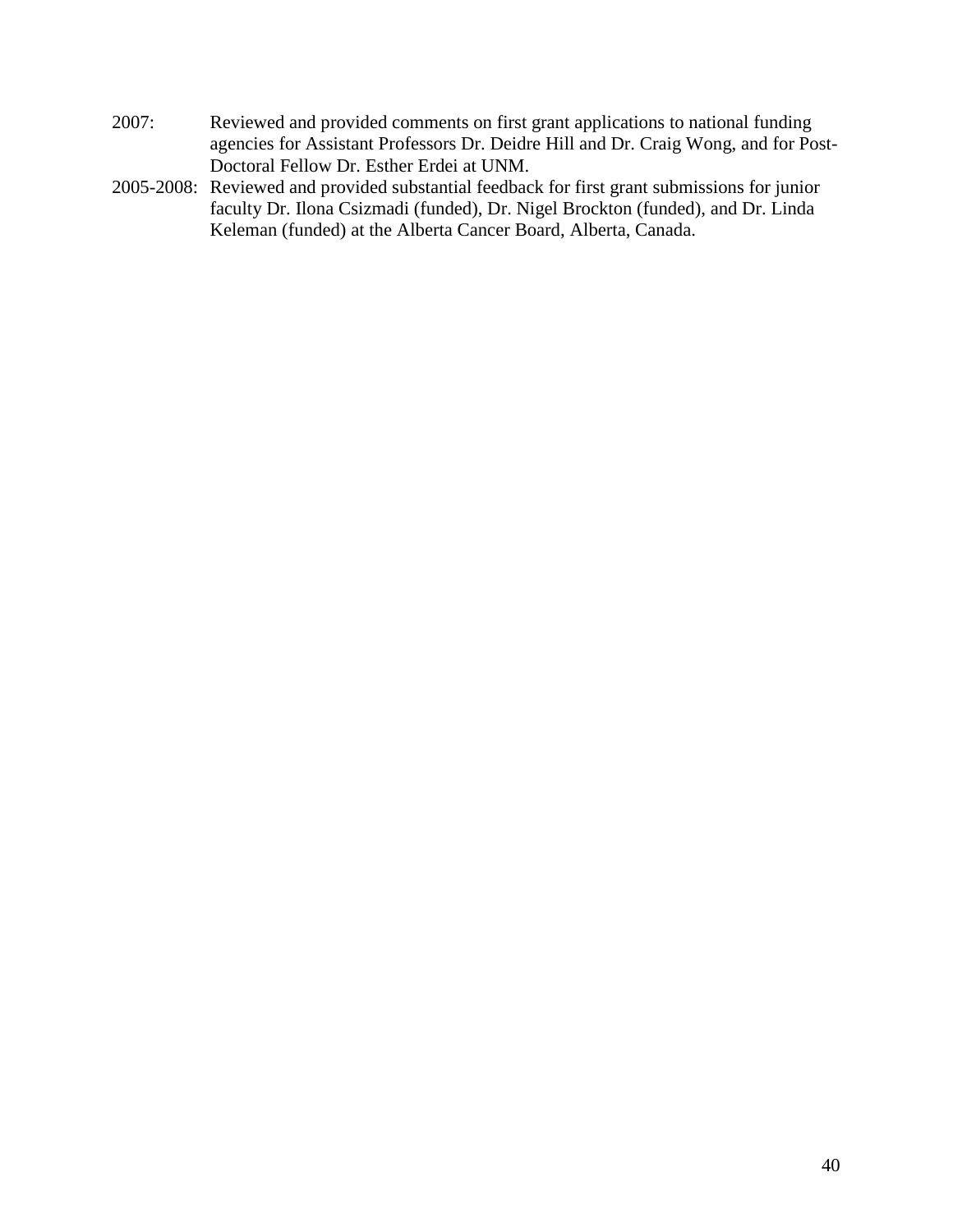## **Service**

## **University of New Mexico (UNM)**

|           | UNM School of Medicine/Health Sciences Center administrative duties                                                                                                               |
|-----------|-----------------------------------------------------------------------------------------------------------------------------------------------------------------------------------|
| 2015-2016 | Member, faculty recruitment committee for the Cancer Control Research Program,                                                                                                    |
|           | UNM Comprehensive Cancer Center, UNM                                                                                                                                              |
|           | 2014-present Reviewer, Cancer Control Research Program Pilot Grants, UNM Comprehensive                                                                                            |
|           | Cancer Center, UNM.                                                                                                                                                               |
|           | 2015-present Member, Multidisciplinary Advisory Committee (MAC), Mentored Career<br>Development Program, Clincial and Translational Science Center (CTSC), UNM                    |
|           | 2015-present Member, Protocol Review and Monitoring Committee (PRMC), UNM<br>Comprehensive Cancer Center.                                                                         |
| 2014      | Member, Staff Recognition Awards Committee, UNM Cancer Center.                                                                                                                    |
|           | 2014-present Member, Mini-Dossier Committee (review rank/tenure for new faculty hires),                                                                                           |
|           | School of Medicine (3 reviews, 2014; 1 review, 2015).                                                                                                                             |
| 2014-2015 | Member, faculty recruitment committee for the Cancer Control Research Program,                                                                                                    |
|           | <b>UNM Cancer Center.</b>                                                                                                                                                         |
| 2014-2015 | Member, Cancer Control Research and Outreach Steering Committee, UNM Cancer<br>Center.                                                                                            |
| 2013      | Reviewer, UNM Cancer Research and Treatment Center, Applications for Matching<br>Funds for Graduate Students/Postdocs, August 2013.                                               |
| 2013      | Reviewer, UNM Cancer Research and Treatment Center Shared Resource FIG                                                                                                            |
|           | applications, February 2013.                                                                                                                                                      |
| 2012-2013 | Ad Hoc Member, Scientific Review Committee (SRC), Human Tissue Repository,<br>Pathology Department, UNM                                                                           |
| 2012      | Reviewer, Albuquerque Community Foundation Grant Program (Health and Human<br>Services), 3 proposals from UNM, June 2012.                                                         |
| 2012      | Leader, development committee for PhD program in Population Science and<br>Laboratory Science resulting in an application to the Burroughs Wellcome Trust,<br>submitted May 2012. |
| 2011-2013 | Member, Promotion and Tenure Committee (Professor level), School of Medicine.                                                                                                     |
| 2011-2015 | Member, Steering Committee for the Biomedical Sciences Graduate Program<br>(BSGP)                                                                                                 |
| 2010-2011 | Member, Curriculum Review Committee for the Biomedical Sciences Graduate<br>Program (BSGP)                                                                                        |
|           | 2010-2013 Member, American Cancer Society Institutional Research Grant (ACS-IRG)<br><b>Review Committee</b>                                                                       |
| 2009-2014 | Member, Promotion and Tenure Committee, Internal Medicine.                                                                                                                        |
| 2009      | Ad hoc member, American Cancer Society Institutional Research Grant (ACS-IRG)                                                                                                     |
|           | <b>Review Committee</b>                                                                                                                                                           |
| 2009      | Member, recruitment committee for an Endowed Professor for Molecular                                                                                                              |
|           | Epidemiology, Internal Medicine/Cancer Research and Treatment Center                                                                                                              |
| 2008-2011 | Member, UNM School of Medicine Research Allocation Committee                                                                                                                      |
| 2008-2009 | Coordinator, Faculty Meetings and Seminars, Division of Epidemiology,                                                                                                             |
|           | <b>Biostatistics and Preventive Medicine</b>                                                                                                                                      |
| 2008      | Member, recruitment committee for Director of Cancer Prevention, Internal<br>Medicine/Cancer Research and Treatment Center                                                        |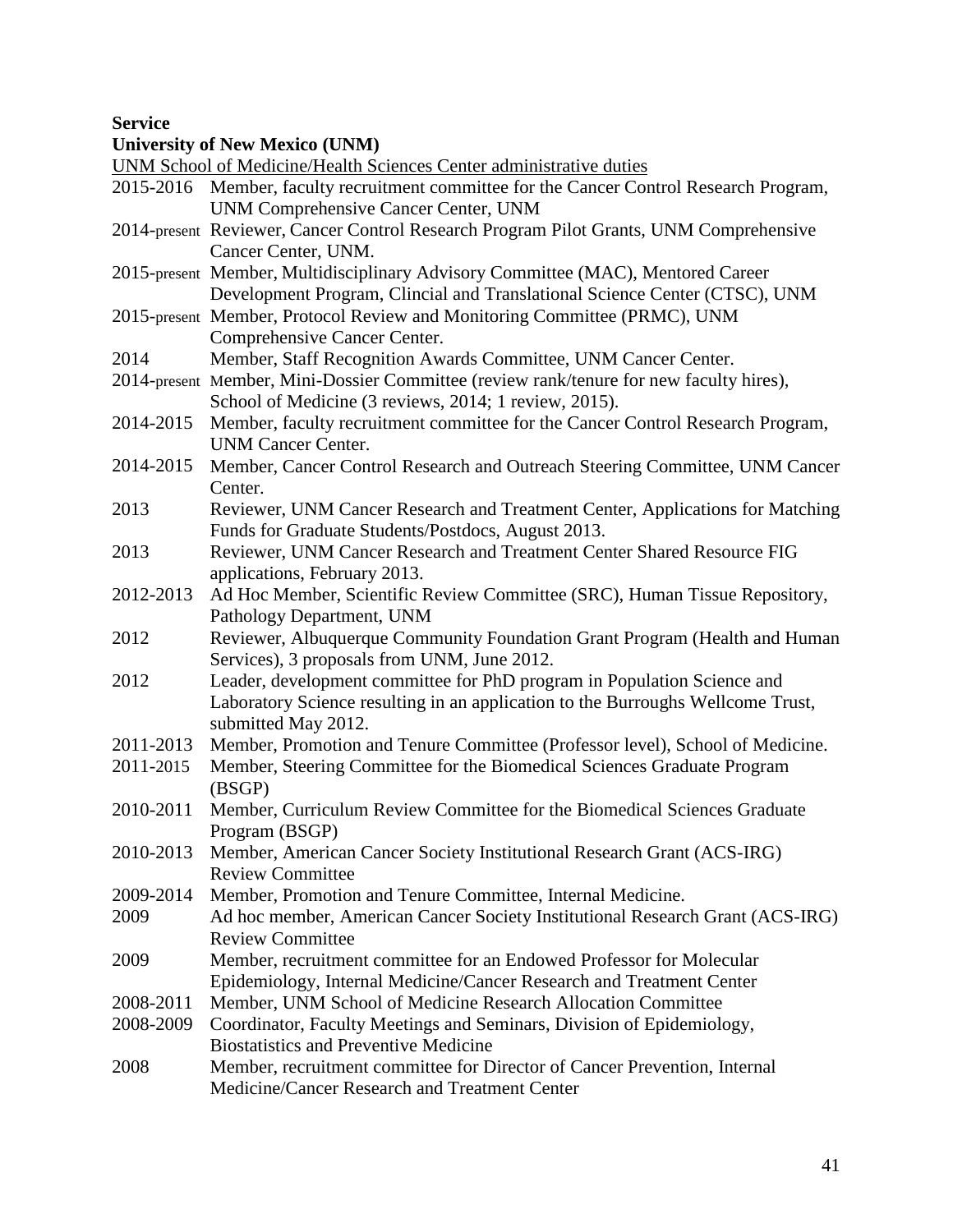| 2008       | Member, recruitment committee for Cancer Epidemiologist, Internal                         |
|------------|-------------------------------------------------------------------------------------------|
|            | Medicine/Cancer Research and Treatment Center                                             |
| 2008       | Member, development committee for PhD program in Population Science and                   |
|            | Laboratory Science resulting in an application to the Burroughs Wellcome Trust,           |
|            | submitted May 2008.                                                                       |
|            | Presentations, UNM School of Medicine/Health Sciences Center/ UNM Cancer Center (CC)      |
| 2015       | UNM CCC Strategic Panning Retreat, "Cancer Control Research Program" and                  |
|            | "Cancer Epidemiology Cohort U01", Santa Fe, NM, October 30.                               |
| 2015       | UNM CC, Ovarian Cancer Working Group, "Oral contraceptive use and ovarian                 |
|            | cancer", January 27.                                                                      |
| 2014       | UNM CC, Clinical Working Group & Translational Science Research Retreats,                 |
|            | Ovarian Cancer, "Ovarian Cancer Research in the Cancer Control (CaC) Research             |
|            | Program", November 14.                                                                    |
| 2014       | UNM CC, External Advisory Committee, "The Cancer Control Research Program",               |
|            | July 1 (with Anita Kinney).                                                               |
| 2014       | Epi/Biostat/Prev Med Journal Club, "Pre-diabetes: measurement in large, non-              |
|            | clinical research studies", March 24.                                                     |
| 2013       | UNM CC, External Advisory Committee, "The Cancer Control Research Program",               |
|            | November 21 (with Anita Kinney).                                                          |
| 2013       | Epi/Biostat/Prev Med seminar, "The Challenges and Opportunities of Emergent               |
|            | Epidemiology in the Context of Ovarian Cancer", Aug 1.                                    |
| 2012       | Epi/Biostat/Prev Med Journal Club, "The 21 <sup>st</sup> Century Epidemiologist", Nov.26. |
| 2012       | UNM CC Population Health Update, "Comorbidities and Endometrial Cancer                    |
|            | Survival", May 22.                                                                        |
| 2012       | Epi/Biostat/Prev Med Faculty Meeting presentation, "Comorbidities and                     |
|            | endometrial cancer survival in Hispanics and non-Hispanic whites", March 12.              |
| 2010       | UNM Cancer Research and Treatment Center Strategic Planning Retreat, "Program             |
|            | to Understand and Eliminate Disparate Outcomes for Latinas", Dec 11.                      |
| 2010       | Epi/Biostat/Prev Med Journal Club, "Vitamin D and cancer: what in blue blazes are         |
|            | we to conclude?", Oct 11.                                                                 |
| 2010       | UNM CC, Breast Multidisciplinary Working Group, "Understanding and                        |
|            | Preventing Breast Cancer Disparities in Latinas", Aug 3.                                  |
| 2010       | Epi/Biostat/Prev Med Faculty Meeting presentation, "Estimating Adult Sun                  |
|            | Exposure", Aug 30.                                                                        |
| 2009       | Epi/Biostat Faculty Meeting presentation, "Uterine Carcinosarcomas", Sept 28.             |
| 2008, 2010 | Urology Rounds, "Introduction to Epidemiology", Sept. 5, 2008 and March 5, 2010.          |
| 2008       | UNM CC, Breast Multidisciplinary Working Group, "Potential for research in                |
|            | breast cancer bone metastasis?", December 2.                                              |
| 2008       | Grand Rounds, Internal Medicine, "Burning Issues in Vitamin D Research", Jan. 3.          |
| 2008       | Biostat/Epi Journal Club, "Linda and Chris's Adventures in Family History Studies/        |
|            | Analyses", March 10.                                                                      |
| 2008       | Biostat/Epi Journal Club, "New STROBE guidelines for epidemiologists", Apr. 21.           |
| 2007       | Biostat/Epi Journal Club, "Issues in studies investigating telomere length in PBMCs       |
|            | and disease", Nov. 12.                                                                    |